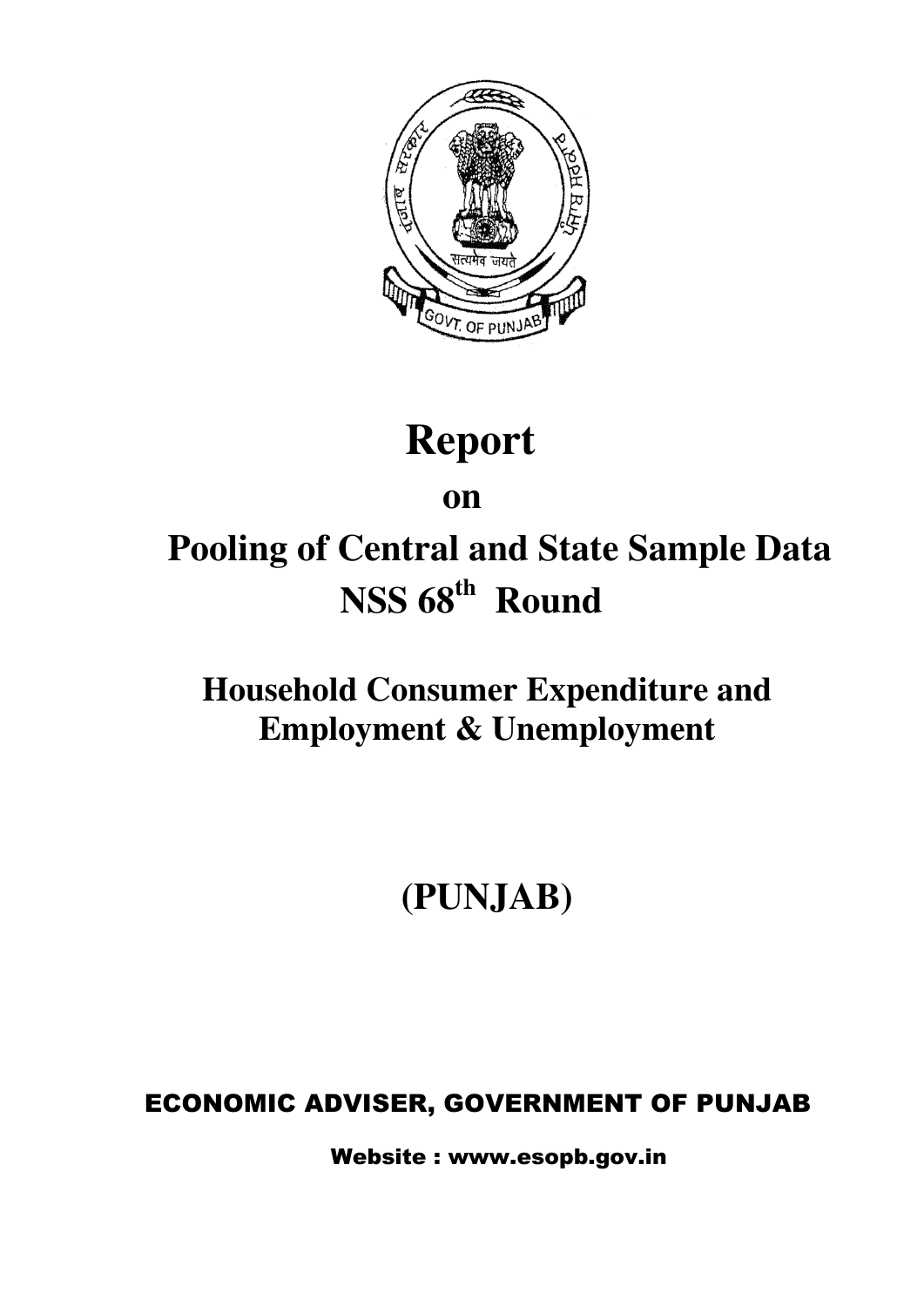### PREFACE

The National Sample Survey Office (NSSO) was set up in 1950, to bridge large gaps in statistical data needed for planning, policy formulation and computation of national income aggregates, especially in respect of the unorganized and household sector of the economy. NSSO has been conducting nationwide multi-subject, integrated, large-scale sample survey in the form of successive rounds covering various aspects of social, economic, demographic, industrial and agricultural statistics.

The necessity for pooling the Central and State Sample data arose due to the growing need for improving the precision of estimates of policy parameters such as the incidence of poverty, State Domestic Product (SDP), District Domestic Product (DDP) etc and for strengthening the data base at district level required for decentralized governance.

The statistical agencies of different State governments have been participating in the NSS programme and canvassing the same questionnaires in matched samples of households in their respective states following identical concepts, definitions and procedures. Results from the central samples and state sample(s) have occasionally been compared. The main purpose of the programme is to pool the two samples and obtain dependable estimates for regions within the states.

The present publication " Report on Pooling of Central and State Sample data of 68<sup>th</sup> round – Punjab" is the  $3<sup>rd</sup>$  of its kind published by this Directorate with matching sample size to central sample.

This report is prepared by the Tabulation Section of DES, Punjab under the overall supervision of Sh.Tirath Singh, Director.I acknowledge the sincere efforts done by officers as well as officials of Tabulation Section for data entry, validation and tabulation alongwith the preparation of report.

I hope this report will be of very much use to the planners, policy makers, academicians and researchers. The Department expects suggestions and comments from readers for further improvement in the future endeavours of this kind.

Dated: M.L.Sharma Chandigarh Economic Adviser Government of Punjab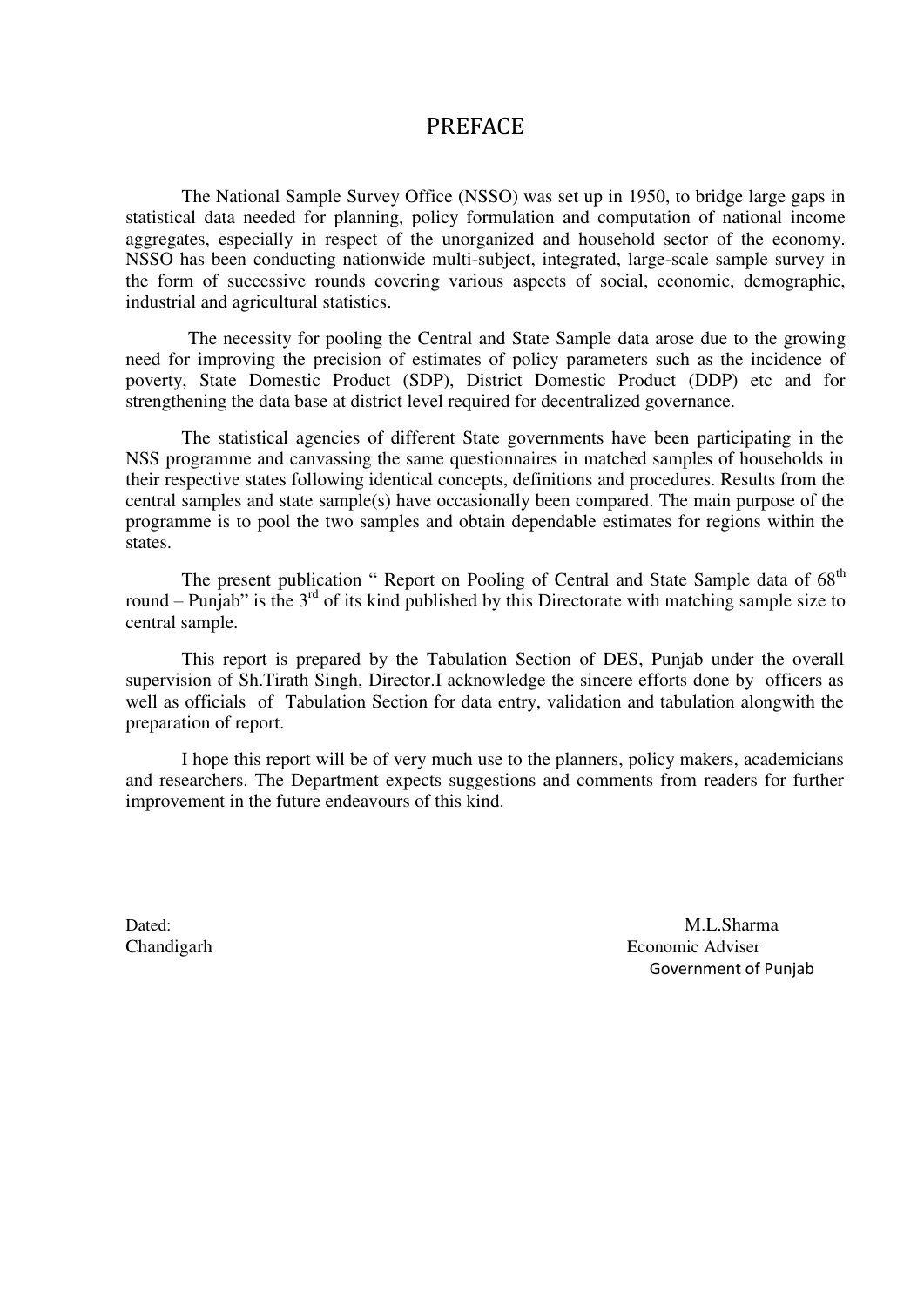|                  | CONTENTS                                                                                                                                      | Page      |
|------------------|-----------------------------------------------------------------------------------------------------------------------------------------------|-----------|
| <b>Chapter 1</b> | <b>Introduction: Coverage, Concepts and Definitions</b>                                                                                       | $1 - 8$   |
|                  | Introduction                                                                                                                                  |           |
|                  | Objectives of pooling                                                                                                                         |           |
|                  | Emerging need for Pooling of estimate                                                                                                         |           |
|                  | Committee on Pooling                                                                                                                          |           |
|                  | <b>Subject Coverage</b>                                                                                                                       |           |
|                  | Features of the Survey: Schedules of enquiry                                                                                                  |           |
|                  | Parameters considered for Pooling                                                                                                             |           |
|                  | Testing poolability and Methodology for pooling                                                                                               |           |
|                  | Methodology of pooling                                                                                                                        |           |
|                  | Sample size                                                                                                                                   |           |
| Chapter-2        | <b>Results of Poolability test</b>                                                                                                            | $9 - 14$  |
|                  | Table 0.1(R) RUN TEST of MPCE for Punjab rural sector                                                                                         |           |
|                  | Table 0.1(U) RUN TEST of MPCE for Punjab urban sector                                                                                         |           |
|                  | Table 0.2(R) CHI-SQUARE TEST of activity status for Punjab rural sector                                                                       |           |
|                  | Table 0.2(U) CHI-SQUARE TEST of activity status for Punjab urban sector                                                                       |           |
|                  | Table 0.3(R) MEAN TEST of MPCE for Punjab rural sector                                                                                        |           |
|                  | Table 0.3(U) MEAN TEST of MPCE for Punjab urban sector                                                                                        |           |
| Chapter -3       | Pooled Results of schedule 1.0                                                                                                                | $15 - 31$ |
|                  | Table-1.1a(R), 1.1a(U): District wise estimated no of households(00) and their RSEs – central<br>state and pooled samples Sch 1.0Type-1       |           |
|                  | Table-1.1b(R), 1.1b(U): District wise estimated no of persons(00), sex ratio and their RSEs-                                                  |           |
|                  | central state and pooled samples Sch 1.0Type-1                                                                                                |           |
|                  | Table-1.6a(R),1.6a(U): District wise estimate of $MPEC(MRP)$ – central state and pooled                                                       |           |
|                  | samples Sch 1.0Type-1<br>Table-1.6b(R), 1.6b(U): District wise estimate of $MPECE(URP) - Punjab$ sch type-1                                   |           |
|                  | Table-1.6(R),1.6(U): District wise estimate of RSE of MPCE - Punjab sch type-1                                                                |           |
|                  | Table-2.1a(R), 2.1a(U): District wise estimated no of households(00) and their RSEs - central<br>state and pooled samples Sch 1.0Type-2       |           |
|                  | Table-2.1b(R), 2.1b(U): District wise estimated no of persons(00), sex ratio and their RSEs<br>central state and pooled samples Sch 1.0Type-2 |           |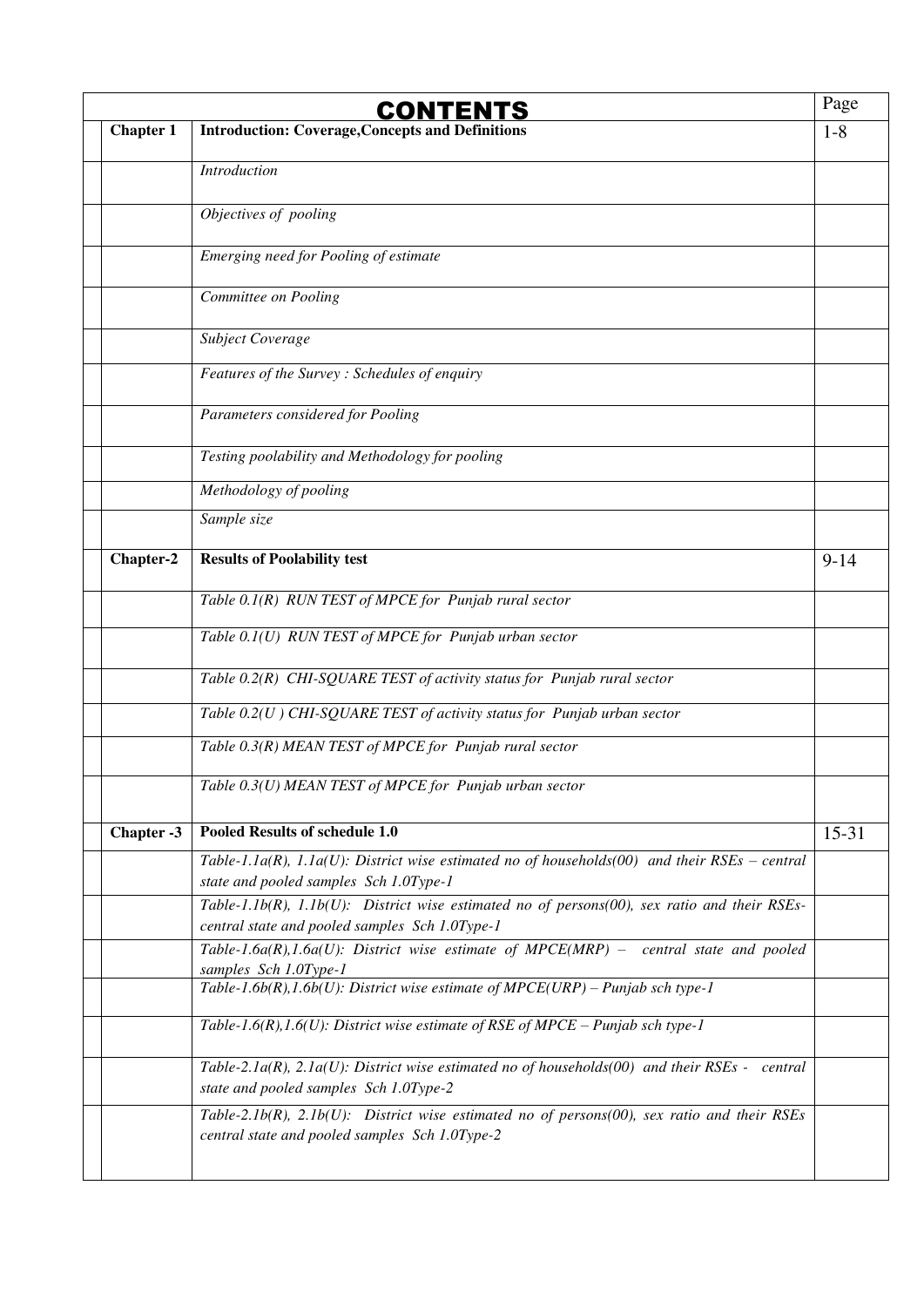|                   | Table-2.6a(R),2.6a(U): District wise estimate of MPCE(MMRP) – central state and pooled                |       |
|-------------------|-------------------------------------------------------------------------------------------------------|-------|
|                   | samples Sch 1.0Type-2                                                                                 |       |
|                   | Table-2.6: District wise estimate of RSE of MPCE – central state and pooled samples Sch               |       |
|                   | $1.0Type-2$                                                                                           |       |
| <b>Chapter -4</b> | <b>Pooled Results of schedule 10</b>                                                                  | 32-39 |
|                   | Table-21.1(R), 21.1(U): District wise estimated no persons(00)- – central state and pooled<br>samples |       |
|                   | Table-21.2(R), 21.2(U): District wise estimate of WPR- $-$ central state and pooled samples           |       |
|                   | Table-21.3(R), 21.3(U): District wise estimate of LFPR- – central state and pooled samples            |       |
|                   | Table-21.4(R), 21.4(U): District wise estimate of RSE of LFPR – central state and pooled<br>samples   |       |

| Appendix A : | <b>Facsimile of Schedule 0.0</b> |  |  |  |  |
|--------------|----------------------------------|--|--|--|--|
| Appendix B:  | <b>Facsimile of Schedule 1.0</b> |  |  |  |  |
|              | (Sch.TYPE-I & Sch.TYPE - II)     |  |  |  |  |
| Appendix C:  | <b>Facsimile of Schedule 10</b>  |  |  |  |  |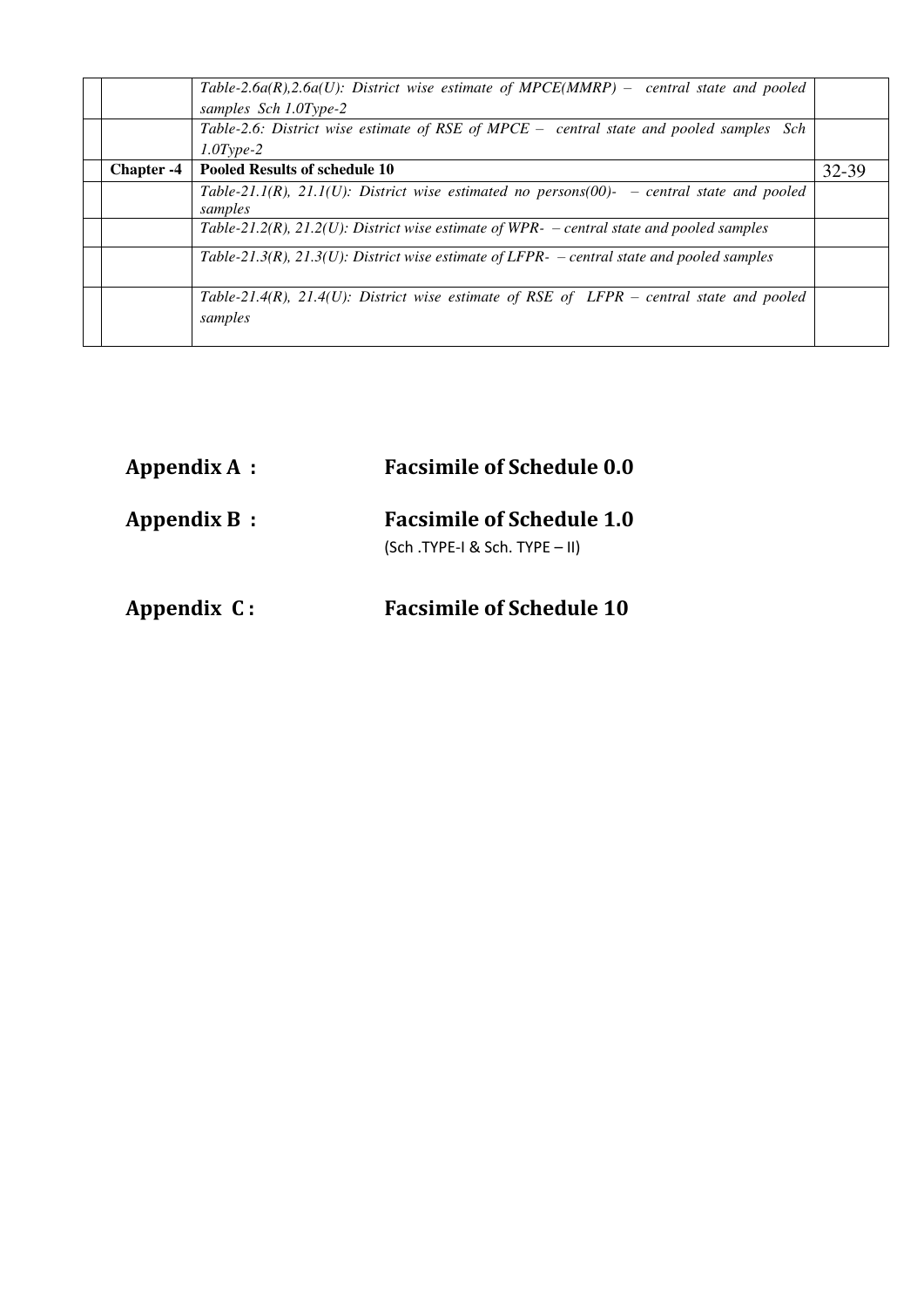# *Abberviation used in this Report*

| <b>MPCE</b> | : Monthly Per Capita Expenditure                               |
|-------------|----------------------------------------------------------------|
| <b>URP</b>  | : Uniform Reference Period                                     |
| <b>MRP</b>  | : Mixed Reference Period                                       |
| <b>MMRP</b> | : Modified Mixed Reference Period                              |
| $PS + SS$   | : Principal Status + Subsidary Status (of a person's activity) |
| <b>CWS</b>  | : Current Weekly Status                                        |
| <b>CDS</b>  | : Current Daily Status                                         |
| <b>RSE</b>  | : Relative Standard Error                                      |
| <b>MSE</b>  | : Mean Standard Error                                          |
| <b>WPR</b>  | : Worker - Population Ratio                                    |
| <b>LFPR</b> | : Labour Force Participation Rate                              |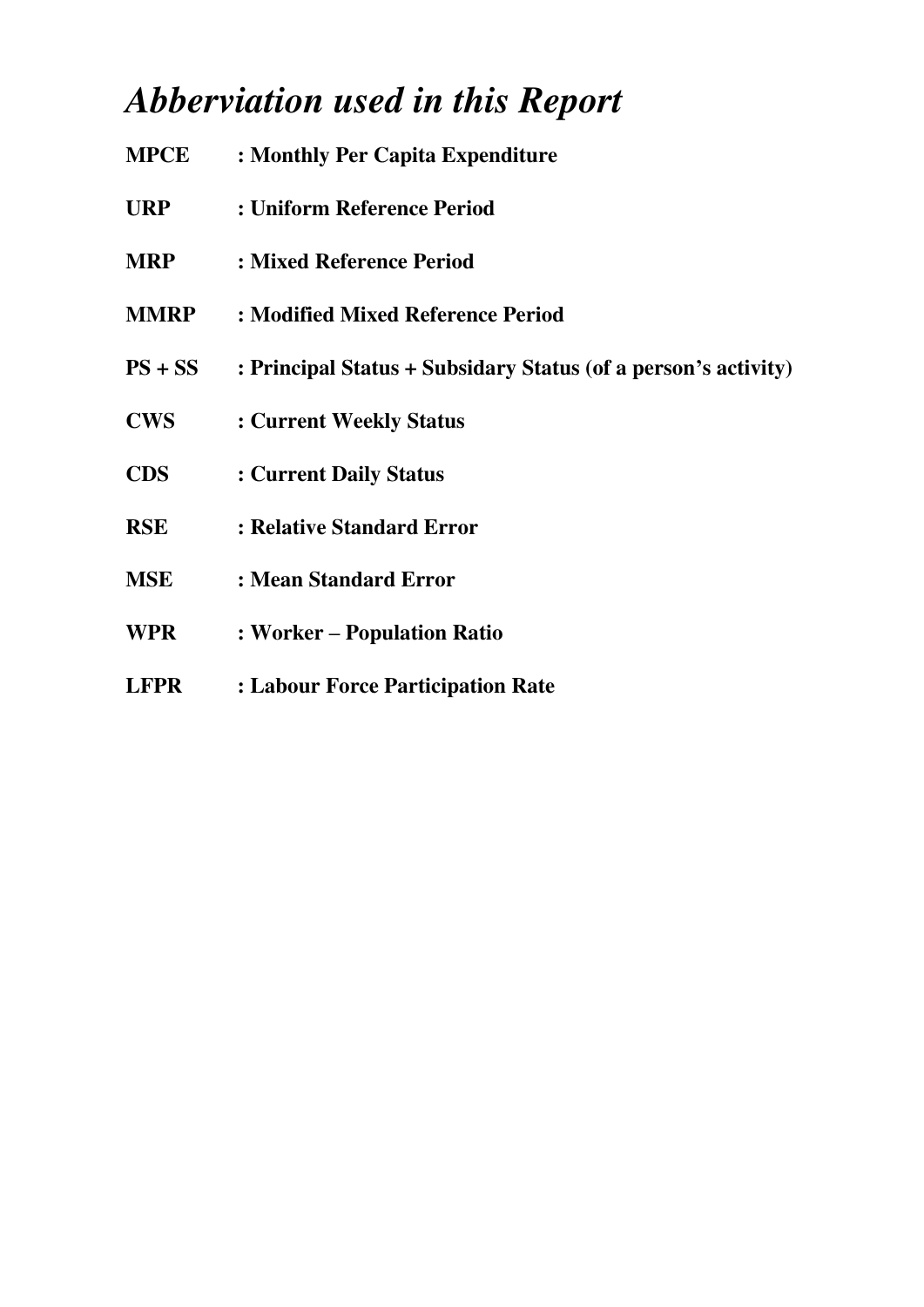# **CHAPTER - I**

### **INTRODUCTION: COVERAGE, CONCEPTS AND DEFINITIONS**

### **1.1 Introduction**

The National Sample Survey office (NSSO) was set up in 1950, to bridge large gaps in statistical data needed for planning, policy formulation and computation of national income aggregates, especially in respect of the unorganized and household sector of the economy. NSSO has been conducting nationwide multi-subject, integrated, large scale sample surveys in the form of successive rounds covering various aspects of social, economic, demographic, industrial and agricultural statistics. These surveys are undertaken to make a striking balance between the urgent and contemporary need for reliable statistical data on different topics and the constraints of limited resources, both physical and financial.

The Punjab states is participating in the NSS surveys from  $14<sup>th</sup>$  round (1959) onwards by using the same concepts, definitions and procedures and by adopting the same sample design based on independently drawn sample as that of NSSO. The two field operations are generally referred as Central and State samples of the National Sample Survey. Sample sizes of central and state samples are equal for Punjab(equal matching sample).

### **1.2 Objectives of Pooling**

One of the objectives of States participation in the NSS surveys is to provide a mechanism by which sample size will be increased and the pooling of the two sets of data would enable better estimate at lower sub state level, particularly at district level. At the State level, this will result in increased precision of the estimates and at disaggregated level, estimates will be more stable. But the major benefit will be derived in the case of estimates are generated at sub-state level like NSS region/districts.

### **1.3 Emerging need for pooling of estimates**

The constitutional 73rd  $\&$  74th amendments envisage a major reform of governance which gives greater responsibilities and powers to the Panchayats and Nagar Palikas and offers opportunity for local planning, effective implementation and monitoring of various social and economic development programmes. This has enhanced the demand for local level statistics and necessitated requirement of developing basic capabilities at grass root levels to organize such statistics in a harmonious manner at district and sub-district level.

Further, the state level estimates generated by NSSO are considered to be reliable for important characteristics such as average monthly per capita expenditure of households, worker participation ratio, gross value added per worker etc. The reliability of these estimates at district level are questionable. The NSSO does not release sub-state level estimates mainly due to insufficient sample size.

Therefore, pooling of Central and State samples data is being considered as one of the important way out of the problem of insufficient sample size to generate parameters at district level.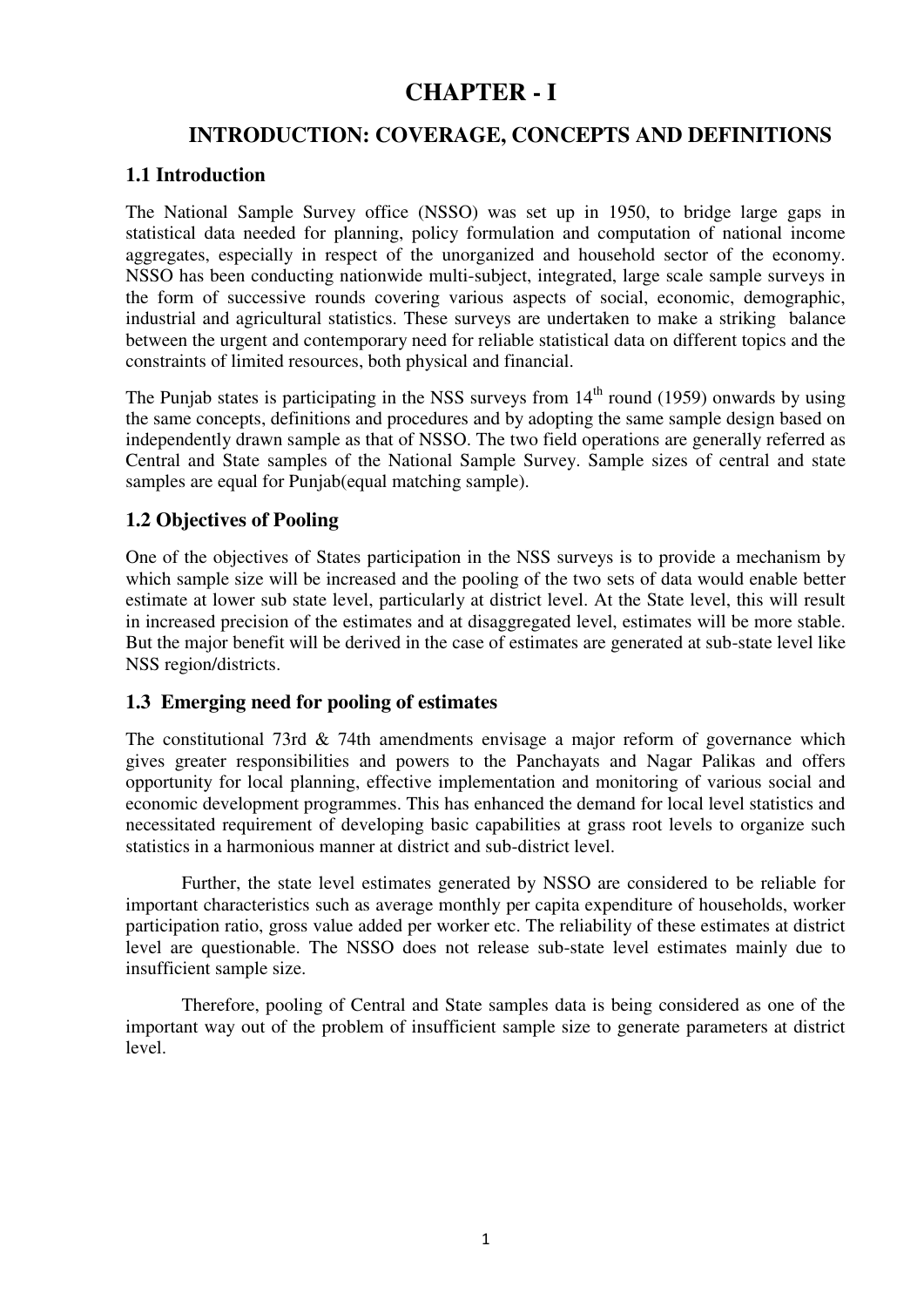### **1.4 Committee on pooling :**

The National Statistical Commission appointed a professional committee under the chairmanship of Dr. R. Radhakrishna, Ex-Chairman, National Statistical Commission (NSC) to examine the issues related to uniformity and comparability of pooled data. The Committee in its report gave a detailed methodology for pooling and also the tests for poolability. The terms of reference of the committee are as follows.

- Conditions to be fulfilled for pooling of central and state sample data of NSS
- Methodology for pooling
- Time frame by which the exercise needs to be completed by each state
- Generating weighing diagrams from the pooled data at sub-state level for the purpose of consumer price indices (Rural and Urban) including occupation specific indices such as CPIAL, CPIIW etc., from NSS data on consumer expenditure surveys (Quinquennial and thin sample)
- Identification of district level parameters

### **1.5 Subject Coverage**

The  $68<sup>th</sup>$  round (July 2011 – June 2012) of NSS was earmarked for survey of **Household Consumer Expenditure** and **Employment and Unemployment.** The last survey on these subjects was conducted in  $66<sup>th</sup>$  round during 2009-10 which was eighth quinquennial survey in the series on household consumer expenditure and employment and unemployment.

The main objective of the employment and unemployment surveys conducted by NSSO at periodic interval is to get estimates of parameters of various labour force characteristics at the national and State/UT level. These statistical indicators on labour market are required for planning, policy and decision making at various levels, both within the government and outside. The critical issues in the context of labour force enquiries pertain to defining the labour force and measuring participation of the labour force in different economic activities. The activity participation of the people is not only dynamic but also multidimensional, it varies with region, age, education, gender, level of living, industry and occupational category. The aspects of the labour force are captured in detail in the employment and unemployment surveys of NSSO and estimates are generated for labour force participation rate, worker population ratio, enemployment rate, extent of under-employment, wages of employees, etc. The indicators of the structural aspects of the workforce such as status in employment, industrial distribution and occupational distribution of the workers are also derived from these surveys. Besides, from the data collected on the particulars of enterprises and conditions of employment, the aspects of employment in the informal sector and informal employment are reflected through the conceptual framework of the surveys.

 The critical issues in the context of labour force enquiries pertain to defining the labour force and measuring participation of labour force in different economic activities. In the employment and unemployment surveys of the quinquennial rounds of NSSO, persons are classified into various activity categories in three approaches on the basis of activities (economic/non-economic) pursued by them during certain specified reference periods. The three approaches are usual status approach, current weekly status approach and the current daily status approach. Three reference perios used in NSS surveys are (i) one year, (ii) one week and (iii) each day of the reference week. In the usual status approach, the activity status of a person is determined on the basis of the reference period of one year. The activity status of a person in current weekly status approach is determined on the basis of the reference period of one week and that in current daily status approach is determined on the basis of the reference period of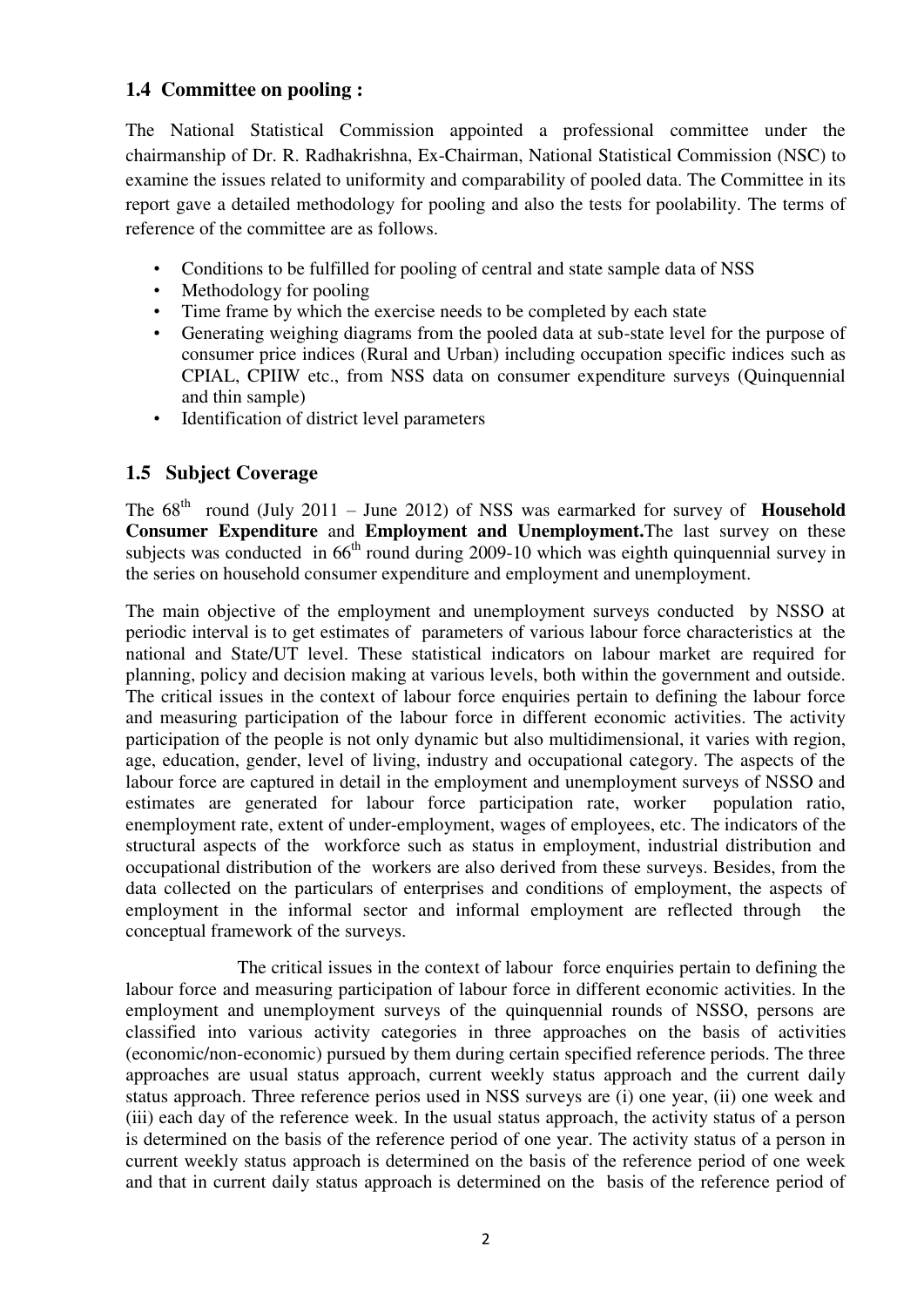one day. Based on the classification of the individuals into various activity categories in the three approaches, labour force indicators like, labour force participation rate(LFPR), worker population ration(WPR), unemployment rate(UR) are derived in usual status(ps), usual status(ps+ss), current weekly status(CWS) and current daily status(CDS).

### **1.6 Features of the survey: schedules of enquiry**

The household consumer expenditure schedule ("Schedule 1.0") used for the survey to collect the information on quantity and value of household consumption, including 142 items of food, 15 items of energy (fuel, light and household appliances), 28 items of clothing, bedding and footwear, 19 items of educational and medical expenses, 51 items of durable goods, and 89 other items. The schedule also collected some other particulars of each household member, such as age, sex and educational level.

The schedules of enquiry used were of two types. The two types had the same item break-up but differed in reference periods used for collection of consumption data. Schedule Type-I used to collect the information on consumption during the last 30 days and the last 365 days for certain categories of relatively infrequently purchased items, including clothing and consumer durables. For other categories, including all food and fuel and consumer services, it used a 30-days reference period. Schedule Type-II used "last 365 days" (only) for the infrequently purchased categories, "last 7 days" for some categories of food items, as well as pan, tobacco and intoxicants, and "last 30 days" for other food items, fuel and the rest.

### **1.7 Parameters considered for pooling:**

Considering the smaller sample size at district level following broad parameters were considered for pooling.

- a) MPCE of FOOD, Non-FOOD, and Total MPCE derived from detail item for URP, MRP and MMRP
- b) Household size, sex, age
- c) Activity status principal, subsidiary, weekly, daily and their intensity
- d) District level quantile class computation

### **1.8 Testing poolability and Methodology for pooling**

### **1.8.1 Testing poolability of central and state sample**

 Though the central sample and state sample are drawn independently following identical sampling design with same concepts, definitions and instructions to collect the state sample data but due to lack of adequate training of field and processing staff of State DES, unit level data in some cases are not properly validated. There is also expected agency bias in the two sets of data generated by different agencies. As such they cannot be merged for generating pooled estimate without testing that the samples are realized from identical distribution function. Since the parametric distribution of the sample mean is unknown one may adopt non-parametric tests such Run test, Median test, chi-square test etc to test that the samples are coming from identical distribution function.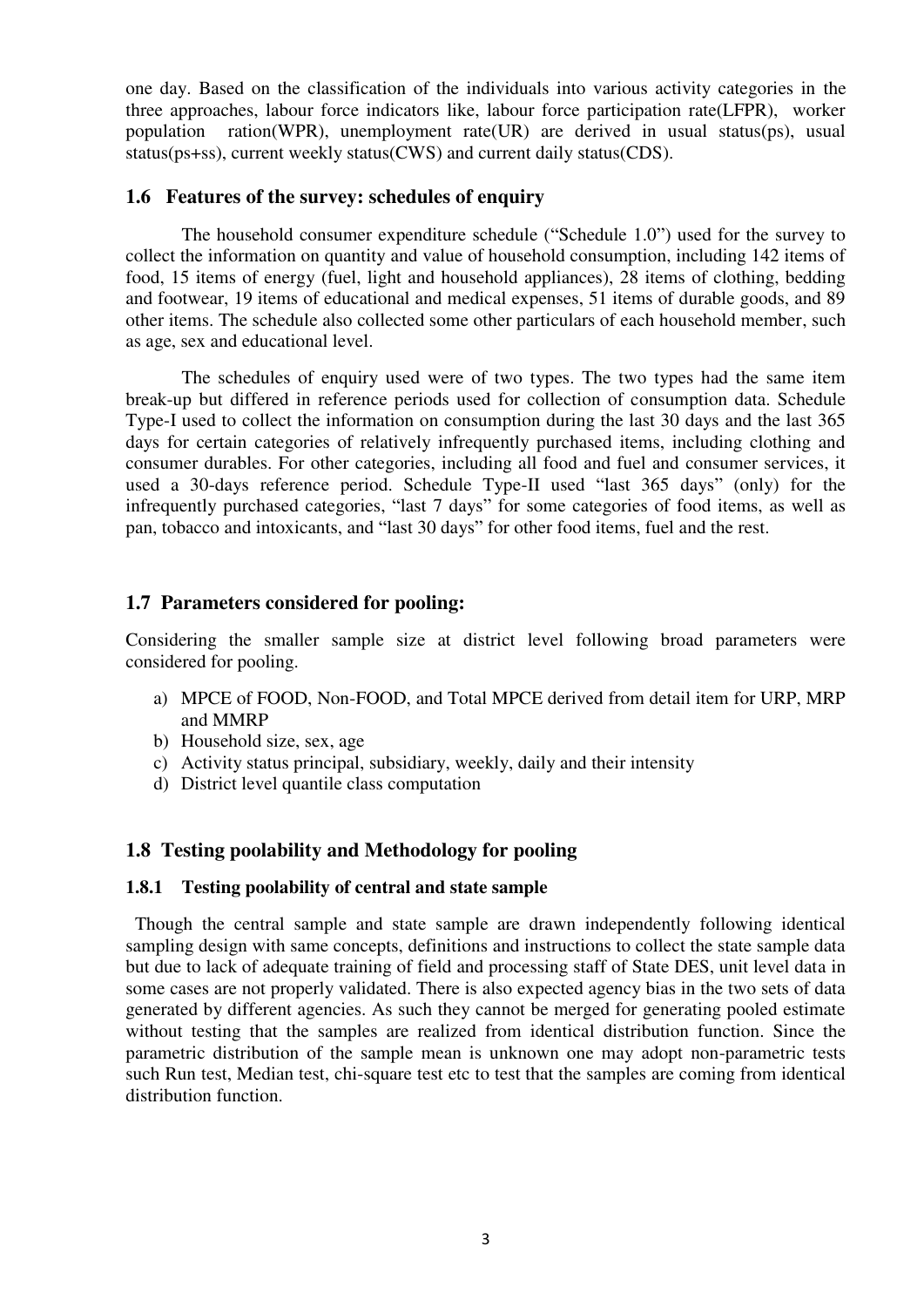### **1.8.2 Median test**

In [statistics,](http://psychology.wikia.com/wiki/Statistics) the median test is a special case of [Pearson's Chi-square test.](http://psychology.wikia.com/wiki/Pearson%27s_chi-square_test) It tests the [null](http://psychology.wikia.com/wiki/Null_hypothesis)  [hypothesis t](http://psychology.wikia.com/wiki/Null_hypothesis)hat the [medians o](http://psychology.wikia.com/wiki/Median)f the [populations f](http://psychology.wikia.com/wiki/Statistical_population)rom which two [samples](http://psychology.wikia.com/wiki/Sampling_(statistics)) are drawn, are identical. Observations in each sample are assigned to two groups, one consisting of data whose values are higher than the median value in the two groups combined, and the other consisting of data whose values are at the median or below. A Pearson's Chi-square test is then used to determine whether the observed frequencies in each group differ from expected frequencies derived from a [distribution c](http://psychology.wikia.com/wiki/Frequency_distribution)ombining the two groups.

Let  $m^*$  be the median of the pooled sample data. Construct 2 X 2 contingency table as below and use chi-square test if State sample and Central sample have identical median.

| <b>Sample-type</b>    | no of sample observation | <b>Total</b>   |              |
|-----------------------|--------------------------|----------------|--------------|
|                       | $\ast$<br>$\leq$ m       | $\star$<br>> m |              |
| <b>State Sample</b>   | $\mathbf N$              | N              | N            |
|                       | 11                       | 12             | 1.           |
| <b>Central Sample</b> | N                        | N              | N            |
|                       | 21                       | 22             | 2.           |
| <b>Total Sample</b>   | N                        | N              | N            |
|                       | $\cdot$                  | $\cdot$        | $\cdot\cdot$ |

Observed frequency of each cell  $O_{ij} = N_{ij}$  where  $i = 1$  to 2,  $j = 1$  to 2.

Expected frequency of each cell  $E_{ii} = (N_i * N_j)/N_i$  where  $i = 1$  to 2,  $j = 1$  to 2.

$$
\chi^2
$$
 Value =  $\sum_{i=1}^{2} \sum_{j=1}^{2} (O_{ij} - E_{ij})^2 / O_{ij}$ 

with degrees of freedom =  $(2-1)*(2-1) = 1$ 

### **1.8.3 [Wolfowitz r](http://psychology.wikia.com/index.php?title=Jacob_Wolfowitz&action=edit&redlink=1)un test**

Suppose X and Y are independent random samples with cumulative distribution function (CDF) as  $F_s(x)$  and  $F_c(y)$ . Null Hypothesis to be tested is  $H_0$ :  $F_s(x) = F_c(x)$  for all x against alternative Hypothesis is  $H_1: F_s(x) \leq F_c(x)$  for all x and  $F_s(x) \leq F_c(x)$  for some x. Let  $x_1, x_2, \ldots, x_m$  be iid observation from state sample with distributive function  $F_s$  and  $y_1, y_2, \ldots, y_n$  be iid observation from central sample with distributive function  $F_c$ . Pool the data and order them with respect to comparable characteristic under consideration say monthly per capita expenditure (MPCE). In the pooled order sequence put "1" for X and "0" for Y. Let U be the total runs observed where 'run' is a sequence of adjacent equal symbols. For example, following sequence: 1111000111001111110000 is divided in six runs, three of them are made out of "1" and the others are made out of "0". The number of runs U is a [random v](http://psychology.wikia.com/index.php?title=Random_var&action=edit&redlink=1)ariable whose distribution for large sample can be treated as normal with:

$$
\text{mean} = \frac{2mn}{m+n} + 1 \qquad \text{Variance} = \frac{2mn(2mn-m-n)}{(m+n)^2(m+n-1)}
$$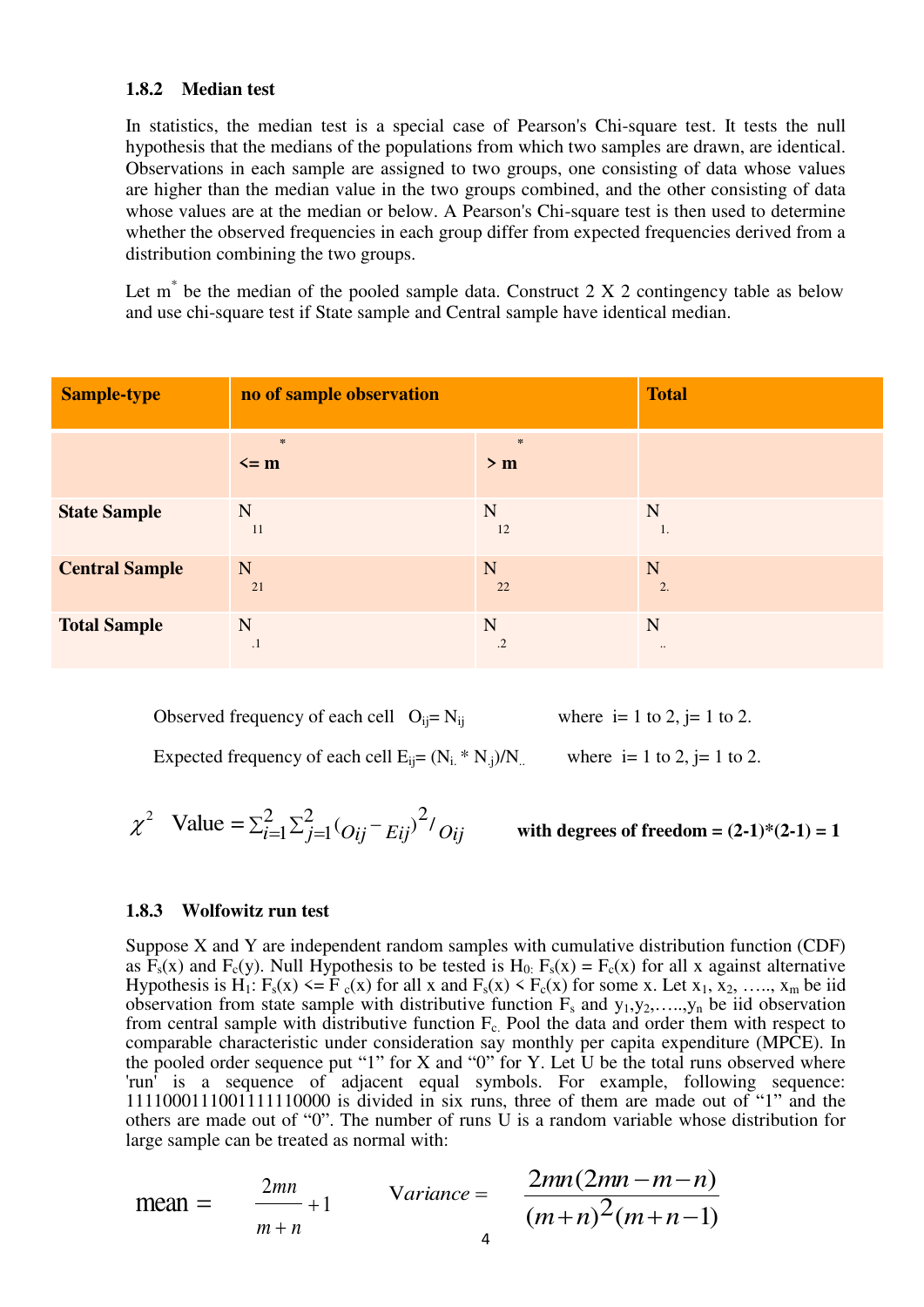After normalizing the variable U one may use one sided z-test for testing the Null hypothesis. In extreme case the value of U will be 2 meaning by observed characteristic of all the observation of one sample is less than the other samples.

One of the limitations of this test is when there is a tie between two samples in the observed value. One has to resolve ties in usual manner. However if there is large number of ties which is bound to occur specially for qualitative attributes like education level, activity status etc, this test is not recommended. This test can be well applied for a continuous variable such as MPCE which are less prone to ties. For discrete variable chi-square test is recommended.

### **1.8.4 Parametric test**

**Aggregate estimate:** Let  $t_{yc}$  and  $t_{ys}$  be the estimate of Y at domain level of pooling based on central and state sample respectively with corresponding variances  $V(t_{yc})$  and  $V(t_{ys})$ . For large sample, making all assumption of parametric test, one may use Z-Statistic to test the null hypothesis  $H_0 E(t_{yc}) = E(t_{vs})$  where E stands for expectation.

$$
Z = \frac{(t_{yc} - t_{ys})}{\sqrt{(V(t_{yc}) + V(t_{ys}))}}
$$

 $V(t_{yc})$  and  $V(t_{ys})$  could be estimated as

$$
\hat{V}(t_{yc}) = \sum_{l} (t_{yc1} - t_{yc2})^2 / 4 and \hat{V}(t_{ys}) = \sum_{l} (t_{ys1} - t_{ys2})^2 / 4
$$

Where  $\frac{Z}{I}$  stands for summing over stratum x sub-stratum level variance at the domain of pooling  $\sum$ *l*

**Estimate of rate:** Let  $r_c$  and  $r_s$  be the estimate of population rates  $R_c$  and  $R_s$  ie Y/X based on central and state sample respectively with corresponding mean square error  $MSE(r_c)$  and  $MSE$ (rs). For large sample, making all assumption of parametric test, one may use Z-Statistic to test the null hypothesis  $H_0 E(r_c)=E(r_s)$  where E stands for expectation.

$$
Z = \frac{(r_c - r_s)}{\sqrt{(MSE(r_c) + MSE(r_s))}}
$$

 $MSE(r_c)$  and  $MSE(r_s)$  are estimated as follows:

$$
mse(r_c) = (var(t_{yc}) - 2 * r_c cov(t_{yc}, t_{xc}) + r_c^2 * var(t_{xc})) / t_{xc}^2
$$
  

$$
mse(r_s) = (var(t_{ys}) - 2 * r_s cov(t_{ys}, t_{xs}) + r_s^2 * var(t_{xs})) / t_{xs}^2
$$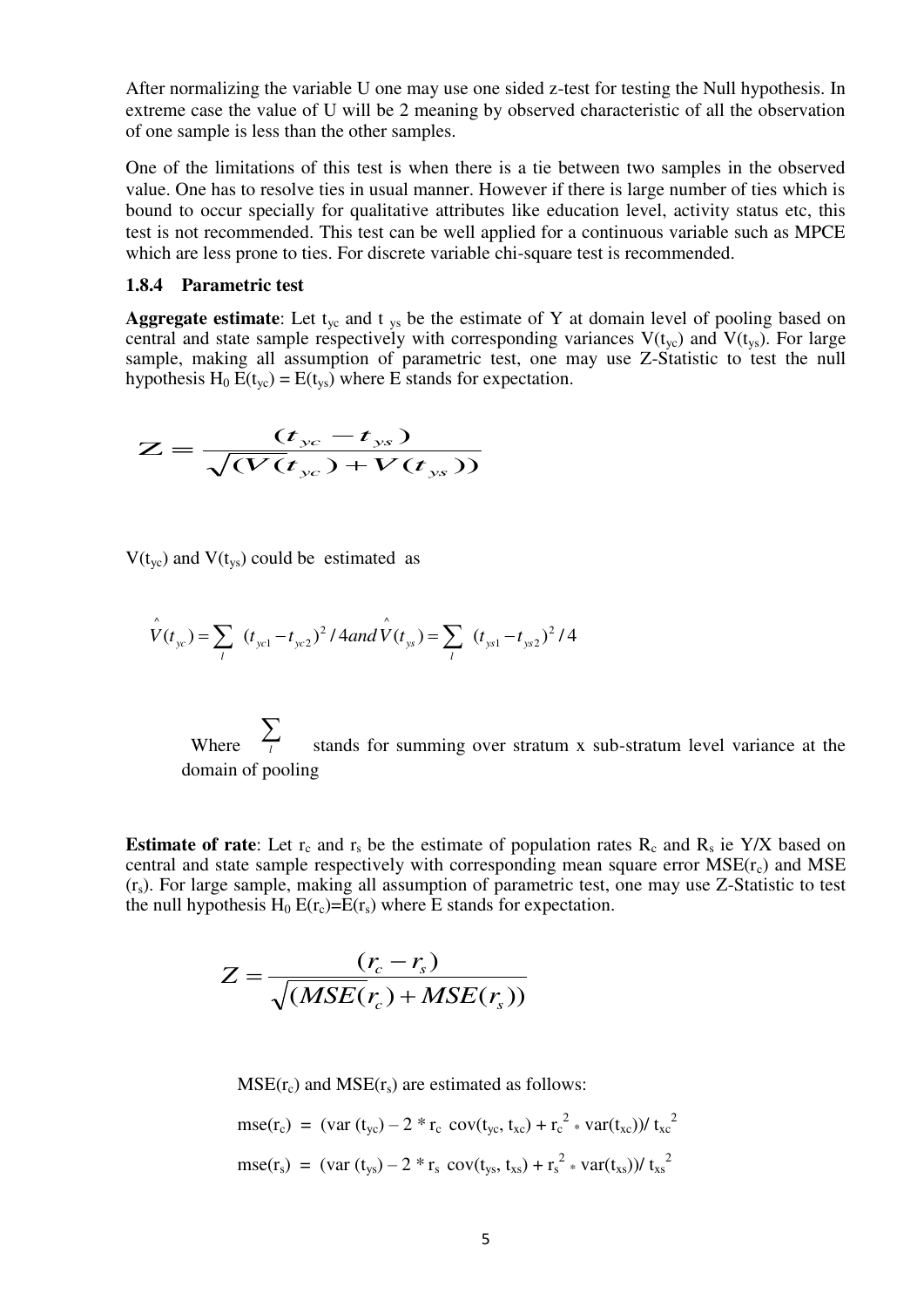$$
\hat{V}(t_{yc}) = \sum_{l} (t_{yc1} - t_{yc2})^2 / 4
$$
\n
$$
\hat{V}(t_{ys}) = \sum_{l} (t_{yc1} - t_{yc2})^2 / 4
$$
\n
$$
\hat{V}(t_{xs}) = \sum_{l} (t_{xc1} - t_{xc2})^2 / 4
$$
\n
$$
\hat{V}(t_{xs}) = \sum_{l} (t_{xs1} - t_{xc2})^2 / 4
$$
\n
$$
\hat{V}(t_{xs}) = \sum_{l} (t_{xs1} - t_{xc2})^2 / 4
$$
\nbased on sub sample 1 & 2 estimates.

where  $\sum_{l}$ stands for summing over stratum x sub-stratum level variance at the domain of

pooling.

### **1.9 Methodology for pooling**

### **Pooling by inverse weight of the variance of the estimates**

**1.9.1 Aggregate estimate**: For any characteristic, consider the state sample [s] in the form of two independent sub- sample s1 and s2 and the central sample [c] in the form of two independent sub- sample c1 and c2. Based on this, the respective estimates for state and central can be computed as:

$$
t_s = \sum (t_{s1} + t_{s2})/2
$$
 and  $t_{c} = \sum (t_{c1} + t_{c2})/2$ 

Pooled estimate leading to optimum combination of these two estimates is given by weighing with inverse of the variance of the estimate. Thus the pooled estimate is given by:

$$
V(t_c) t_s + V(t_s) t_c
$$
  
\n
$$
T_p = \frac{V(t_c) V(t_s)}{V(t_c) + V(t_s)}
$$
 with  $V(T_p) = \frac{V(t_c) V(t_s)}{V(t_c) + V(t_s)}$ 

In general  $V(t_c)$  and  $V(t_s)$  are unknown and can be estimated as

$$
\hat{V}(t_{yc}) = \sum_{l} (t_{yc1} - t_{yc2})^2 / 4 and \hat{V}(t_{ys}) = \sum_{l} (t_{ys1} - t_{ys2})^2 / 4
$$

where  $\sum_{l}$  stands for summing over stratum x sub-stratum level variance at the domain of pooling.

Thus pooled estimate and estimate of pooled variance is given by

$$
t_{p} = \frac{\hat{V}(t_{c})t_{s} + \hat{V}(t_{s})t_{c}}{\hat{V}(t_{c}) + \hat{V}(t_{s})}, \quad \hat{V}(t_{p}) = \frac{\hat{V}(t_{c})\hat{V}(t_{s})}{\hat{V}(t_{c}) + \hat{V}(t_{s})}
$$

 By virtue of weighing the two estimates at the domain level at which two estimates are pooled, the pooled estimate will always lie between the central and state sample estimates.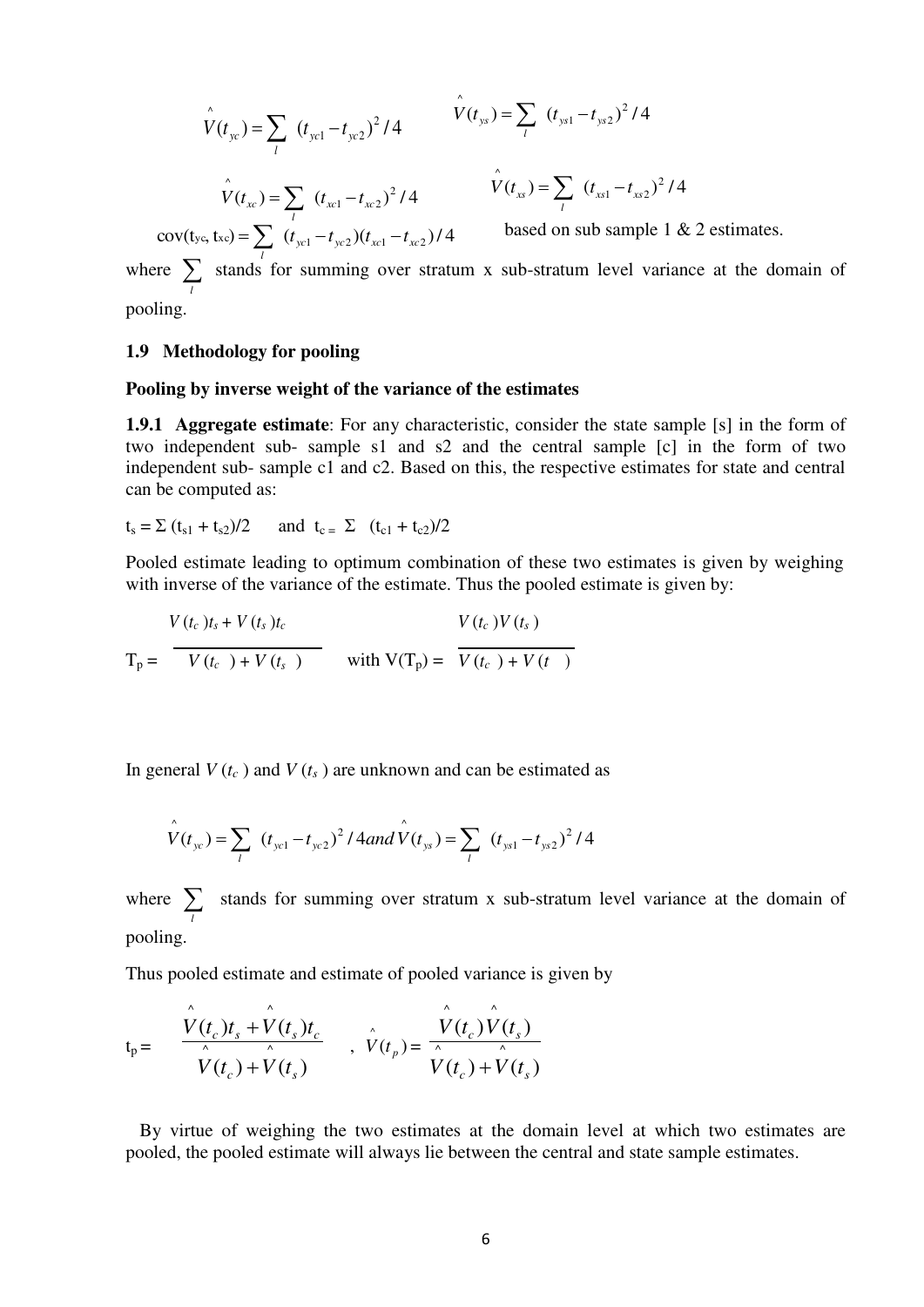**1.9.2** Estimate of rate: Let rc and rs be the estimate of Rc and Rs ie Y/X based on central and state sample respectively with corresponding estimated mean square error mse(rc) and mse(rs). The pooled estimate and estimate of variance of pooled ratio estimate may be given by:

$$
r_p = \frac{mse(r_c)r_s + mse(r_s)r_c}{mse(r_c) + mse(r_s)} , \quad mse(r_p) = \frac{mse(r_c)mse(r_s)}{mse(r_c) + mse(r_s)}
$$

Where  $\text{mse}(r_c)$  and  $\text{mse}(r_s)$  are calculated using formula given in para above. Alternatively one can generate the pooled estimate of aggregate by inverse weight of estimate of variance obtained from central and state sample for the characteristics x as well as y and obtain the pooled estimate of ratio as ratio of pooled estimate of aggregate. This will ensure consistency between pooled estimates of aggregate and the pooled estimate of ratio.

Let  $t_{xp}$  and  $t_{yp}$  be the pooled estimate of aggregate for the parameter X and Y. The pooled estimate of R (i.e  $Y/X$ ) is given by

 $r_{p=}$  t<sub>yp</sub> / t<sub>xp</sub> where t<sub>yp</sub>= at<sub>yc</sub> + bt<sub>ys</sub> and t<sub>xp</sub>= ct<sub>xc</sub> + dt<sub>xs</sub> and (a, b), (c, d) are the estimated inverse variance weight pair of the characteristic x and y respectively.

The estimated mse of pooled ratio estimate  $r_p$  is given by:

The estimated mse of pooled ratio estimate  $r_p$  is given by:

$$
mse(r_p) = (\hat{V}(t_{yp}) - 2 \quad r_p \stackrel{\wedge}{Cov} (t_{yp}, t_{xp}) + r_p^2 \stackrel{\wedge}{V} (t_{xp}) / t_{xp}^2
$$

where  $\hat{V}(t_{yp}) = \frac{ab}{a+b}$ *ab*  $\frac{d\theta}{dt} + b$ ,  $\hat{V}(t_{xp}) = \frac{c\theta}{c + d}$ *cd*  $\overline{+d}$  and

 $\hat{Cov}$  (t<sub>yp</sub>, t<sub>xp</sub>)= ac  $\hat{Cov}$  ( t<sub>yc</sub>, t<sub>xc</sub>)+bd  $\hat{Cov}$  ( t<sub>ys</sub>, t<sub>xs</sub>).

 $\hat{C}_{ov}$  (t<sub>yc</sub>, t<sub>xc</sub>)=  $\sum_{l} (t_{ycl} - t_{yc2}) (t_{xc1} - t_{xc2})/4$  $\sum (t_{\text{ycl}} - t_{\text{ycl}})(t_{\text{xc1}} - t_{\text{xc2}})/4$  based on sub-sample 1 & 2 estimates. Similarly,  $\hat{C}_{ov}$  (t<sub>ys</sub>, t<sub>xs</sub>)=  $\sum_{l} (t_{ys1} - t_{ys2}) (t_{xs1} - t_{xs2})/4$  $\sum_{\text{ys1}} (t_{\text{ys1}} - t_{\text{ys2}})(t_{\text{xs1}} - t)$ where  $\sum$  stands for summing over stratum x sub-stratum level covariance at the domain of *l* pooling.

 Method laid down in above paras requires calculation of estimate of variance of the estimates before pooling them. Reliability of estimate of variance should be ascertained with due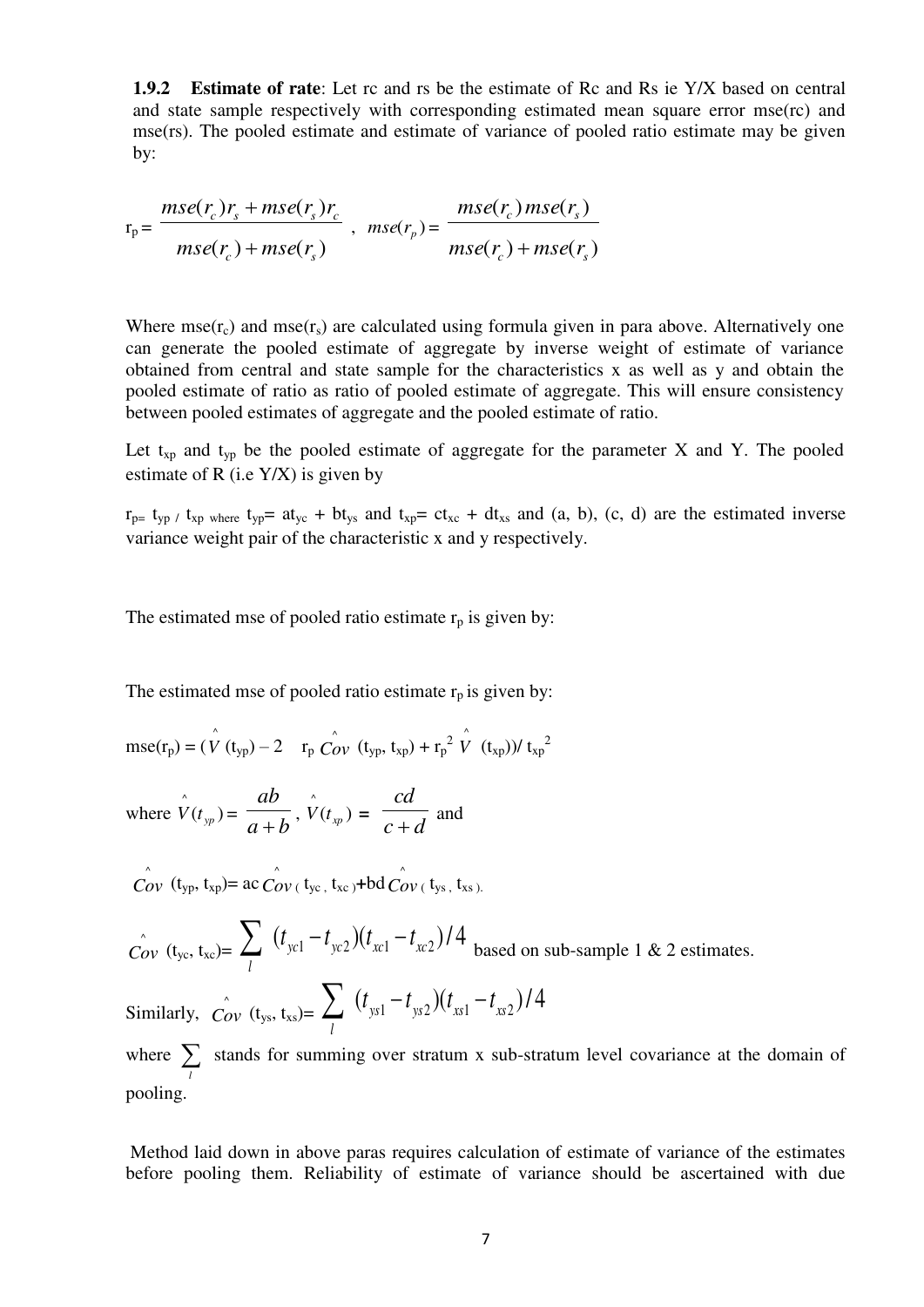consideration of sample size. Besides the complex calculations of variances and covariances for each cell of the table, one needs to address the issue of non-additivity of the component estimates with the estimate of marginal total, e.g. pooled estimate of MPCE of FOOD and NON-FOOD may not add up to MPCE of TOTAL. To obviate this problem one may generate the pooled estimates of components first and then derive the estimate of total as sum of estimates of components.

**1.9.3 Summing up**: For characteristics such as MPCE(URP, MRP and MMRP) for food, Non-food and Total parametric Z-test and Non-parametric run test were used. In case of Worker Participation Rate and Labour force Participation Rate(PS+SS, CWS and CDS) parametric Z-test and Non-parametric chi-square test were used for testing poolability.

| <b>Punjab - RURAL</b> |                       |                       |                                   |                        |                       |                                   |  |  |
|-----------------------|-----------------------|-----------------------|-----------------------------------|------------------------|-----------------------|-----------------------------------|--|--|
|                       | <b>Central sample</b> |                       | <b>State sample</b>               |                        |                       |                                   |  |  |
| <b>Schedule</b>       | <b>FSU</b> surveyed   | <b>HH</b><br>surveyed | <b>Persons</b><br><b>Surveyed</b> | <b>FSU</b><br>surveyed | <b>HH</b><br>surveyed | <b>Persons</b><br><b>Surveyed</b> |  |  |
| $1.0$ Type-I          | 392                   | 1552                  | 7658                              | 392                    | 1568                  | 7497                              |  |  |
| $1.0$ Type-II         | 392                   | 1552                  | 7650                              | 392                    | 1568                  | 7441                              |  |  |
| 10                    | 392                   | 1552                  | 7571                              | 392                    | 1568                  | 7315                              |  |  |
|                       |                       |                       | <b>Punjab - URBAN</b>             |                        |                       |                                   |  |  |
|                       | <b>Central sample</b> |                       |                                   | <b>State sample</b>    |                       |                                   |  |  |
| <b>Schedule</b>       | <b>FSU</b> surveyed   | <b>HH</b>             | <b>Persons</b>                    | <b>FSU</b>             | <b>HH</b>             | <b>Persons</b>                    |  |  |
|                       |                       | surveyed              | <b>Surveyed</b>                   | surveyed               | surveyed              | <b>Surveyed</b>                   |  |  |
| $1.0$ Type-I          | 392                   | 1566                  | 6855                              | 392                    | 1568                  | 6885                              |  |  |
| $1.0$ Type-II         | 392                   | 1566                  | 6849                              | 392                    | 1568                  | 6893                              |  |  |
| 10                    | 392                   | 1566                  | 6809                              | 392                    | 1568                  | 6658                              |  |  |

**1.10 Sample size:** Total sample size of punjab State for central and state sample is given below: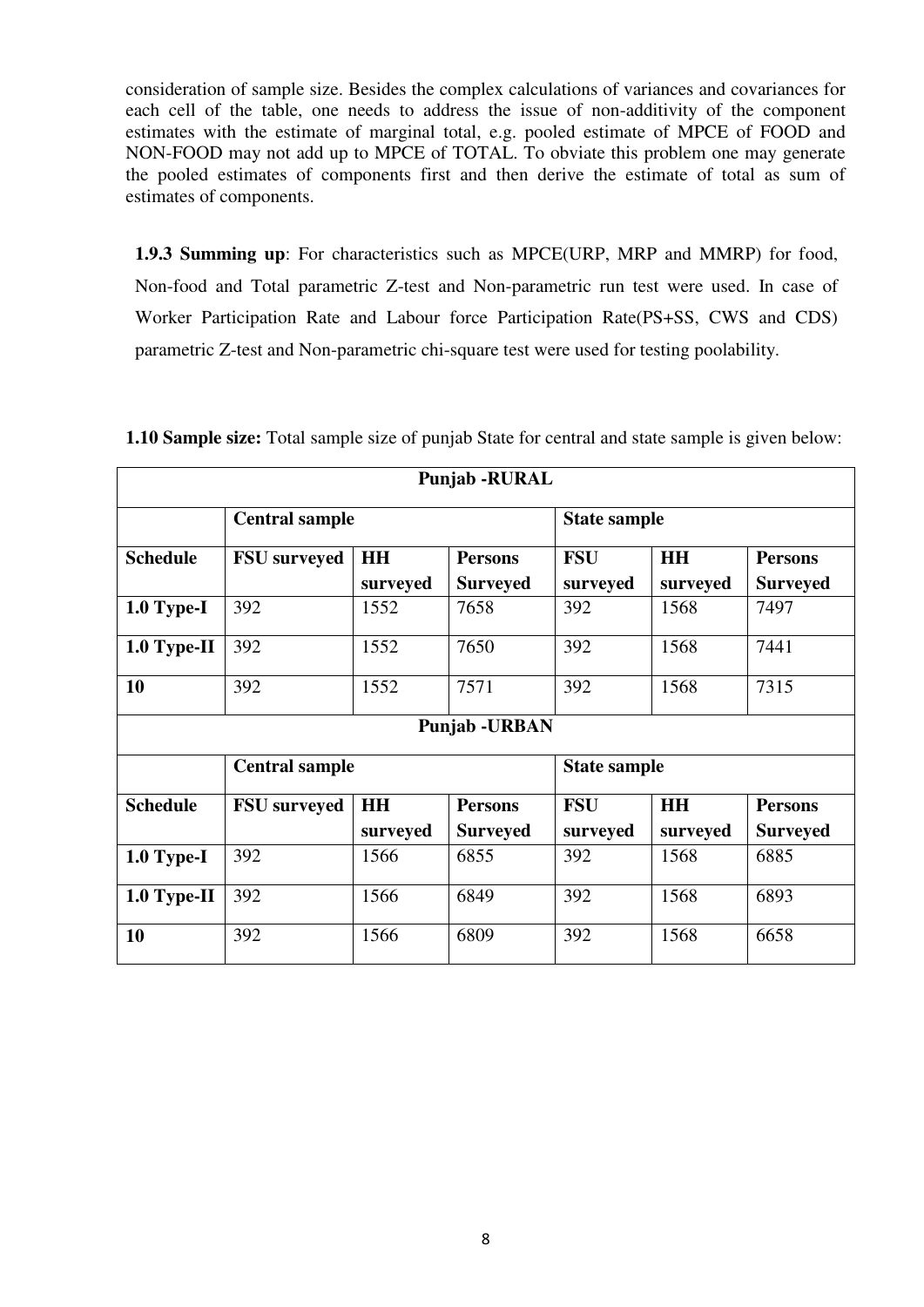# **CHAPTER-II**

# **RESULTS OF POOLABILITY TESTS**

| Sector: RURAL [SCHEDULE 1.0 TYPE-I and TYPE-II] RUN TEST<br><b>State: PUNJAB</b>                                                                               |                          |            |             |            |                |            |                |  |  |  |
|----------------------------------------------------------------------------------------------------------------------------------------------------------------|--------------------------|------------|-------------|------------|----------------|------------|----------------|--|--|--|
| Table-0.1 (R): District wise result of run test of MPCE(URP,MRP,MMRP) for pooled<br>sample $Z_{0.01}$ = - 2.33 [one sided test] reject if z-value < $Z_{0.01}$ |                          |            |             |            |                |            |                |  |  |  |
| <b>Dist</b>                                                                                                                                                    |                          | <b>URP</b> |             |            | <b>MRP</b>     |            | <b>MMRP</b>    |  |  |  |
| code                                                                                                                                                           | <b>District Name</b>     | Z-value    | Accept      | Z-value    | Accept         | Z-value    | <b>Accept</b>  |  |  |  |
| $\mathbf{1}$                                                                                                                                                   | Gurdaspur                | 0.626229   | Y           | $-0.37574$ | $\mathbf Y$    | $-1.3777$  | $\mathbf Y$    |  |  |  |
| $\overline{2}$                                                                                                                                                 | <b>Amritsar</b>          | $-1.44717$ | Y           | $-1.15774$ | $\mathbf Y$    | 0.723585   | $\mathbf Y$    |  |  |  |
| $\overline{\mathbf{3}}$                                                                                                                                        | Kapurthala               | $-0.35495$ | $\mathbf Y$ | $-1.77477$ | $\mathbf Y$    | $-1.41981$ | $\mathbf Y$    |  |  |  |
| $\overline{\mathbf{4}}$                                                                                                                                        | <b>Jalandhar</b>         | $-2.6049$  | $\mathbf N$ | $-1.7366$  | $\overline{Y}$ | $-0.14472$ | $\overline{Y}$ |  |  |  |
| 5                                                                                                                                                              | Hoshiarpur               | $-2.75541$ | $\mathbf N$ | $-1.50295$ | $\mathbf Y$    | $-2.75541$ | ${\bf N}$      |  |  |  |
| 6                                                                                                                                                              | <b>S.B.S Nagar</b>       | 0.354954   | $\mathbf Y$ | 0.709907   | $\mathbf Y$    | $-2.48468$ | $\mathbf N$    |  |  |  |
| $\overline{7}$                                                                                                                                                 | Roopnagar                | $-1.06486$ | Y           | $-1.77477$ | Y              | $-2.12972$ | Y              |  |  |  |
| 8                                                                                                                                                              | <b>Fatehgarh Sahib</b>   | $-1.00803$ | Y           | $-1.53229$ | Y              | $-2.01606$ | Y              |  |  |  |
| 9                                                                                                                                                              | Ludhiana                 | $-1.87869$ | $\mathbf Y$ | $-0.87672$ | $\mathbf Y$    | $-2.63016$ | $\mathbf N$    |  |  |  |
| 10                                                                                                                                                             | Moga                     | $-1.95224$ | $\mathbf Y$ | $-1.59729$ | $\mathbf Y$    | $-3.54954$ | ${\bf N}$      |  |  |  |
| 11                                                                                                                                                             | <b>Firozpur</b>          | 0.83271    | Y           | $-0.25049$ | $\mathbf Y$    | 0.876721   | $\mathbf Y$    |  |  |  |
| 12                                                                                                                                                             | <b>Sri Muktsar Sahib</b> | $-1.24234$ | $\mathbf Y$ | 0.177477   | $\mathbf Y$    | $-2.3072$  | $\overline{Y}$ |  |  |  |
| 13                                                                                                                                                             | Faridkot                 | 0.42619    | $\mathbf Y$ | 1.008032   | $\mathbf Y$    | $-2.01606$ | $\overline{Y}$ |  |  |  |
| 14                                                                                                                                                             | <b>Bathinda</b>          | $-1.30245$ | $\mathbf Y$ | $-2.17075$ | $\mathbf Y$    | $-0.72358$ | $\mathbf Y$    |  |  |  |
| 15                                                                                                                                                             | <b>Mansa</b>             | $-1.24234$ | $\mathbf Y$ | $-1.24234$ | Y              | $-1.24234$ | $\mathbf Y$    |  |  |  |
| 16                                                                                                                                                             | <b>Sangrur</b>           | $-0.56675$ | Y           | $-0.56675$ | $\mathbf Y$    | $-1.45552$ | $\mathbf Y$    |  |  |  |
| 17                                                                                                                                                             | Patiala                  | 0.723585   | $\mathbf Y$ | $-0.8683$  | $\mathbf Y$    | 0.144717   | $\mathbf Y$    |  |  |  |
| 18                                                                                                                                                             | <b>S.A.S Nagar</b>       | $-0.66895$ | $\mathbf Y$ | $-0.11805$ | $\mathbf Y$    | $-1.77075$ | $\mathbf Y$    |  |  |  |
| 19                                                                                                                                                             | <b>Barnala</b>           | $-2.01606$ | $\mathbf Y$ | $-0.25201$ | $\mathbf Y$    | 0.504016   | $\mathbf Y$    |  |  |  |
| 20                                                                                                                                                             | <b>Tarn Taran</b>        | 1.064861   | Y           | $-0.88738$ | Y              | 0.53243    | Y              |  |  |  |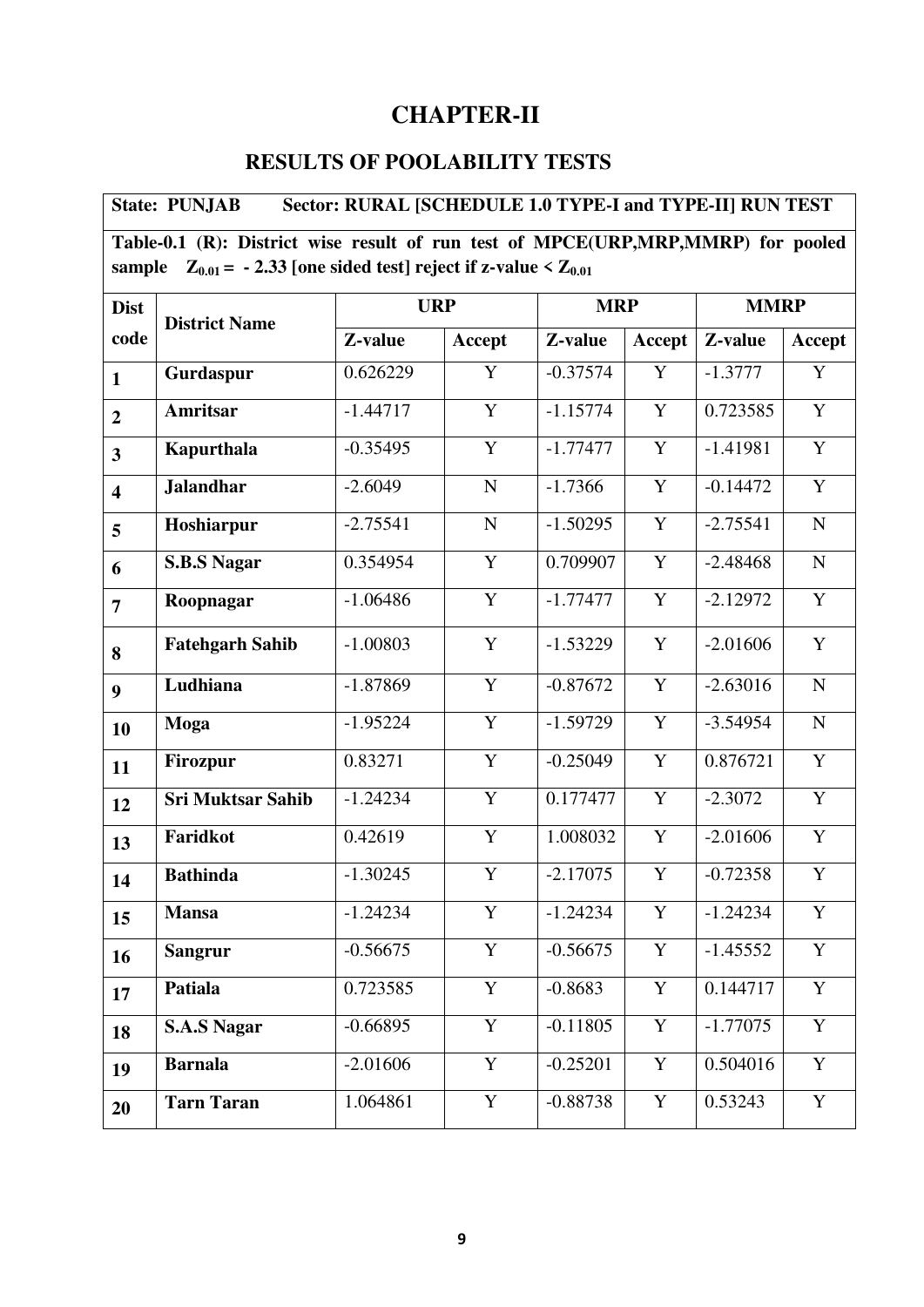**State: PUNJAB Sector: URBAN [SCHEDULE 1.0 TYPE-I and TYPE-II] RUN TEST** 

|        | Table-0.1 (U): District wise result of run test of MPCE(URP,MRP,MMRP) for pooled |
|--------|----------------------------------------------------------------------------------|
| sample | $Z_{0.01}$ = - 2.33 [one sided test] reject if z-value < $Z_{0.01}$              |

| <b>Dist</b>             | <b>District Name</b>     | <b>URP</b> |                | <b>MRP</b> |             | <b>MMRP</b> |               |
|-------------------------|--------------------------|------------|----------------|------------|-------------|-------------|---------------|
| code                    |                          | Z-value    | Accept         | Z-value    | Accept      | Z-value     | <b>Accept</b> |
| $\mathbf{1}$            | Gurdaspur                | $-0.86301$ | Y              | 0.618273   | Y           | 0.618273    | Y             |
| $\overline{2}$          | <b>Amritsar</b>          | $-1.43074$ | $\mathbf Y$    | $-2.3505$  | $\mathbf N$ | 0.408782    | $\mathbf Y$   |
| $\overline{\mathbf{3}}$ | Kapurthala               | $-3.72701$ | $\overline{N}$ | $-2.3072$  | $\mathbf Y$ | $-1.06486$  | $\mathbf Y$   |
| $\overline{\mathbf{4}}$ | <b>Jalandhar</b>         | $-4.52776$ | ${\bf N}$      | $-1.80412$ | Y           | $-1.57715$  | $\mathbf Y$   |
| 5                       | Hoshiarpur               | $-1.68675$ | $\mathbf Y$    | $-2.03223$ | $\mathbf Y$ | $-2.89593$  | ${\bf N}$     |
| 6                       | <b>S.B.S Nagar</b>       | $-0.85472$ | $\mathbf Y$    | $-0.85472$ | $\mathbf Y$ | $-2.29706$  | Y             |
| $\overline{7}$          | Roopnagar                | $-1.51205$ | $\mathbf Y$    | $-1.51205$ | $\mathbf Y$ | 0.504016    | $\mathbf Y$   |
| 8                       | <b>Fatehgarh Sahib</b>   | $-2.26807$ | $\mathbf Y$    | $-0.75602$ | $\mathbf Y$ | $-0.75602$  | $\mathbf Y$   |
| 9                       | Ludhiana                 | $-2.16968$ | Y              | $-3.94092$ | ${\bf N}$   | $-3.71595$  | ${\bf N}$     |
| 10                      | <b>Moga</b>              | $-1.26004$ | $\mathbf Y$    | $-1.76406$ | Y           | $-2.01606$  | $\mathbf Y$   |
| 11                      | Firozpur                 | 1.157735   | Y              | $-0.72358$ | $\mathbf Y$ | $-1.88132$  | $\mathbf Y$   |
| 12                      | <b>Sri Muktsar Sahib</b> | 1.26004    | Y              | $-1.51205$ | $\mathbf Y$ | $-1.76406$  | $\mathbf Y$   |
| 13                      | Faridkot                 | $-1.76406$ | $\mathbf Y$    | $-1.26004$ | $\mathbf Y$ | $-0.50402$  | $\mathbf Y$   |
| 14                      | <b>Bathinda</b>          | $-1.41981$ | Y              | $-1.06486$ | $\mathbf Y$ | $-1.41981$  | $\mathbf Y$   |
| 15                      | <b>Mansa</b>             | $-0.75602$ | $\mathbf Y$    | $-1.26004$ | $\mathbf Y$ | 0.756024    | $\mathbf Y$   |
| 16                      | <b>Sangrur</b>           | $-2.89434$ | $\overline{N}$ | $-1.7366$  | $\mathbf Y$ | $-1.37808$  | $\mathbf Y$   |
| 17                      | Patiala                  | $-0.25049$ | Y              | $-1.00197$ | $\mathbf Y$ | $-2.57238$  | ${\bf N}$     |
| 18                      | <b>S.A.S Nagar</b>       | 0.267988   | $\mathbf Y$    | $-1.51392$ | $\mathbf Y$ | 1.242338    | Y             |
| 19                      | <b>Barnala</b>           | 1.26004    | Y              | $-0.25201$ | Y           | 0.504016    | $\mathbf Y$   |
| 20                      | <b>Tarn Taran</b>        | $-0.50402$ | $\mathbf Y$    | 2.016065   | $\mathbf Y$ | $-1.26004$  | $\mathbf Y$   |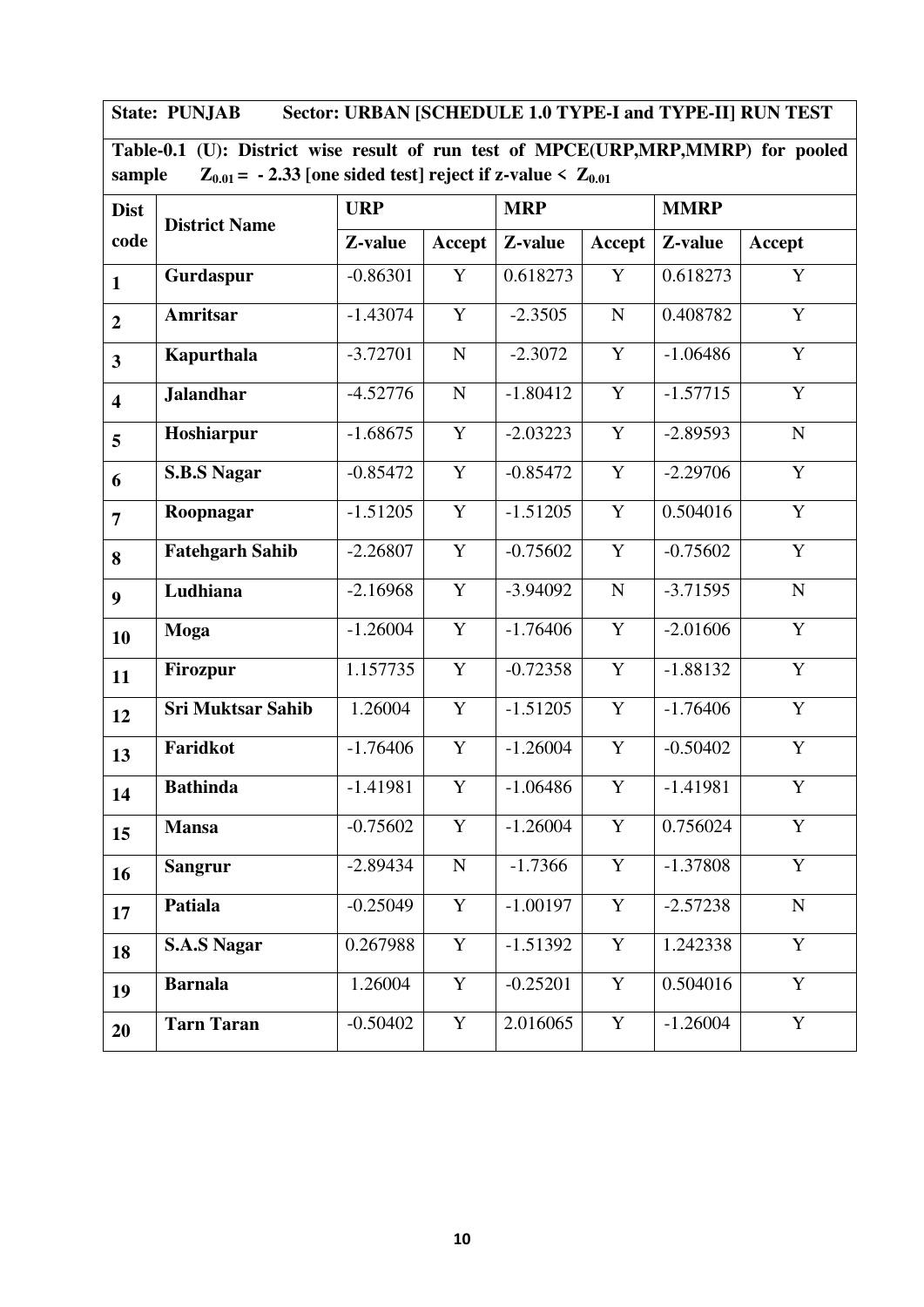# **State: PUNJAB Sector: RURAL [SCHEDULE 10] CHI-SQUARE TEST**

**Table-0.2 (R): District wise chi-square value of distribution of persons over worker, unemploYed and out of labour force for pooled sample.**  $^{\chi^2}$   $_{.01}$  = 9.21 df = 2 [one sided test] **reject if**  $^{\chi^2}$ -value >  $^{\chi^2}$ <sub>.01</sub>

| <b>Dist</b>             | <b>District Name</b>     | PS+SS           |                | <b>CWS</b>              |                | <b>CDS</b>              |                         |
|-------------------------|--------------------------|-----------------|----------------|-------------------------|----------------|-------------------------|-------------------------|
| code                    |                          | $\chi^2$ -value | <b>Accept</b>  | $\overline{x^2}$ -value | Accept         | $\overline{x^2}$ -value | Accept                  |
| $\mathbf{1}$            | Gurdaspur                | 6.056091        | Y              | 32.2156                 | $\mathbf N$    | 9.778402                | ${\bf N}$               |
| $\overline{2}$          | <b>Amritsar</b>          | 20.4582         | ${\bf N}$      | 2.867174                | Y              | 4.186307                | Y                       |
| $\overline{3}$          | Kapurthala               | 1.85441         | $\overline{Y}$ | 1.741518                | $\overline{Y}$ | 2.73801                 | $\overline{Y}$          |
| $\overline{\mathbf{4}}$ | <b>Jalandhar</b>         | 8.743578        | $\mathbf Y$    | 9.216706                | ${\bf N}$      | 9.216706                | $\mathbf N$             |
| 5                       | Hoshiarpur               | 3.733014        | $\mathbf Y$    | 4.098537                | Y              | 15.23652                | ${\bf N}$               |
| 6                       | <b>S.B.S Nagar</b>       | 3.289891        | $\overline{Y}$ | 3.614273                | $\overline{Y}$ | 3.673323                | $\overline{Y}$          |
| $\overline{7}$          | Roopnagar                | 1.758658        | $\overline{Y}$ | 5.623583                | $\overline{Y}$ | 1.137206                | $\overline{Y}$          |
| 8                       | <b>Fatehgarh Sahib</b>   | 3.2569          | $\mathbf Y$    | 7.132563                | $\overline{Y}$ | 6.011308                | $\overline{Y}$          |
| $\boldsymbol{9}$        | Ludhiana                 | 0.562396        | Y              | 9.236581                | $\overline{Y}$ | 1.15303                 | $\overline{Y}$          |
| 10                      | Moga                     | 4.387471        | $\mathbf Y$    | 7.56083                 | $\mathbf Y$    | 6.299547                | $\mathbf Y$             |
| 11                      | <b>Firozpur</b>          | 16.7856         | ${\bf N}$      | 15.2356                 | ${\bf N}$      | 10.32569                | $\overline{N}$          |
| 12                      | <b>Sri Muktsar Sahib</b> | 1.362256        | $\mathbf Y$    | 2.673589                | $\mathbf Y$    | 7.043068                | Y                       |
| 13                      | Faridkot                 | 2.502192        | Y              | 2.578616                | Y              | 7.082807                | $\overline{Y}$          |
| 14                      | <b>Bathinda</b>          | 25.6239         | ${\bf N}$      | 32.23564                | $\mathbf N$    | 0.875908                | $\overline{Y}$          |
| 15                      | <b>Mansa</b>             | 8.798768        | Y              | 9.469031                | ${\bf N}$      | 6.141451                | Y                       |
| 16                      | <b>Sangrur</b>           | 13.88254        | ${\bf N}$      | 14.30148                | $\mathbf N$    | 14.98162                | $\overline{\mathsf{N}}$ |
| 17                      | <b>Patiala</b>           | 1.37895         | $\mathbf Y$    | 0.113725                | $\mathbf Y$    | 0.106034                | $\mathbf Y$             |
| 18                      | <b>S.A.S Nagar</b>       | 18.7841         | ${\bf N}$      | 0.365383                | $\mathbf Y$    | 0.514912                | Y                       |
| 19                      | <b>Barnala</b>           | 5.364894        | $\mathbf Y$    | 5.601051                | Y              | 5.949455                | Y                       |
| 20                      | <b>Tarn Taran</b>        | 1.68489         | Y              | 3.449468                | $\mathbf Y$    | 3.067755                | $\overline{Y}$          |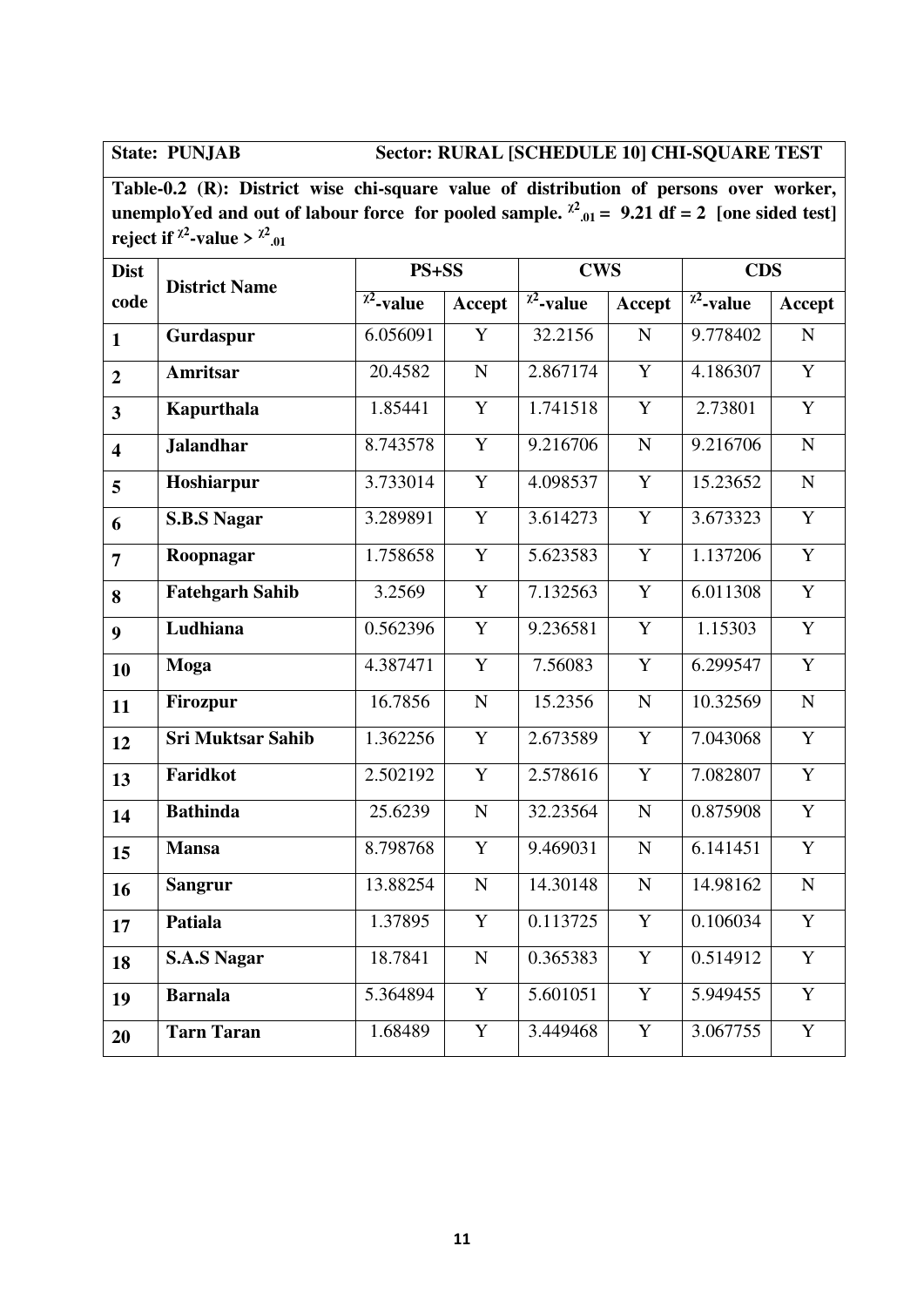# **State: PUNJAB Sector: URBAN [SCHEDULE 10] CHI-SQUARE TEST**

**Table-0.2 (U): District wise chi-square value of distribution of persons over worker, unemploYed and out of labour force for pooled sample.**  $x^2_{01} = 9.21$  df = 2 [one sided test] **reject if**  $^{\chi^2}$ -value >  $^{\chi^2}$ <sub>.01</sub>

| <b>Dist</b>             | <b>District Name</b>     | $PS + SS$              |                         | <b>CWS</b>             |                | <b>CDS</b>             |                |
|-------------------------|--------------------------|------------------------|-------------------------|------------------------|----------------|------------------------|----------------|
| code                    |                          | $\sqrt{\chi^2}$ -value | Accept                  | $\sqrt{\chi^2}$ -value | Accept         | $\sqrt{\chi^2}$ -value | Accept         |
| $\mathbf{1}$            | Gurdaspur                | 4.413954               | $\overline{\mathbf{Y}}$ | 4.413954               | $\overline{Y}$ | 4.392203               | $\overline{Y}$ |
| $\overline{2}$          | <b>Amritsar</b>          | 2.763316               | Y                       | 3.192555               | $\mathbf Y$    | 12.14789               | ${\bf N}$      |
| $\overline{3}$          | Kapurthala               | 1.099808               | Y                       | 14.23659               | ${\bf N}$      | 1.304658               | $\overline{Y}$ |
| $\overline{\mathbf{4}}$ | <b>Jalandhar</b>         | 4.352912               | $\mathbf Y$             | 4.925168               | $\mathbf Y$    | 5.0296                 | $\mathbf Y$    |
| 5                       | Hoshiarpur               | 13.23651               | ${\bf N}$               | 3.117363               | $\mathbf Y$    | 3.51258                | Y              |
| 6                       | <b>S.B.S Nagar</b>       | 8.565602               | $\overline{Y}$          | 8.565602               | $\mathbf Y$    | 8.565602               | $\overline{Y}$ |
| $\overline{7}$          | Roopnagar                | 3.14577                | $\overline{Y}$          | 13.23652               | $\mathbf N$    | 12.36985               | ${\bf N}$      |
| 8                       | <b>Fatehgarh Sahib</b>   | 0.555116               | $\overline{Y}$          | 0.246293               | Y              | 1.271306               | $\overline{Y}$ |
| 9                       | Ludhiana                 | 0.123658               | Y                       | 0.123658               | $\mathbf Y$    | 0.123658               | $\overline{Y}$ |
| 10                      | Moga                     | 0.873313               | Y                       | 0.873313               | Y              | 0.780353               | $\overline{Y}$ |
| 11                      | <b>Firozpur</b>          | 12.36523               | ${\bf N}$               | 1.790962               | $\mathbf Y$    | 23.25698               | $\mathbf N$    |
| 12                      | <b>Sri Muktsar Sahib</b> | 0.403415               | Y                       | 0.465554               | Y              | 0.409117               | $\mathbf Y$    |
| 13                      | <b>Faridkot</b>          | 0.880059               | $\overline{Y}$          | 0.880059               | $\overline{Y}$ | 0.935124               | $\overline{Y}$ |
| 14                      | <b>Bathinda</b>          | 0.472002               | $\mathbf Y$             | 0.472002               | $\mathbf Y$    | 0.472002               | $\mathbf Y$    |
| 15                      | <b>Mansa</b>             | 15.23659               | $\mathbf N$             | 0.586973               | Y              | 0.661401               | $\overline{Y}$ |
| 16                      | <b>Sangrur</b>           | 0.127354               | Y                       | 0.127354               | Y              | 9.23651                | $\overline{Y}$ |
| 17                      | <b>Patiala</b>           | 2.278513               | $\mathbf Y$             | 1.859236               | $\mathbf Y$    | 1.859236               | $\mathbf Y$    |
| 18                      | <b>S.A.S Nagar</b>       | 0.121198               | $\overline{Y}$          | 0.121198               | $\mathbf Y$    | 8.236985               | $\overline{Y}$ |
| 19                      | <b>Barnala</b>           | 3.416697               | Y                       | 4.7481                 | Y              | 4.245291               | Y              |
| 20                      | <b>Tarn Taran</b>        | 1.747306               | $\overline{Y}$          | 2.653191               | Y              | 2.081592               | $\overline{Y}$ |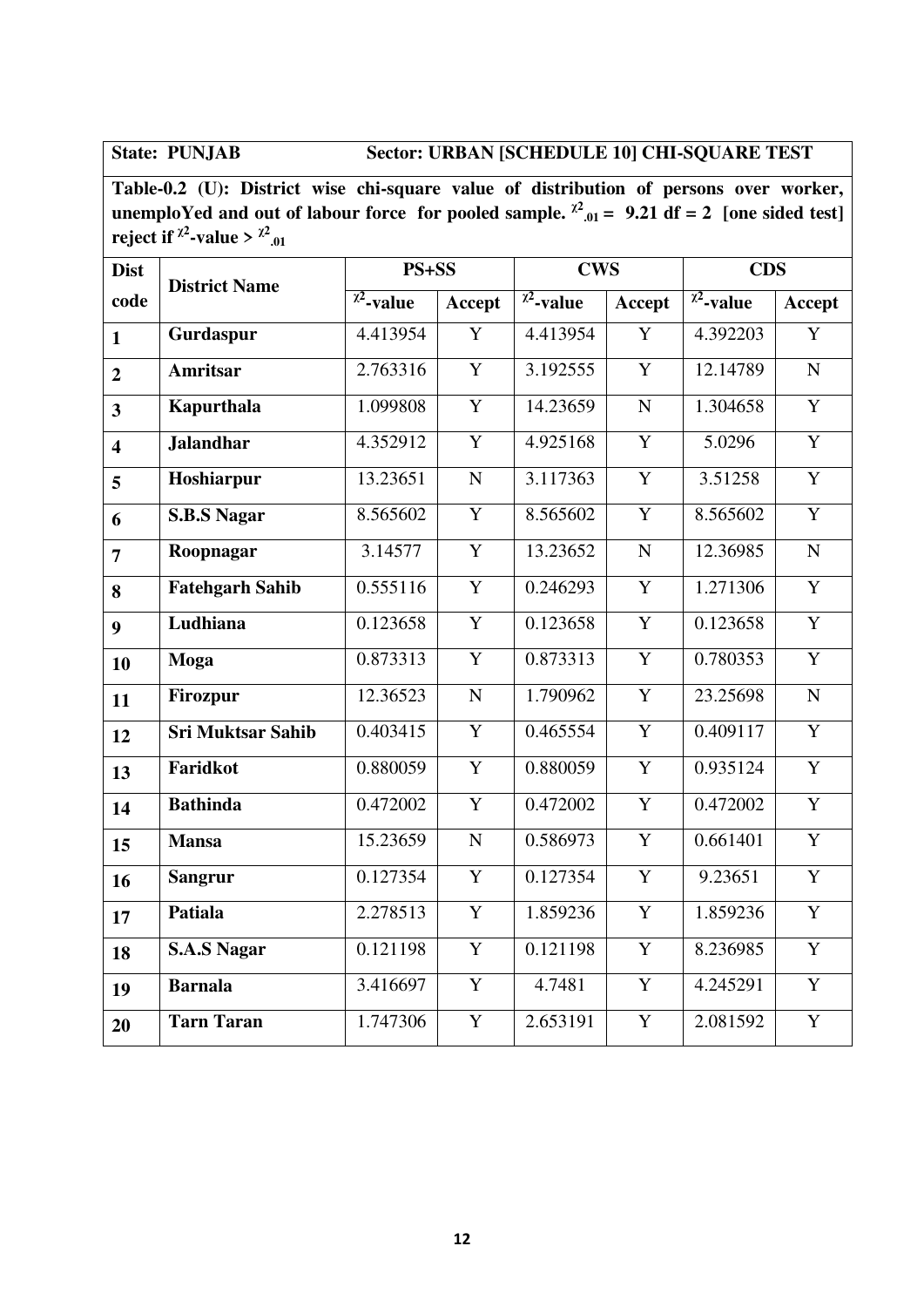# **State:PUNJAB Sector: RURAL[SCHEDULE 1.0 TYPE-IandTYPE-II]MEAN TEST**

**Table-0.3(R): District wise test of MPCE difference(URP,MRP,MMRP) for pooled sample**   $\mathbb{Z}_{0.005}$  = 2.575 [one sided test] reject if absolute z-value >  $\mathbb{Z}_{0.005}$ 

| <b>Dist</b>             | <b>District Name</b>   | <b>URP</b> |                       | <b>MRP</b>            |                | <b>MMRP</b> |                |
|-------------------------|------------------------|------------|-----------------------|-----------------------|----------------|-------------|----------------|
| code                    |                        | Z-value    | Accept                | Z-value               | <b>Accept</b>  | Z-value     | Accept         |
| $\mathbf{1}$            | Gurdaspur              | 1.00       | $\mathbf Y$           | 0.931482              | Y              | 0.16        | Y              |
| $\overline{2}$          | <b>Amritsar</b>        | 2.03       | $\mathbf Y$           | 1.310813              | $\overline{Y}$ | 1.37        | $\overline{Y}$ |
| $\overline{\mathbf{3}}$ | Kapurthala             | 2.47       | $\mathbf Y$           | 2.31735               | $\mathbf Y$    | 1.06        | $\overline{Y}$ |
| $\overline{\mathbf{4}}$ | <b>Jalandhar</b>       | 3.52       | ${\bf N}$             | 2.725377              | ${\bf N}$      | 0.62        | $\overline{Y}$ |
| 5                       | Hoshiarpur             | 2.95       | ${\bf N}$             | 5.191764              | ${\bf N}$      | 4.37        | $\overline{N}$ |
| 6                       | <b>S.B.S Nagar</b>     | 0.15       | $\overline{Y}$        | 0.489968              | $\overline{Y}$ | 1.37        | $\overline{Y}$ |
| $\overline{7}$          | Roopnagar              | 0.17       | $\overline{Y}$        | 0.103072              | $\overline{Y}$ | 0.06        | $\overline{Y}$ |
| 8                       | <b>Fatehgarh Sahib</b> | 1.46       | $\mathbf Y$           | 1.780017              | $\overline{Y}$ | 2.16        | $\overline{Y}$ |
| $\overline{9}$          | Ludhiana               | 0.26       | $\overline{Y}$        | 0.844567              | $\overline{Y}$ | 0.35        | $\overline{Y}$ |
| 10                      | Moga                   | 1.93       | $\mathbf Y$           | 0.391447              | $\overline{Y}$ | 1.44        | $\overline{Y}$ |
| 11                      | <b>Firozpur</b>        | 2.66       | ${\bf N}$             | 2.454855              | $\overline{Y}$ | 0.12        | $\overline{Y}$ |
| 12                      | Sri Muktsar Sahib      | 0.17       | $\mathbf Y$           | 1.313572              | Y              | 1.69        | $\overline{Y}$ |
| 13                      | Faridkot               | 0.33       | $\mathbf Y$           | 0.525675              | Y              | 0.30        | $\overline{Y}$ |
| 14                      | <b>Bathinda</b>        | 4.39       | ${\bf N}$             | 4.944944              | ${\bf N}$      | 1.98        | $\overline{Y}$ |
| 15                      | <b>Mansa</b>           | 1.29       | $\mathbf Y$           | 1.779982              | Y              | 2.14        | $\overline{Y}$ |
| 16                      | <b>Sangrur</b>         | 0.36       | $\overline{Y}$        | 0.553605              | $\overline{Y}$ | 1.34        | $\overline{Y}$ |
| 17                      | Patiala                | 2.94       | $\overline{\text{N}}$ | 2.6165                | $\overline{N}$ | 4.70        | $\overline{N}$ |
| 18                      | <b>S.A.S Nagar</b>     | 1.71       | $\mathbf Y$           | 0.940749              | $\mathbf Y$    | 5.58        | ${\bf N}$      |
| 19                      | <b>Barnala</b>         | 0.91       | $\mathbf Y$           | 1.077673              | Y              | 0.18        | $\overline{Y}$ |
| 20                      | <b>Tarn Taran</b>      | 0.04       | $\mathbf Y$           | $\overline{1.447408}$ | Y              | 1.94        | Y              |
|                         | <b>ALL</b>             | 4.27       | ${\bf N}$             | 3.452867              | ${\bf N}$      | 3.01        | ${\bf N}$      |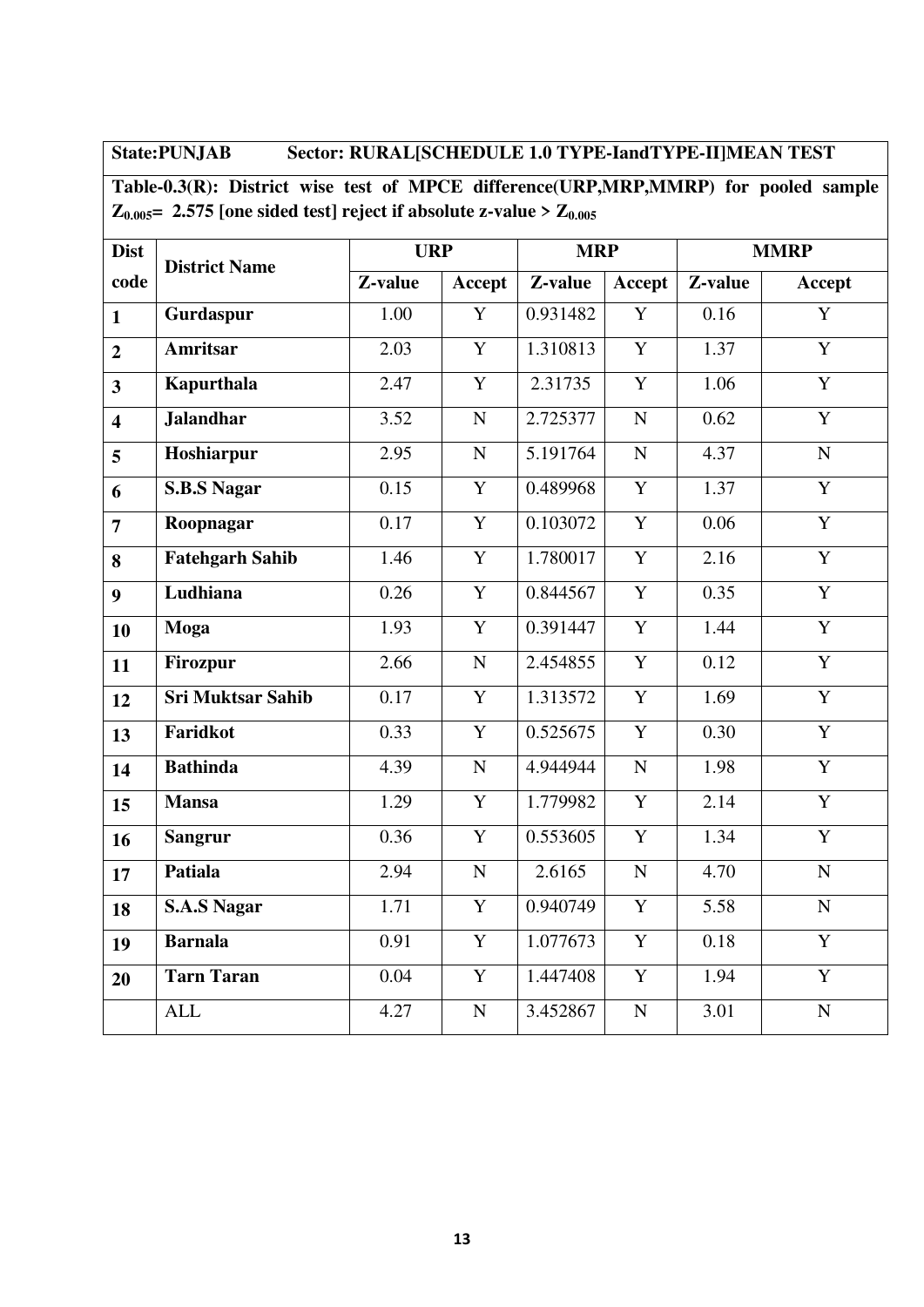**State: PUNJAB Sector: URBAN [SCHEDULE 1.0 TYPE-I and TYPE-II] MEAN TEST Table-0.3(U): District wise test of MPCE difference(URP,MRP,MMRP) for pooled sample**   $Z_{0.005}$  = 2.575 [one sided test] reject if absolute z-value >  $Z_{0.005}$ 

| <b>Dist</b>             | <b>District Name</b>     | <b>URP</b> |                | <b>MRP</b>                          |                |          | <b>MMRP</b>    |
|-------------------------|--------------------------|------------|----------------|-------------------------------------|----------------|----------|----------------|
| code                    |                          | Z-value    | Accept         | Z-value                             | Accept         | Z-value  | Accept         |
| $\mathbf{1}$            | Gurdaspur                | 0.63       | $\mathbf Y$    | 1.14341                             | $\mathbf Y$    | 1.24     | Y              |
| $\overline{2}$          | Amritsar                 | 1.08       | $\mathbf Y$    | $\frac{2}{0.34409}$                 | $\mathbf Y$    | 0.15     | $\overline{Y}$ |
| $\overline{\mathbf{3}}$ | Kapurthala               | 6.94       | $\mathbf N$    | $\frac{2}{6.00794}$                 | $\mathbf N$    | 3.79     | ${\bf N}$      |
| $\overline{\mathbf{4}}$ | <b>Jalandhar</b>         | 3.08       | ${\bf N}$      | 3.24009                             | ${\bf N}$      | 2.75     | ${\bf N}$      |
| 5                       | Hoshiarpur               | 1.70       | $\mathbf Y$    | 3.7416                              | $\mathbf N$    | 3.52     | ${\bf N}$      |
| 6                       | <b>S.B.S Nagar</b>       | 2.83       | $\mathbf N$    | 1.86103                             | $\mathbf Y$    | 1.34     | $\mathbf Y$    |
| $\overline{7}$          | Roopnagar                | 1.20       | $\mathbf Y$    | $\frac{2}{1.19676}$                 | $\mathbf Y$    | $0.00\,$ | Y              |
| 8                       | <b>Fatehgarh Sahib</b>   | 3.54       | $\mathbf N$    | $\frac{7}{11.5639}$                 | ${\bf N}$      | 0.98     | $\mathbf Y$    |
| 9                       | Ludhiana                 | 5.63       | $\mathbf N$    | $\frac{8}{5.12842}$                 | ${\bf N}$      | 0.98     | $\overline{Y}$ |
| 10                      | Moga                     | 1.91       | $\overline{Y}$ | 0.51804                             | $\overline{Y}$ | 1.76     | $\overline{Y}$ |
| 11                      | <b>Firozpur</b>          | 1.17       | $\overline{Y}$ | $rac{6}{0.1843}$                    | $\overline{Y}$ | 0.28     | $\overline{Y}$ |
| 12                      | <b>Sri Muktsar Sahib</b> | 0.50       | $\mathbf Y$    | 0.29180                             | Y              | 0.20     | Y              |
| 13                      | Faridkot                 | 1.48       | $\mathbf Y$    | $\frac{5}{0.87506}$                 | $\overline{Y}$ | 1.83     | $\overline{Y}$ |
| 14                      | <b>Bathinda</b>          | 1.84       | $\mathbf Y$    | $\frac{5}{1.79222}$                 | Y              | 1.14     | Y              |
| 15                      | <b>Mansa</b>             | 3.09       | ${\bf N}$      | $\frac{5}{2.61569}$                 | $\overline{N}$ | 3.39     | ${\bf N}$      |
| 16                      | <b>Sangrur</b>           | 1.34       | $\mathbf Y$    | $\frac{7}{0.97837}$                 | Y              | 0.37     | Y              |
| 17                      | Patiala                  | 1.88       | Y              | $\frac{5}{1.21956}$                 | Y              | 1.42     | Y              |
| 18                      | <b>S.A.S Nagar</b>       | 1.76       | $\mathbf Y$    | $\overline{\phantom{a}}$<br>1.87626 | $\mathbf Y$    | 1.66     | Y              |
| 19                      | <b>Barnala</b>           | 0.95       | $\overline{Y}$ | 1.30884                             | Y              | 1.03     | $\overline{Y}$ |
| 20                      | <b>Tarn Taran</b>        | 1.05       | $\mathbf Y$    | $\frac{6}{0.22110}$                 | $\mathbf Y$    | 0.76     | Y              |
|                         | <b>ALL</b>               | 6.98       | ${\bf N}$      | $rac{5}{6.03771}$<br>$\perp$        | ${\bf N}$      | 2.96     | ${\bf N}$      |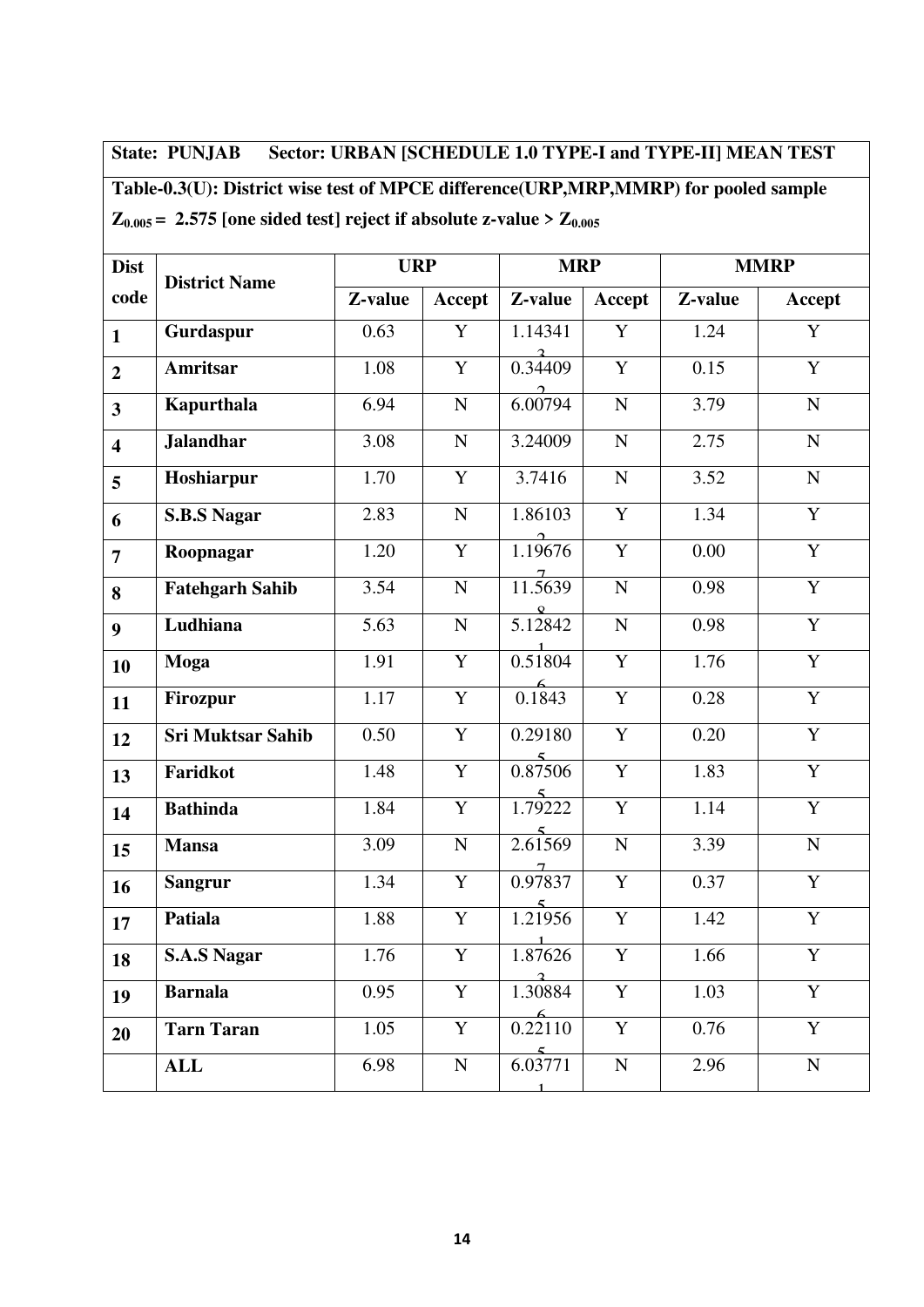# **CHAPTER-III**

# **POOLED RESULTS OF SCHEDULE 1.0**

**State: PUNJAB Sector: RURAL [SCHEDULE 1.0 TYPE-I] Pooling method: MATCHING RATIO**

**Table-1.1a(R): District wise estimated no of households(00) and their RSEs for central, state and pooled sample** 

| <b>Dist</b>    | <b>Estimated_households (00)</b> |       |        | <b>RSE</b> | <b>of</b> | <b>Estimated</b> |         | <b>Sample households</b> |        |  |
|----------------|----------------------------------|-------|--------|------------|-----------|------------------|---------|--------------------------|--------|--|
| code           |                                  |       |        | households |           |                  |         |                          |        |  |
|                | central                          | state | pooled | central    | state     | pooled           | central | state                    | pooled |  |
| $\mathbf{1}$   | 3239                             | 3400  | 3320   | 1.98       | 1.66      | 1.29             | 128     | 128                      | 256    |  |
| $\overline{2}$ | 2244                             | 2331  | 2288   | 5.95       | 2.09      | 3.11             | 96      | 96                       | 192    |  |
| $\overline{3}$ | 1083                             | 1110  | 1096   | 10.07      | 10.4      | 7.24             | 64      | 64                       | 128    |  |
| $\overline{4}$ | 2364                             | 2546  | 2455   | 4.54       | 5.07      | 3.42             | 96      | 96                       | 192    |  |
| 5              | 2619                             | 2440  | 2529   | 2.73       | 2.06      | 1.73             | 128     | 128                      | 256    |  |
| 6              | 1072                             | 1156  | 1114   | 4.33       | 6.88      | 4.13             | 64      | 64                       | 128    |  |
| $\overline{7}$ | 1285                             | 897   | 1091   | 17.51      | 3.25      | 10.40            | 64      | 64                       | 128    |  |
| 8              | 960                              | 954   | 957    | 24.75      | 22.59     | 16.76            | 32      | 32                       | 64     |  |
| 9              | 3005                             | 2879  | 2942   | 9.35       | 7.25      | 5.95             | 128     | 128                      | 256    |  |
| 10             | 1465                             | 1456  | 1460   | 3.9        | 4.26      | 2.89             | 64      | 64                       | 128    |  |
| 11             | 2841                             | 2722  | 2781   | 4.48       | 1.32      | 2.38             | 128     | 128                      | 256    |  |
| 12             | 1142                             | 1214  | 1178   | 2.3        | 3.62      | 2.17             | 64      | 64                       | 128    |  |
| 13             | 797                              | 770   | 783    | 5.51       | 0.29      | 2.81             | 32      | 32                       | 64     |  |
| 14             | 1687                             | 1735  | 1711   | 2.88       | 2.58      | 1.93             | 96      | 96                       | 192    |  |
| 15             | 1138                             | 1102  | 1120   | 0.57       | 10.47     | 5.16             | 64      | 64                       | 128    |  |
| 16             | 1917                             | 2223  | 2070   | 12.18      | 2.6       | 5.81             | 88      | 96                       | 184    |  |
| 17             | 2341                             | 2193  | 2267   | 3.7        | 6.01      | 3.48             | 96      | 96                       | 192    |  |
| 18             | 648                              | 790   | 719    | 47.02      | 0.16      | 21.19            | 24      | 32                       | 56     |  |
| 19             | 715                              | 843   | 779    | 4.84       | 2.12      | 2.50             | 32      | 32                       | 64     |  |
| 20             | 1599                             | 1680  | 1640   | 0.58       | 1.36      | 0.75             | 64      | 64                       | 128    |  |
| <b>ALL</b>     | 34161                            | 34440 | 34300  | 1.9        | 1.23      | 1.13             | 1552    | 1568                     | 3120   |  |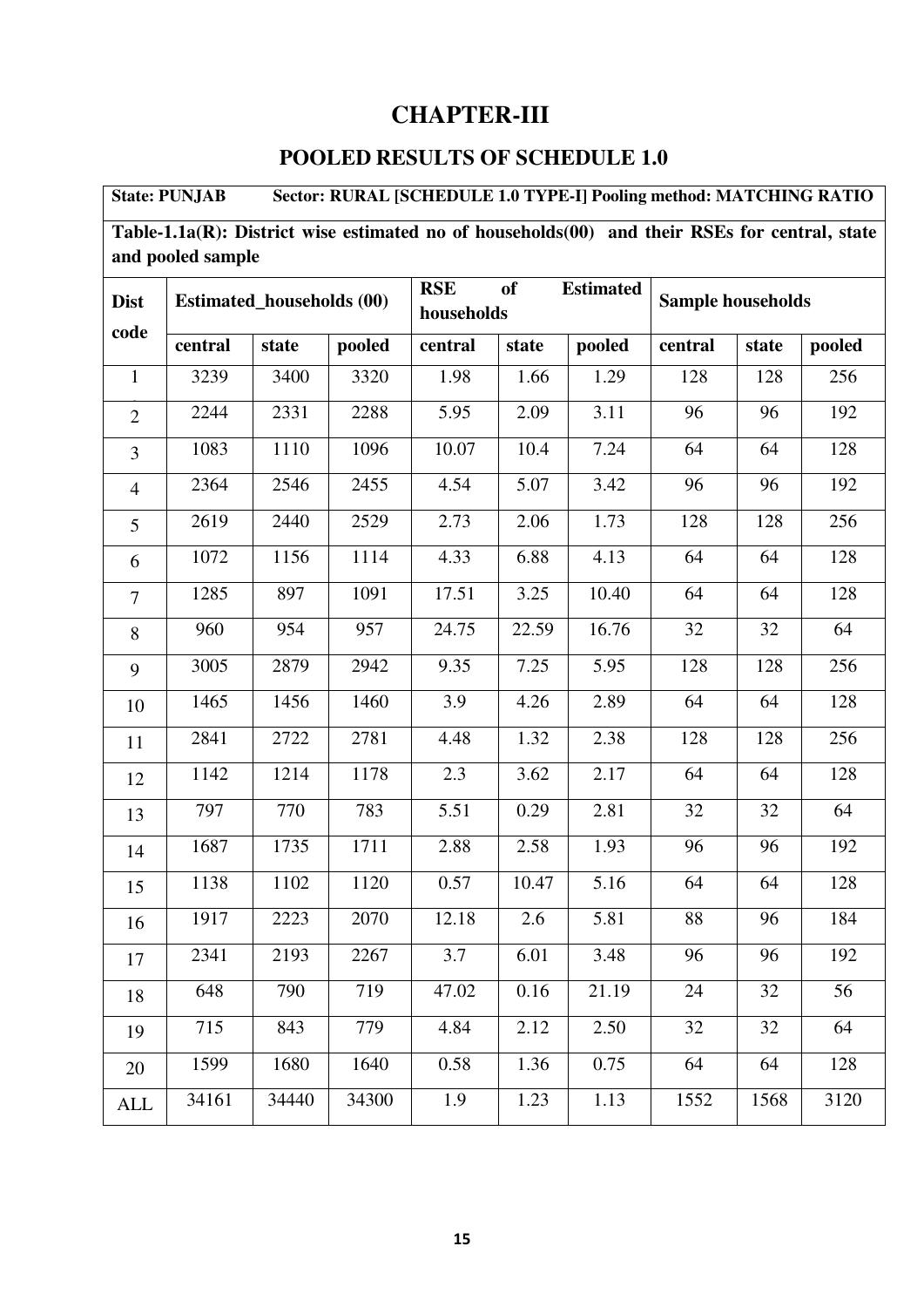# **State:PUNJAB Sector: URBAN [SCHEDULE 1.0 TYPE-I] Pooling method: MATCHING RATIO**

**Table-1.1a(U): District wise estimated no of households(00) and their RSEs for central, state and pooled sample** 

| <b>Dist</b>    | <b>Estimated_households (00)</b> |       |        | <b>RSE</b><br>households | <b>of</b> | <b>Estimated</b> |         | <b>Sample households</b> |        |  |
|----------------|----------------------------------|-------|--------|--------------------------|-----------|------------------|---------|--------------------------|--------|--|
| code           | central                          | state | pooled | central                  | state     | pooled           | central | state                    | pooled |  |
| $\mathbf{1}$   | 1124                             | 828   | 973    | 15.41                    | 14.66     | 10.87            | 96      | 88                       | 184    |  |
| $\overline{2}$ | 2552                             | 1856  | 2204   | 7.26                     | 7.31      | 5.21             | 192     | 192                      | 384    |  |
| 3              | 783                              | 506   | 645    | 14.34                    | 17.01     | 10.97            | 64      | 64                       | 128    |  |
| $\overline{4}$ | 2498                             | 2269  | 2396   | 14.07                    | 9.24      | 8.54             | 160     | 152                      | 312    |  |
| 5              | 664                              | 930   | 801    | 6.91                     | 8.36      | 5.64             | 64      | 72                       | 136    |  |
| 6              | 280                              | 185   | 227    | 10.61                    | 26.83     | 12.74            | 32      | 40                       | 72     |  |
| $\overline{7}$ | 511                              | 296   | 404    | 14.29                    | 9.05      | 9.63             | 32      | 32                       | 64     |  |
| 8              | 354                              | 416   | 385    | 0.72                     | 13.7      | 7.41             | 32      | 32                       | 64     |  |
| 9              | 5511                             | 4157  | 4834   | 15.06                    | 5.06      | 8.86             | 255     | 256                      | 511    |  |
| 10             | 447                              | 395   | 421    | 30.58                    | 38.23     | 24.19            | 32      | 32                       | 64     |  |
| 11             | 999                              | 780   | 890    | 11.78                    | 11.02     | 8.19             | 96      | 96                       | 192    |  |
| 12             | 561                              | 349   | 455    | 47.97                    | 30.84     | 31.85            | 32      | 32                       | 64     |  |
| 13             | 353                              | 502   | 427    | 49.77                    | 34.83     | 29.02            | 32      | 32                       | 64     |  |
| 14             | 1133                             | 997   | 1065   | 2.42                     | 6.26      | 3.20             | 64      | 64                       | 128    |  |
| 15             | 304                              | 286   | 295    | 20.57                    | 1.75      | 10.63            | 32      | $32\,$                   | 64     |  |
| 16             | 1133                             | 890   | 1011   | 10.95                    | 5.05      | 6.53             | 96      | 96                       | 192    |  |
| 17             | 1760                             | 1324  | 1542   | 11.99                    | 3.54      | 7.01             | 128     | 128                      | 256    |  |
| 18             | 1138                             | 909   | 1024   | 2.84                     | 11.03     | 5.14             | 63      | 64                       | 127    |  |
| 19             | 371                              | 249   | 310    | 16.75                    | 1.23      | 10.04            | 32      | 32                       | 64     |  |
| 20             | 196                              | 230   | 213    | 14.91                    | 8.29      | 8.19             | 32      | 32                       | 64     |  |
| <b>ALL</b>     | 22670                            | 18354 | 20521  | 4.63                     | 2.62      | 2.81             | 1566    | 1568                     | 3134   |  |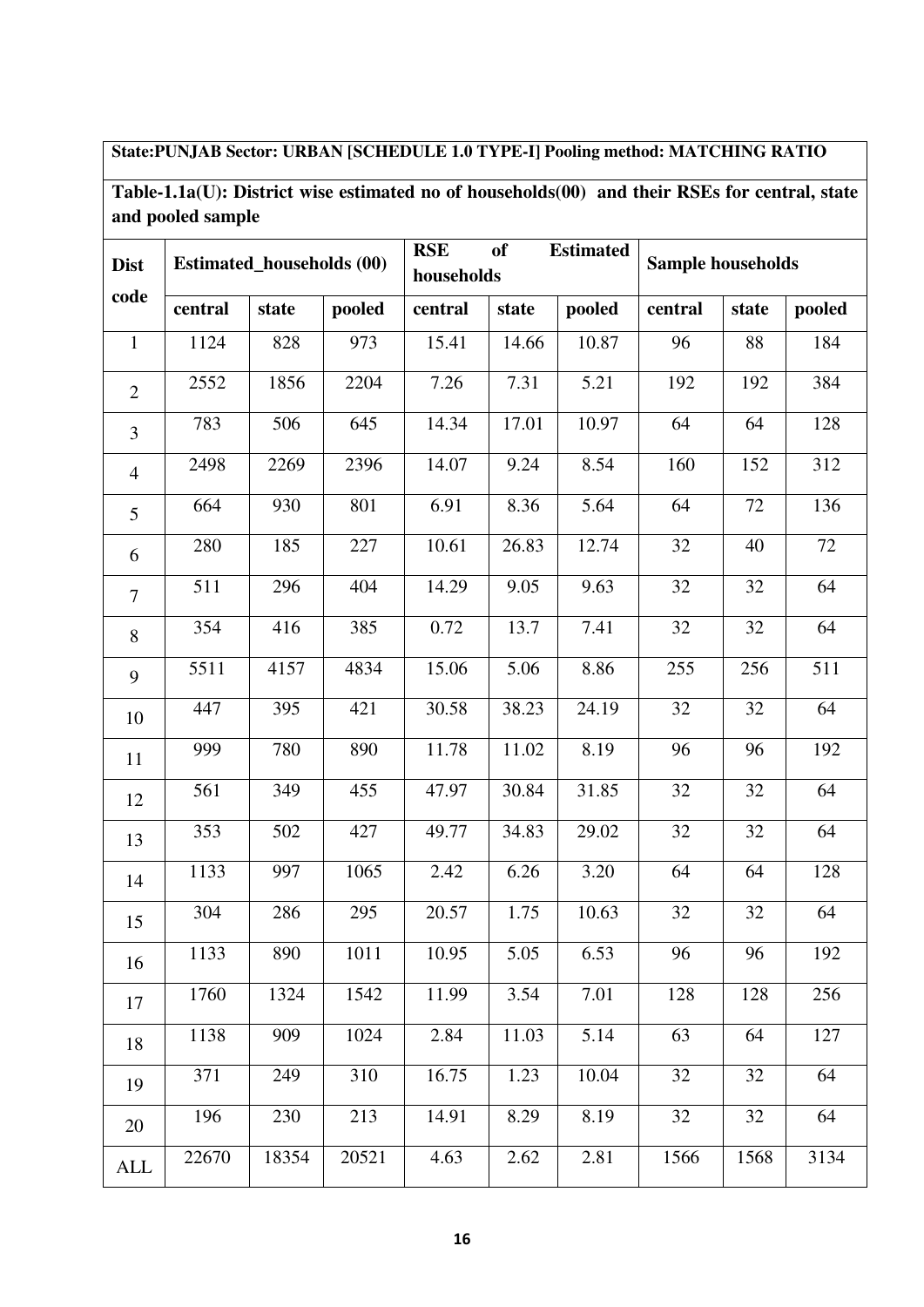# **State: PUNJAB Sector: RURAL [SCHEDULE 1.0 TYPE-I] Pooling method: MATCHING RATIO**

**Table-1.1b(R): District wise estimated no of persons(00), sex ratio and their RSEs for central, state and pooled sample** 

| <b>Dist</b>             | Est persons $(00)$ |        |        |        | <b>RSE</b> of Est persons |        | Sex ratio |       |        |        | <b>RSE</b> of Sex ratio |        |
|-------------------------|--------------------|--------|--------|--------|---------------------------|--------|-----------|-------|--------|--------|-------------------------|--------|
| code                    |                    |        |        |        |                           |        |           |       |        |        |                         |        |
|                         | centrl             | state  | pooled | centrl | state                     | pooled | centrl    | state | pooled | centrl | state                   | pooled |
| $\mathbf{1}$            | 14630              | 17295  | 15963  | 3.22   | 8.25                      | 4.71   | 876       | 860   | 867    | 6.47   | 4.01                    | 3.83   |
| $\overline{2}$          | 10909              | 11306  | 11108  | 4.8    | 8.86                      | 5.09   | 979       | 776   | 870    | 6.48   | 9.22                    | 5.50   |
| $\overline{\mathbf{3}}$ | 4989               | 5430   | 5210   | 15.45  | 8.5                       | 8.62   | 1015      | 870   | 937    | 5.18   | 4.81                    | 3.59   |
| $\overline{\mathbf{4}}$ | 10519              | 11594  | 11057  | 11.02  | 11.45                     | 7.97   | 1096      | 1148  | 1123   | 4.15   | 9.48                    | 5.25   |
| 5                       | 12254              | 10495  | 11374  | 6.04   | 2.92                      | 3.52   | 1047      | 842   | 947    | 6.31   | 3.4                     | 3.80   |
| 6                       | 4952               | 5273   | 5113   | 8.94   | 4.35                      | 4.88   | 1075      | 794   | 920    | 11.77  | 7.36                    | 7.57   |
| $\overline{7}$          | 4662               | 4320   | 4491   | 9.52   | 8.23                      | 6.33   | 1023      | 881   | 952    | 16.44  | 7.82                    | 9.55   |
| 8                       | 5424               | 4463   | 4943   | 10.9   | 13.26                     | 8.46   | 996       | 749   | 876    | 1.51   | 4.9                     | 2.26   |
| $\boldsymbol{9}$        | 12613              | 13661  | 13137  | 9.03   | 5.32                      | 5.14   | 867       | 887   | 877    | 6.91   | 8.55                    | 5.51   |
| 10                      | 7277               | 7110   | 7194   | 5.28   | 5.13                      | 3.68   | 811       | 914   | 860    | 10     | 9.91                    | 7.07   |
| 11                      | 14700              | 12675  | 13688  | 3.82   | 3.27                      | 2.55   | 788       | 941   | 856    | 2.84   | 9.08                    | 5.16   |
| 12                      | 5836               | 5862   | 5849   | 7.26   | 3.56                      | 4.04   | 1008      | 859   | 931    | 5.75   | 7.16                    | 4.54   |
| 13                      | 3308               | 3735   | 3522   | 16.57  | 17.49                     | 12.11  | 960       | 1051  | 1008   | 2.18   | 16.59                   | 8.71   |
| 14                      | 8083               | 8383   | 8233   | 2.38   | 4.23                      | 2.45   | 918       | 760   | 834    | 6.75   | 5.79                    | 4.56   |
| 15                      | 5439               | 5149   | 5294   | 4.3    | 16.11                     | 8.14   | 914       | 911   | 912    | 2.57   | 4.55                    | 2.61   |
| 16                      | 10197              | 10556  | 10377  | 12.54  | 7.17                      | 7.16   | 940       | 848   | 892    | 7.37   | 3.71                    | 4.26   |
| 17                      | 11206              | 9754   | 10480  | 4.78   | 3.47                      | 3.02   | 880       | 872   | 876    | 12.29  | 14.07                   | 9.34   |
| 18                      | 3494               | 3744   | 3619   | 58.26  | 7.88                      | 28.42  | 736       | 937   | 835    | 9.83   | 13.14                   | 8.55   |
| 19                      | 3958               | 3798   | 3878   | 15.28  | 10.28                     | 9.28   | 974       | 693   | 826    | 16.66  | 0.75                    | 9.83   |
| 20                      | 8820               | 8289   | 8555   | 1.95   | 6.51                      | 3.31   | 1001      | 793   | 894    | 4.44   | 15.45                   | 7.29   |
| <b>ALL</b>              | 163271             | 162894 | 163083 | 2.17   | 1.84                      | 1.42   | 932       | 870   | 901    | 1.78   | 2.14                    | 1.38   |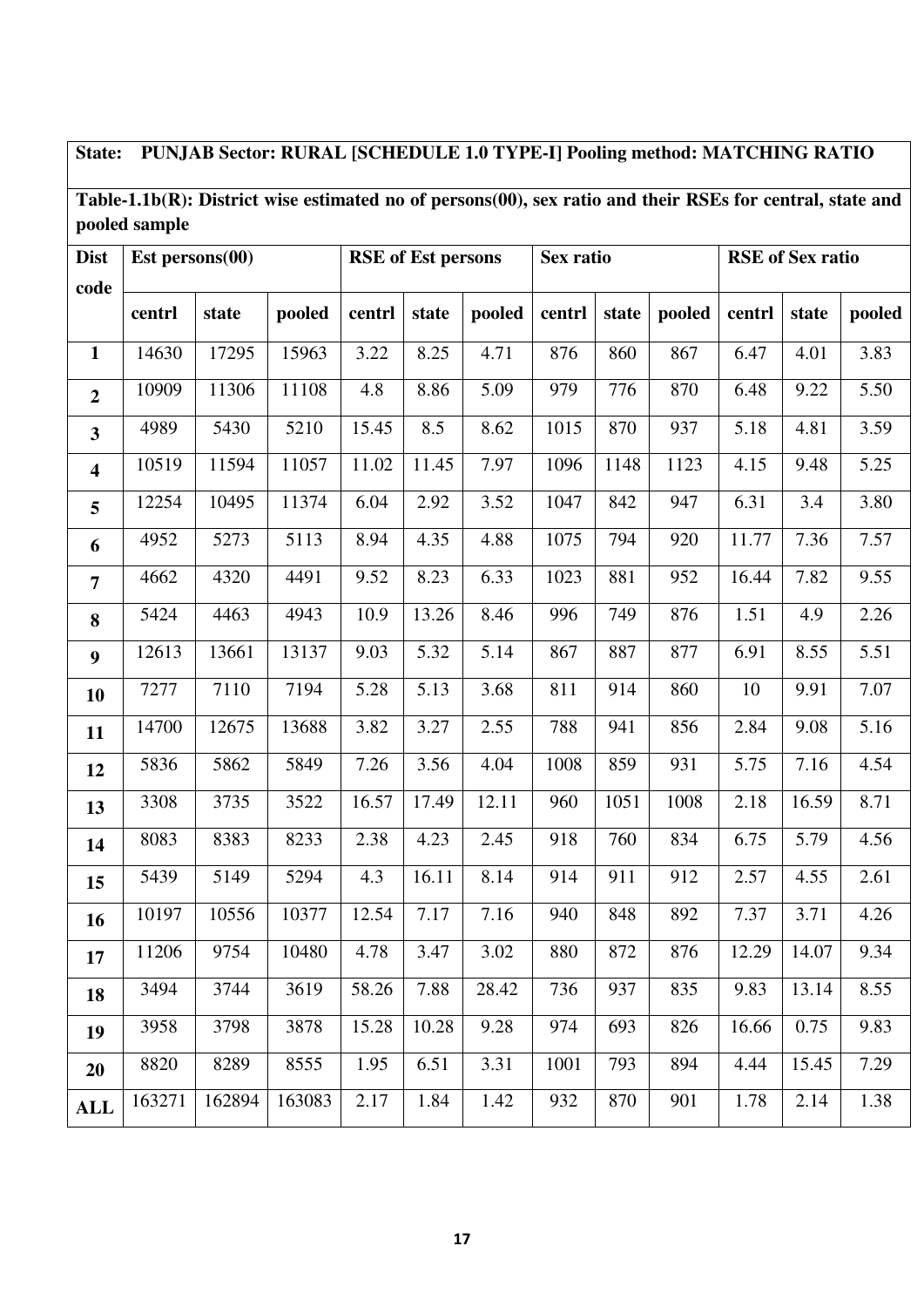# **State: PUNJAB Sector: URBAN [SCHEDULE 1.0 TYPE-I] Pooling method: MATCHING RATIO**

**Table-1.1b(U): District wise estimated no of persons(00), sex ratio and their RSEs for central, state and pooled sample** 

| <b>Dist</b>             |        | Est persons(00) |        |        | <b>RSE</b> of Est persons |        | Sex ratio |       |        |        | <b>RSE</b> of Sex ratio |        |
|-------------------------|--------|-----------------|--------|--------|---------------------------|--------|-----------|-------|--------|--------|-------------------------|--------|
| code                    |        |                 |        |        |                           |        |           |       |        |        |                         |        |
|                         | centrl | state           | pooled | centrl | state                     | pooled | centrl    | state | pooled | centrl | state                   | pooled |
|                         |        |                 |        |        |                           |        |           |       |        |        |                         |        |
| $\mathbf{1}$            | 4942   | 3781            | 4347   | 16.76  | 9.29                      | 10.35  | 791       | 862   | 819    | 6.68   | 6.81                    | 4.82   |
| $\overline{2}$          | 11253  | 8973            | 10113  | 4.84   | 11.71                     | 5.85   | 904       | 845   | 878    | 8.03   | 9.16                    | 6.04   |
| $\overline{\mathbf{3}}$ | 3038   | 2147            | 2592   | 11.82  | 12.28                     | 8.59   | 1128      | 927   | 1040   | 8.17   | 9.44                    | 6.11   |
| $\overline{\mathbf{4}}$ | 8461   | 8777            | 8625   | 7.62   | 6.94                      | 5.14   | 898       | 772   | 815    | 7.38   | 12.1                    | 7.03   |
| 5                       | 2588   | 3769            | 3211   | 8.56   | 10.55                     | 7.09   | 906       | 905   | 906    | 12.69  | 4.2                     | 6.68   |
| 6                       | 975    | 749             | 845    | 0.63   | 22.45                     | 9.96   | 901       | 1190  | 1001   | 0.92   | 13.77                   | 8.20   |
| $\overline{7}$          | 2509   | 1208            | 1858   | 27.5   | 15.66                     | 19.25  | 875       | 809   | 853    | 13.93  | 28.01                   | 15.08  |
| 8                       | 1571   | 1676            | 1623   | 3.71   | 25.42                     | 13.25  | 940       | 831   | 882    | 13.88  | 5.36                    | 7.82   |
| $\boldsymbol{9}$        | 20087  | 16653           | 18370  | 11.5   | 6.44                      | 6.93   | 881       | 618   | 752    | 8.3    | 12.5                    | 7.07   |
| 10                      | 1965   | 1801            | 1883   | 39.51  | 37.58                     | 27.35  | 837       | 807   | 822    | 2.96   | 16.24                   | 8.11   |
| 11                      | 4782   | 3480            | 4131   | 11.94  | 13.96                     | 9.07   | 869       | 751   | 817    | 3.77   | 7.07                    | 3.82   |
| 12                      | 2237   | 1698            | 1967   | 46.21  | 21.03                     | 27.80  | 1013      | 1035  | 1023   | 2.07   | 13.97                   | 7.14   |
| 13                      | 1466   | 2324            | 1895   | 48.61  | 23.81                     | 23.81  | 778       | 1063  | 943    | 0.53   | 0.58                    | 0.39   |
| 14                      | 4725   | 4966            | 4845   | 8.28   | 2.59                      | 4.25   | 861       | 976   | 918    | 3.77   | 6.41                    | 3.84   |
| 15                      | 1368   | 1391            | 1380   | 18.29  | 6.8                       | 9.69   | 847       | 920   | 883    | 17.39  | 0.59                    | 8.35   |
| 16                      | 4876   | 3527            | 4202   | 6.85   | 10.28                     | 5.87   | 905       | 780   | 850    | 9.71   | 8.09                    | 6.36   |
| 17                      | 8618   | 5633            | 7126   | 10.07  | 4.18                      | 6.31   | 912       | 886   | 901    | 3.11   | 4.68                    | 2.79   |
| <b>18</b>               | 4123   | 3630            | 3876   | 4.9    | 15.54                     | 7.73   | 787       | 829   | 806    | 4.83   | 7.83                    | 4.67   |
| 19                      | 2388   | 1204            | 1796   | 17.51  | 2.26                      | 11.67  | 942       | 784   | 886    | 2.23   | 9.71                    | 4.46   |
| 20                      | 874    | 1089            | 982    | 20.02  | 12.14                     | 11.17  | 902       | 1008  | 959    | 17.78  | 13.34                   | 10.91  |
| <b>ALL</b>              | 92846  | 78475           | 85668  | 3.61   | 2.82                      | 2.34   | 889       | 804   | 847    | 2.38   | 3.32                    | 2.01   |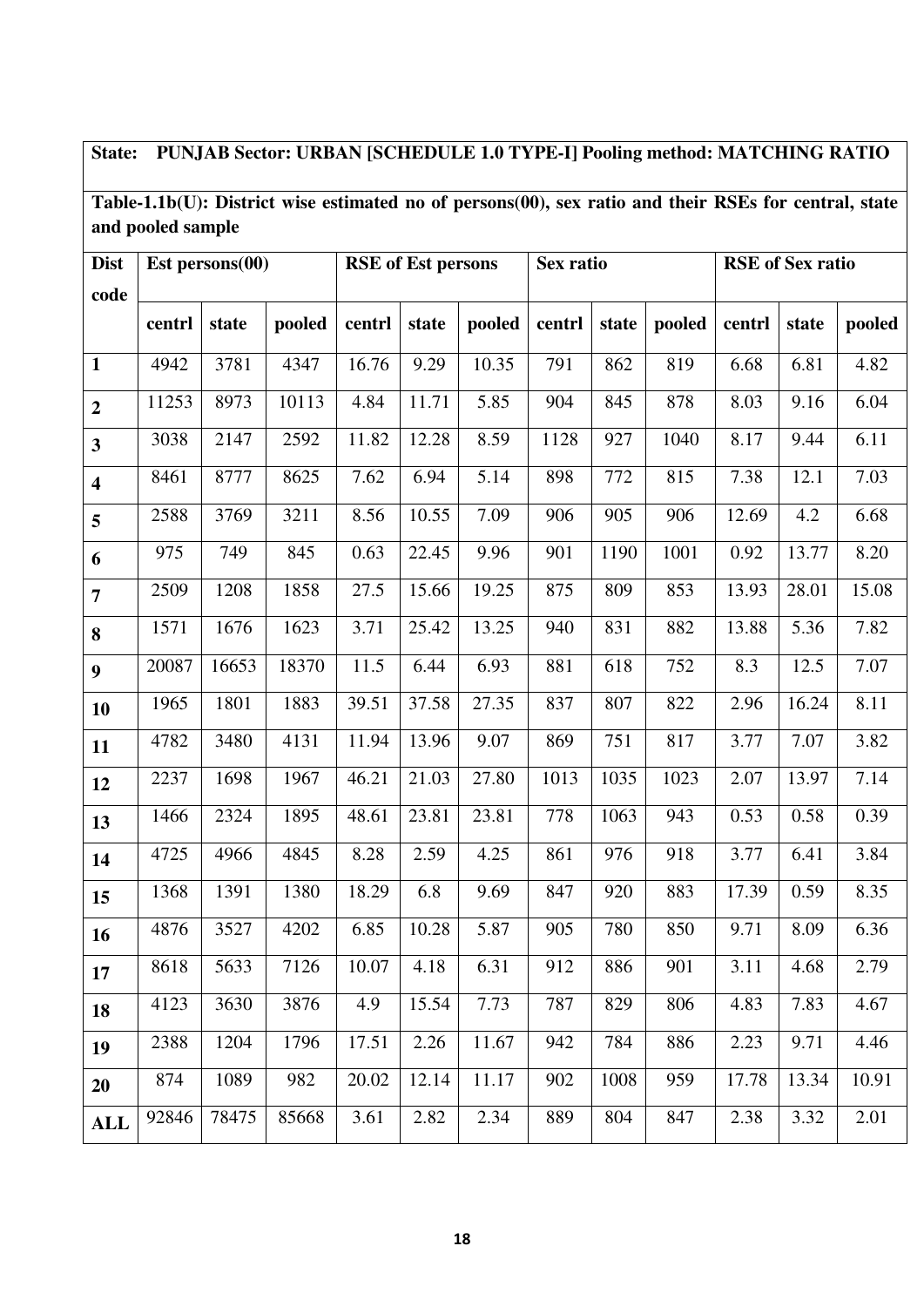**ALL** 

### State: PUNJAB Sector: RURAL [SCHEDULE 1.0 TYPE-I]

### **Table-1.6a(R): District wise estimate of MPCE(MRP) for central, state and pooled sample Dist code Central Sample** State Sample | State Sample | Pooled\_matching\_ratio | Pooled\_ inverse\_var **Food N-food Total Food N-food Total Food N-food Total Food N-food Total 1** 899.55 1160.08 2059.63 815.09 1037.56 1852.65 853.8 1093.7 1947.5 869.08 1078.65 1944.97 **2**  883.27 1011.9 1895.17 783.2 920.72 1703.92 832.34 965.49 1797.84 863.53 1008.73 1884.48 **3**  797.84 1089.92 1887.76 700.29 818.12 1518.42 747 948.27 1695.27 715.88 921.26 1633.14 **4**  752.26 1075.33 1827.59 708.21 776.98 1485.19 729.16 918.9 1648.07 716.70 1032.54 1692.99 **5**  882.2 1139.01 2021.21 1067.81 1380.16 2447.97 967.83 1250.26 2218.09 1014.45 1206.42 2203.78 **6**  745.66 897.06 1642.72 743.69 1030.61 1774.3 744.64 965.94 1710.58 744.12 1011.78 1754.24 **7**  1013.22 1353.16 2366.38 996.99 1412.91 2409.9 1005.41 1381.9 2387.31 997.47 1406.69 2405.42 **8**  986.47 | 1414.51 | 2400.98 | 810.14 | 894.8 | 1704.94 | 906.88 | 1179.92 | 2086.8 | 973.26 | 935.35 | 1713.14 **9**  965.52 | 912.87 | 1878.39 | 853.01 | 1144.39 | 1997.4 | 907.03 | 1033.25 | 1940.27 | 916.70 | 1100.44 | 1962.32 **10** 938.21 1014.8 1953.01 971.63 890.31 1861.95 954.73 953.28 1908.01 957.59 920.36 1890.86 **11** 856.98 | 1111.34 | 1968.32 | 832.13 | 765.94 | 1598.07 | 845.47 | 951.41 | 1796.89 | 851.97 | 813.31 | 1735.98 **12** 757.56 1494.73 2252.29 953.44 803.49 1756.93 855.72 1148.34 2004.06 860.27 822.08 1781.09 **13** 882.85 1370.3 2253.15 920.39 848.3 1768.69 902.76 1093.45 1996.21 907.49 888.30 1826.82 **14** 959.84 1302.68 2262.52 777.13 886.49 1663.62 866.82 1090.8 1957.63 795.43 948.94 1758.65 **15** 1092.15 2164.67 | 3256.82 | 855.61 | 864.56 | 1720.17 | 977.12 | 1532.39 | 2509.51 | 909.50 | 902.66 | 1796.56 **16** 920.14 1217.53 2137.67 998.96 1329.37 2328.33 960.23 1274.41 2234.64 942.89 1236.60 2176.49 **17** 1016.83 1624.22 2641.06 774.32 894.33 1668.65 903.98 1284.56 2188.54 804.67 989.60 1793.17 **18** 911.33 | 1022.3 | 1933.63 | 836.23 | 844.47 | 1680.7 | 872.49 | 930.32 | 1802.8 | 872.92 | 899.76 | 1774.47 **19** 777.29 861.88 1639.17 919.34 1163.17 2082.51 846.86 1009.43 1856.29 853.73 1162.66 2081.55 **20** 799.41 848.72 1648.13 859.99 1037.58 1897.57 828.76 940.22 1768.98 825.00 946.24 1758.96 894.22 | 1182.21 | 2076.43 | 852.84 | 995.7 | 1848.53 | 873.55 | 1089.06 | 1947.5 | 871.25 | 1031.30 | 1907.09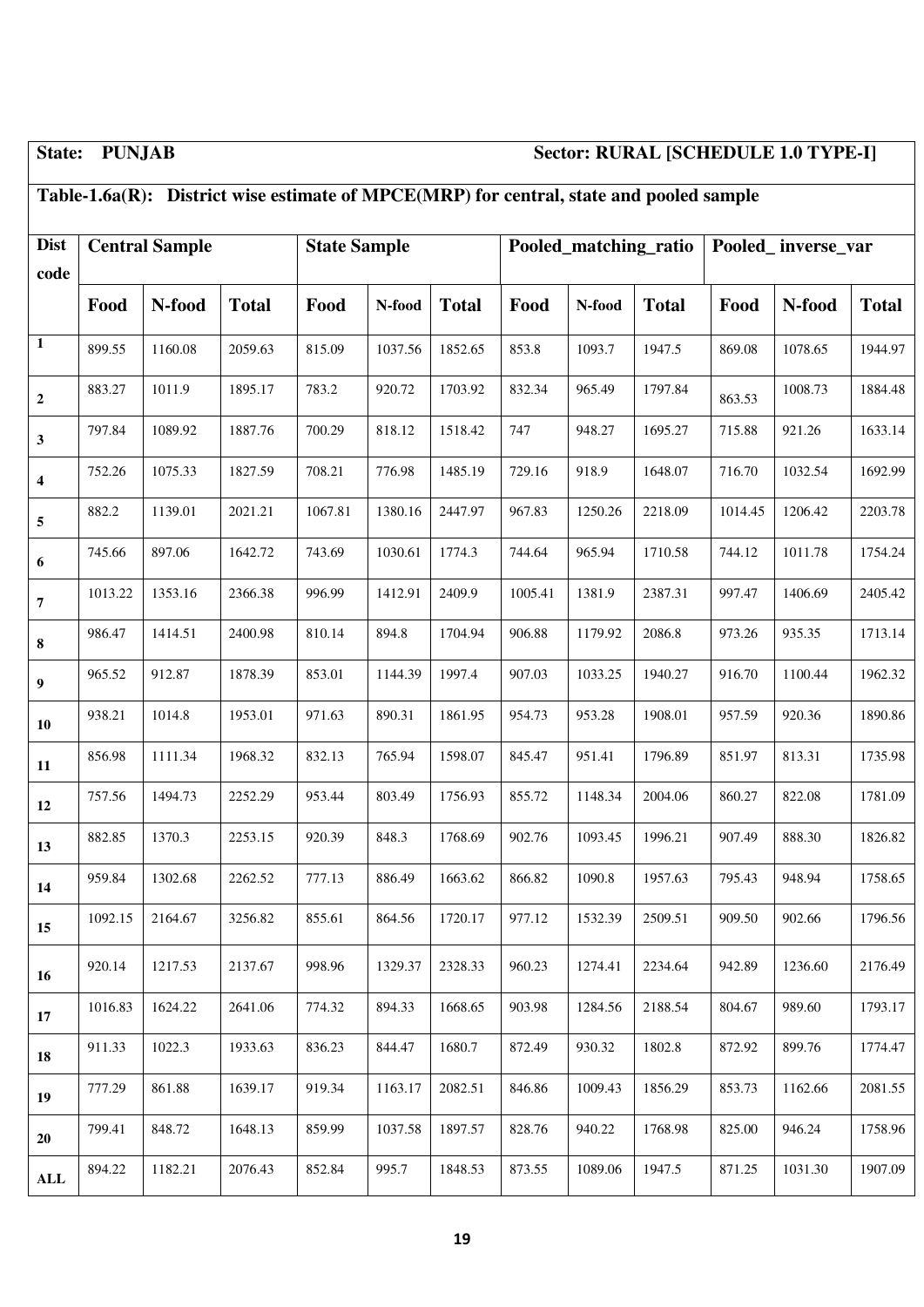### **State: PUNJAB Sector: URBAN [SCHEDULE 1.0 TYPE-I]**

### **Table-1.6a(U): District wise estimate of MPCE(MRP) for central, state and pooled sample Dist code Central Sample** State Sample | State Sample | Pooled\_matching\_ratio | Pooled\_ inverse\_var **Food N-food Total Food N-food Total Food N-food Total Food N-food Total 1** 913.79 1142.09 2055.88 966.56 1208.85 2175.41 933.18 1167.9 1962.61 929.62 1201.78 2124.05 **2**  885.72 | 1232.36 | 2118.08 | 873.88 | 1168.62 | 2042.49 | 880.47 | 1204.08 | 2101.08 | 882.76 | 1195.65 | 2082.76 **3**  949.43 | 1708.32 | 2657.76 | 707.75 | 962.3 | 1670.05 | 849.36 | 1399.41 | 2084.55 | 846.67 | 1007.21 | 1780.37 **4**  987.6 | 2367.42 | 3355.02 | 736.31 | 1017 | 1753.31 | 860.76 | 1674.56 | 2248.77 | 746.30 | 1029.86 | 1765.11 **5**  925.38 1248.75 2174.13 1135.14 1608.25 2743.39 1053.65 1474.85 2535.31 1019.00 1395.94 2368.59 **6**  940.27 1386.78 2327.05 698.18 1224.09 1922.27 838.51 1311.81 2528.49 703.44 1250.89 1954.24 **7**  978.27 1584.69 2562.96 844.89 1254.33 2099.22 934.93 1477.34 2150.32 952.18 1259.72 2104.66 **8**  942.18 1894.5 2836.68 1018.1 1639.15 2657.25 981.37 1762.69 2412.27 1012.76 1646.79 2698.51 **9**  997.66 1379.58 2377.24 665.98 1073.01 1738.98 847.32 1240.62 2744.06 725.18 1149.18 1895.14 **10** 1041.28 1269.04 2310.31 995.73 1164.32 2160.06 1019.5 1218.97 2087.95 1041.01 1239.56 2294.90 **11** 1004.52 1309.29 2313.82 941.38 1320.83 2262.21 977.93 1314.15 2238.47 967.94 1311.68 2295.76 **12** 811.37 | 895.73 | 1707.1 | 785.09 | 776.69 | 1561.78 | 800.03 | 844.36 | 2292.08 | 807.00 | 892.62 | 1696.31 **13** 1045.8 1775.59 2821.38 1064.17 1195.42 2259.59 1057.06 1419.82 1644.39 1057.43 1196.50 2259.82 **14** 1094.93 2752.45 3847.37 956.53 1320.97 2277.5 1024.01 2018.94 2476.88 984.71 1333.14 2299.09 **15** 1090.67 1407.45 2498.12 773.77 763.25 1537.02 930.9 1082.67 3042.95 1085.71 1303.90 2450.03 **16** 1059.96 1676.41 2736.37 986.86 1474.21 2461.07 1029.27 1591.54 2013.57 987.75 1494.83 2482.23 **17** 1039.05 1949.18 2988.23 1033.02 1586.54 2619.56 1036.67 1805.84 2620.81 1034.45 1647.30 2687.94 **18** 1246.61 2514.06 3760.67 888.99 1236.64 2125.63 1079.17 1915.97 2842.51 1186.27 1268.84 2208.15 **19** 940.85 | 1536.08 | 2476.93 | 927.21 | 1184.16 | 2111.37 | 936.28 | 1418.14 | 2995.14 | 928.19 | 1345.35 | 2328.71 **20** 820.92 1035.4 1856.31 718.18 1087.9 1806.08 763.94 1064.52 2354.42 809.40 1073.55 1830.22 **ALL**  991.97 | 1639.09 | 2055.88 | 856.62 | 1208.1 | 2175.41 | 930.14 | 1167.9 | 1828.45 | 909.08 | 1249.50 | 2148.76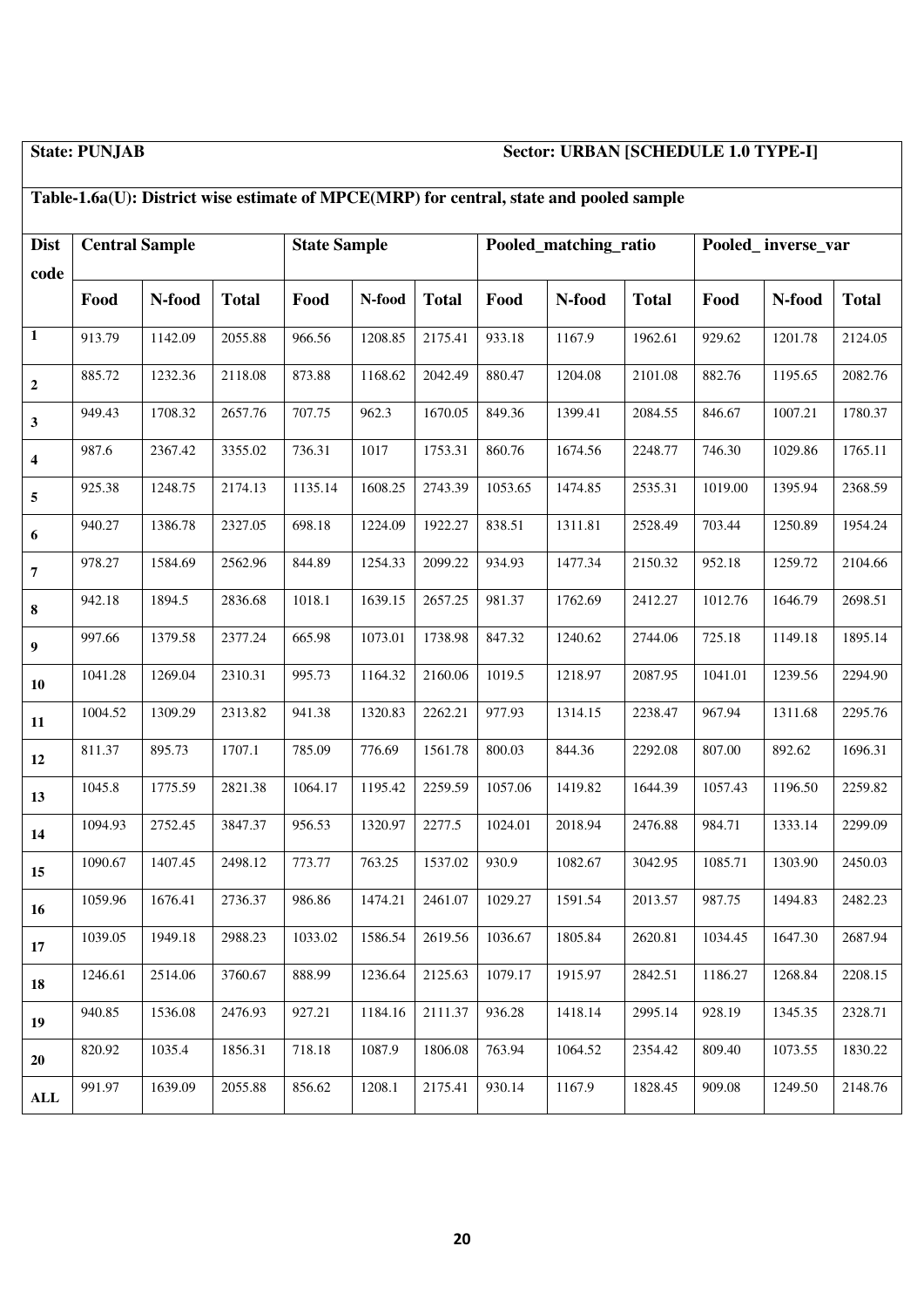# **State: PUNJAB Sector: RURAL [SCHEDULE 1.0 TYPE-I]**

### **Table-1.6b(R): District wise estimate of MPCE(URP) for central, state and pooled sample**

| <b>Dist</b>      |         | <b>Central Sample</b> |              | <b>State Sample</b> |         |              |        | Pooled matching ratio |              |         | Pooled_inverse_var |              |
|------------------|---------|-----------------------|--------------|---------------------|---------|--------------|--------|-----------------------|--------------|---------|--------------------|--------------|
| code             |         |                       |              |                     |         |              |        |                       |              |         |                    |              |
|                  | Food    | N-food                | <b>Total</b> | Food                | N-food  | <b>Total</b> | Food   | N-food                | <b>Total</b> | Food    | N-food             | <b>Total</b> |
| $\mathbf{1}$     | 899.55  | 1176.33               | 2075.84      | 815.09              | 1123.57 | 1938.69      | 655.75 | 688.03                | 1343.78      | 869.08  | 1083.24            | 1951.33      |
| $\boldsymbol{2}$ | 883.27  | 1118.45               | 2001.72      | 783.2               | 1047.59 | 1830.82      | 642.3  | 597.36                | 1239.66      | 863.53  | 1110.11            | 1983.27      |
| $\mathbf{3}$     | 797.84  | 1118.02               | 1915.86      | 700.29              | 1023.21 | 1723.54      | 606.23 | 491.9                 | 1098.13      | 715.88  | 928.36             | 1639.37      |
| 4                | 752.26  | 1185.83               | 1938.08      | 708.21              | 904.42  | 1612.61      | 604.81 | 468.75                | 1073.53      | 716.70  | 1116.66            | 1747.22      |
| 5                | 882.2   | 1313.78               | 2195.97      | 1067.81             | 1453.15 | 2520.97      | 507.08 | 474.49                | 981.56       | 1014.45 | 1336.38            | 2314.11      |
| 6                | 745.66  | 1072.03               | 1817.66      | 743.69              | 1137.96 | 1881.66      | 641.55 | 492.72                | 1134.31      | 744.12  | 1034.88            | 1779.85      |
| 7                | 1013.22 | 1471.73               | 2484.94      | 996.99              | 1401.94 | 2398.89      | 755.49 | 826.56                | 1582.05      | 997.47  | 1418.17            | 2416.97      |
| 8                | 986.47  | 1252.95               | 2239.41      | 810.14              | 1001.41 | 1811.55      | 933.91 | 741.44                | 1675.36      | 973.26  | 929.67             | 1712.17      |
| 9                | 965.52  | 1071.16               | 2036.67      | 853.01              | 1289.35 | 2142.36      | 750.32 | 607.82                | 1358.15      | 916.70  | 1133.74            | 2007.70      |
| 10               | 938.21  | 1440.59               | 2378.78      | 971.63              | 1074.06 | 2045.72      | 774.95 | 642.01                | 1416.96      | 957.59  | 965.35             | 1985.34      |
| 11               | 856.98  | 1146.5                | 2003.48      | 832.13              | 914.12  | 1746.25      | 683.11 | 866.42                | 1549.52      | 851.97  | 815.39             | 1745.74      |
| 12               | 757.56  | 1051.21               | 1808.79      | 953.44              | 982.13  | 1935.56      | 614.74 | 617.93                | 1232.67      | 860.27  | 816.60             | 1760.75      |
| 13               | 882.85  | 1169.73               | 2052.57      | 920.39              | 1034.99 | 1955.4       | 698.23 | 756.81                | 1455.02      | 907.49  | 881.16             | 1808.75      |
| 14               | 959.84  | 1219.65               | 2179.45      | 777.13              | 866.8   | 1643.91      | 584.09 | 528.03                | 1112.13      | 795.43  | 942.34             | 1750.76      |
| 15               | 1092.15 | 1537.99               | 2630.13      | 855.61              | 1059.53 | 1915.13      | 583.23 | 564.28                | 1147.5       | 909.50  | 902.56             | 1787.74      |
| 16               | 920.14  | 1283.54               | 2203.65      | 998.96              | 1364.16 | 2363.11      | 495.85 | 515.14                | 1011.01      | 942.89  | 1292.06            | 2230.29      |
| 17               | 1016.83 | 1812.7                | 2829.55      | 774.32              | 958.88  | 1733.15      | 761.92 | 674.26                | 1436.21      | 804.67  | 993.11             | 1800.33      |
| 18               | 911.33  | 1265.91               | 2177.21      | 836.23              | 816.3   | 1652.57      | 415.96 | 462.33                | 878.28       | 872.92  | 940.28             | 1838.22      |
| 19               | 777.29  | 916.87                | 1694.12      | 919.34              | 1201.42 | 2120.74      | 509.21 | 423.49                | 932.71       | 853.73  | 1162.80            | 2081.72      |
| 20               | 799.41  | 1105.97               | 1905.38      | 859.99              | 1197.55 | 2057.53      | 614.64 | 607.7                 | 1222.32      | 825.00  | 1061.89            | 1901.35      |
| <b>ALL</b>       | 894.22  | 1242.18               | 2075.84      | 852.84              | 1102.42 | 1938.69      | 516.31 | 490.5                 | 1343.78      | 871.25  | 1039.09            | 1951.33      |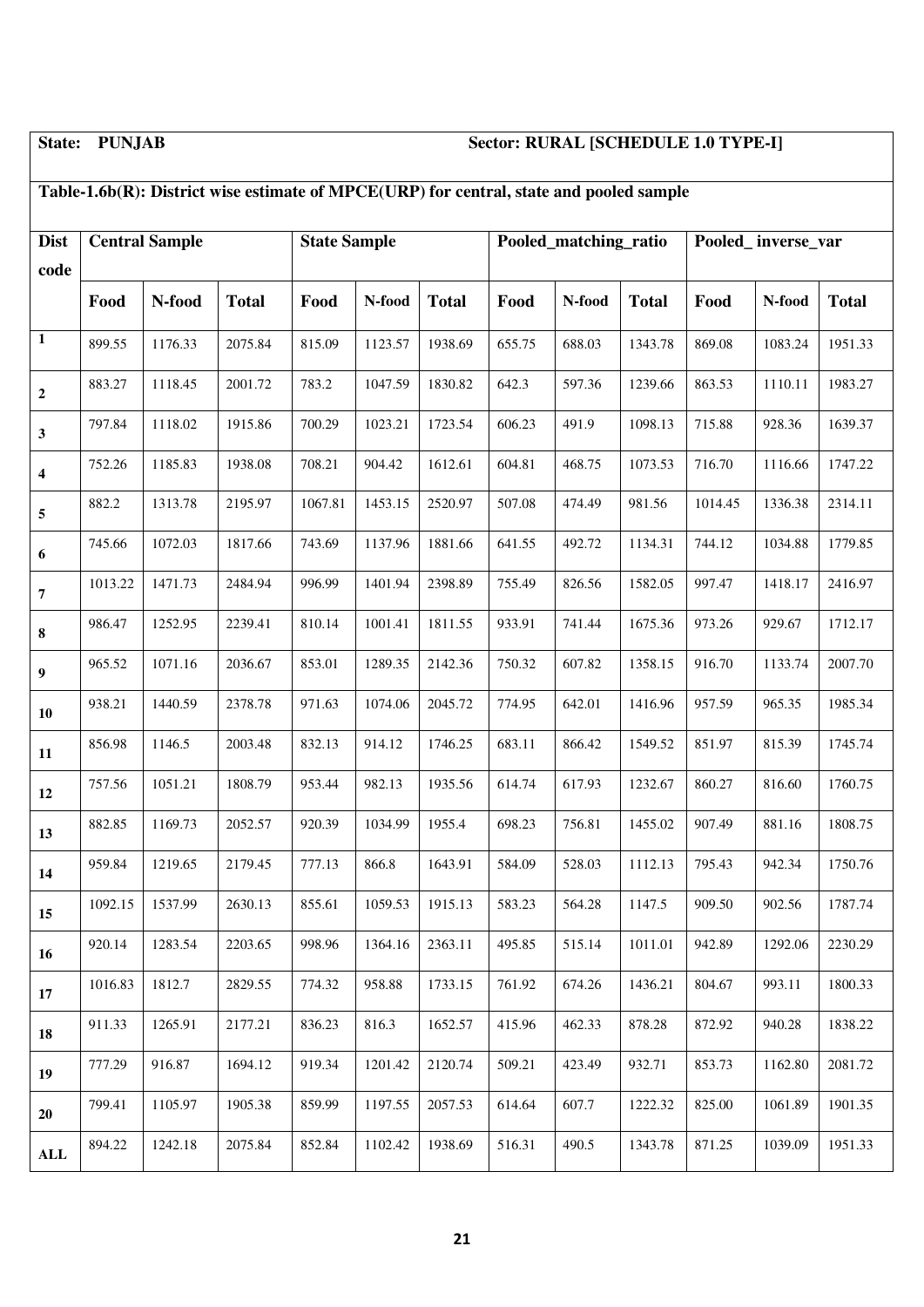### **State: PUNJAB Sector: URBAN [SCHEDULE 1.0 TYPE-I]**

### **Table-1.6b(U): District wise estimate of MPCE(URP) for central, state and pooled sample Dist code Central Sample State Sample State Sample Pooled matching ratio Pooled inverse var Food Nfood Total Food N-food Total Food N-food Total Food Nfood Total 1** 913.79 1330.65 2136.39 966.56 1363.26 1955.26 803.88 1075.07 1006.79 929.62 1218.62 1919.42 **2**  885.72 1403.01 2244.42 873.88 1293.84 2329.8 666.85 910.3 1878.94 882.76 1253.54 2202.14 **3**  949.43 | 1955.75 | 2288.73 | 707.75 | 1219.44 | 2167.67 | 713.28 | 699.71 | 1577.13 | 846.67 | 1008.59 | 2164.13 **4**  987.6 | 2220.91 | 2905.17 | 736.31 | 1211.8 | 1927.2 | 689.19 | 769.27 | 1412.99 | 746.30 | 1030.01 | 1787.65 **5**  925.38 1547.34 3208.49 1135.14 1835.07 1948.12 575.46 560.31 1458.45 1019.00 1578.75 1765.02 **6**  940.27 | 1665.09 | 2472.77 | 698.18 | 1280.22 | 2970.18 | 629.71 | 722.65 | 1135.78 | 703.44 | 1277.16 | 2581.45 **7**  978.27 | 1585.53 | 2605.29 | 844.89 | 1530.79 | 1978.44 | 905.31 | 1261.19 | 1352.37 | 952.18 | 1259.73| 1966.01 **8**  942.18 1663.63 2563.81 1018.1 1713 2375.7 885.73 817.44 2166.52 1012.76 1640.09 2104.67 **9**  997.66 | 1459.86 | 2605.78 | 665.98 | 1286.09 | 2731.11 | 932.73 | 1996.94 | 1703.16 | 725.18 | 1161.19| 2643.80 **10** 1041.28 1682.65 2457.49 995.73 1347.25 1952.05 1361.02 4066.43 2929.67 1041.01 1471.21 1906.11 **11** 1004.52 1598.91 2723.92 941.38 1434.68 2343.00 776.37 1161.12 5427.44 967.94 1521.02 2646.64 **12** 811.37 | 1001.42 | 2603.43 | 785.09 | 972.75 | 2376.05 | 738.05 | 1006.94 | 1937.49 | 807.00 | 994.13 | 2465.11 **13** 1045.8 2360.15 1812.85 1064.17 1383.48 1757.82 700.75 779.57 1744.98 1057.43 1196.65 1792.02 **14** 1094.93 2830.42 3405.95 956.53 1273.45 2447.67 713.74 821.65 1480.32 984.71 1333.12 2259.92 **15** 1090.67 1585.17 3925.34 773.77 878.45 2229.97 669.51 929.38 1535.37 1085.71 1424.52 2299.28 **16** 1059.96 1792.88 2675.81 986.86 1574.67 1652.23 560.71 569.53 1598.86 987.75 1502.99 2610.92 **17** 1039.05 2186.19 2852.84 1033.02 1705.25 2561.51 835.78 1137.72 1130.22 1034.45 1669.25 2488.95 **18** 1246.61 2344.64 3225.23 888.99 1304.9 2738.27 552.35 700.8 1973.52 1186.27 1268.64 2718.60 **19** 940.85 | 1431.23 | 3591.26 | 927.21 | 1556.41 | 2193.89 | 606.96 | 561.34 | 1253.14 | 928.19 | 1306.03| 2206.35 **20** 820.92 1236.39 2372.05 718.18 1199.33 2483.65 698.09 792.26 1168.29 809.40 1118.89 2271.75 **ALL**  991.97 | 1330.65 | 2057.34 | 856.62 | 1363.26 | 1917.49 | 607.68 | 1075.07 | 1490.35 | 909.08 | 1218.62 | 1914.03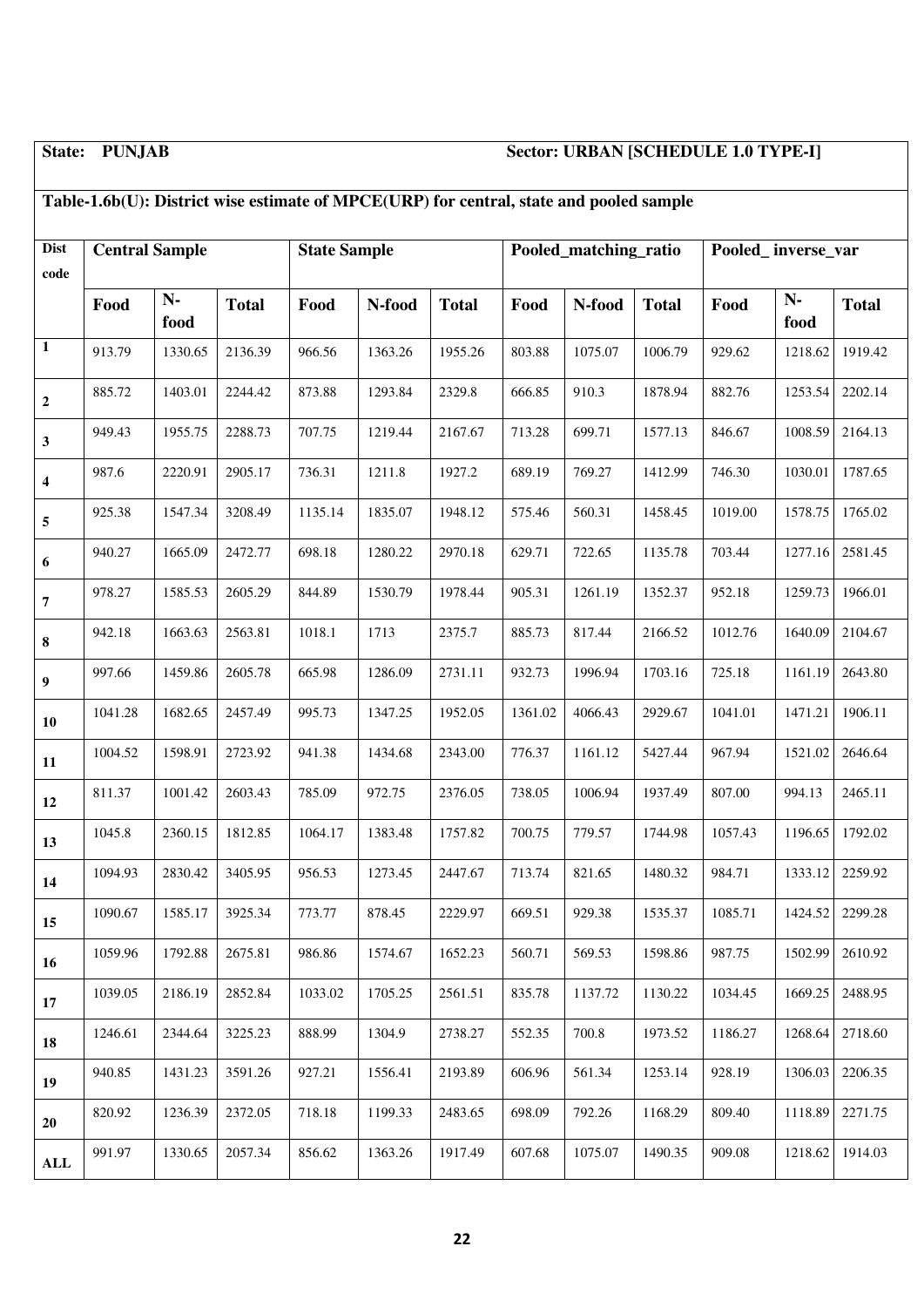# **State: PUNJAB Sector: RURAL [SCHEDULE 1.0 TYPE-I]**

|                         | Table-1.6(R): District wise estimate of RSE of Total MPCE for central, state and pooled<br>sample |       |            |           |         |       |            |           |  |  |  |  |  |
|-------------------------|---------------------------------------------------------------------------------------------------|-------|------------|-----------|---------|-------|------------|-----------|--|--|--|--|--|
|                         |                                                                                                   |       |            |           |         |       |            |           |  |  |  |  |  |
| <b>Dist</b>             |                                                                                                   |       | <b>MRP</b> |           |         |       | <b>URP</b> |           |  |  |  |  |  |
| code                    | central                                                                                           | state | PoolbY_MR  | PoolbY_IV | central | state | PoolbY_MR  | PoolbY_IV |  |  |  |  |  |
| $\mathbf{1}$            | 8.03                                                                                              | 8.01  | 5.70       | 5.68      | 8.03    | 6.87  | 8.30       | 5.68      |  |  |  |  |  |
| $\overline{2}$          | 1.82                                                                                              | 8.32  | 4.06       | 1.78      | 1.82    | 8.28  | 5.90       | 1.78      |  |  |  |  |  |
| $\mathbf{3}$            | 7.01                                                                                              | 5.85  | 4.70       | 4.52      | 7.01    | 3.5   | 7.33       | 4.52      |  |  |  |  |  |
| $\overline{\mathbf{4}}$ | 4.31                                                                                              | 6.59  | 3.81       | 3.62      | 4.31    | 6     | 5.99       | 3.64      |  |  |  |  |  |
| 5                       | 2.66                                                                                              | 2.54  | 1.85       | 1.85      | 2.66    | 1.24  | 4.35       | 1.84      |  |  |  |  |  |
| 6                       | 15.05                                                                                             | 5.91  | 7.85       | 5.50      | 15.05   | 4.4   | 12.91      | 5.50      |  |  |  |  |  |
| $\overline{7}$          | 16.9                                                                                              | 5.62  | 8.84       | 5.33      | 16.9    | 1.99  | 13.95      | 5.33      |  |  |  |  |  |
| 8                       | 16.19                                                                                             | 2.49  | 9.37       | 2.46      | 16.19   | 7.1   | 10.89      | 2.46      |  |  |  |  |  |
| $\boldsymbol{9}$        | 6.3                                                                                               | 3.83  | 3.63       | 3.27      | 6.3     | 4.55  | 5.50       | 3.27      |  |  |  |  |  |
| 10                      | 9.84                                                                                              | 7.04  | 6.10       | 5.73      | 9.84    | 7.34  | 9.47       | 5.76      |  |  |  |  |  |
| 11                      | 6.07                                                                                              | 5.76  | 4.20       | 4.20      | 6.07    | 6.64  | 4.92       | 4.20      |  |  |  |  |  |
| 12                      | 16.33                                                                                             | 4.74  | 9.41       | 4.56      | 16.33   | 3.18  | 12.45      | 4.55      |  |  |  |  |  |
| 13                      | 38.37                                                                                             | 18.05 | 23.08      | 16.39     | 38.37   | 19.15 | 29.20      | 16.36     |  |  |  |  |  |
| 14                      | 4.91                                                                                              | 2.9   | 3.09       | 2.52      | 4.91    | 3.8   | 5.28       | 2.51      |  |  |  |  |  |
| 15                      | 25.84                                                                                             | 11.19 | 17.20      | 10.44     | 25.84   | 9.46  | 30.78      | 10.36     |  |  |  |  |  |
| <b>16</b>               | 7.27                                                                                              | 13.2  | 7.71       | 6.37      | 7.27    | 12.47 | 17.14      | 6.37      |  |  |  |  |  |
| 17                      | 13.14                                                                                             | 7.97  | 8.49       | 6.93      | 13.14   | 8.06  | 13.75      | 6.96      |  |  |  |  |  |
| 18                      | 11.03                                                                                             | 9.74  | 7.46       | 7.32      | 11.03   | 11.72 | 16.55      | 7.36      |  |  |  |  |  |
| 19                      | 25.07                                                                                             | 0.92  | 11.08      | 0.92      | 25.07   | 0.81  | 22.79      | 0.92      |  |  |  |  |  |
| 20                      | 6.97                                                                                              | 6.77  | 4.87       | 4.87      | 6.97    | 8.7   | 7.56       | 4.86      |  |  |  |  |  |
| <b>ALL</b>              | 2.74                                                                                              | 1.81  | 1.68       | 1.51      | 2.74    | 1.75  | 3.35       | 1.51      |  |  |  |  |  |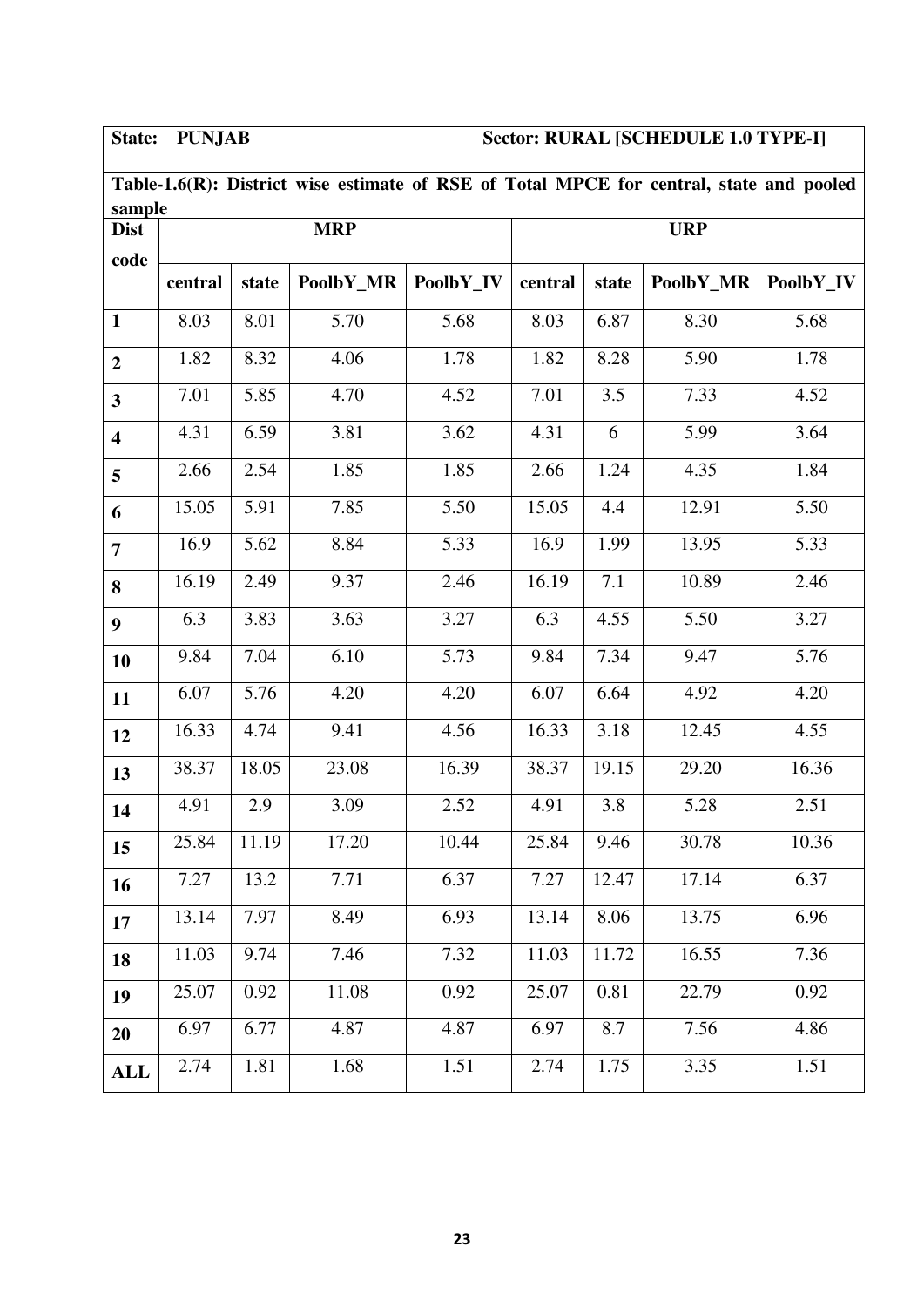| State:                  |         |                | <b>PUNJAB Sector: URBAN [SCHEDULE 1.0 TYPE-I]</b>                                       |           |         |       |            |           |
|-------------------------|---------|----------------|-----------------------------------------------------------------------------------------|-----------|---------|-------|------------|-----------|
|                         |         |                | Table-1.6(U): District wise estimate of RSE of Total MPCE for central, state and pooled |           |         |       |            |           |
| sample                  |         |                |                                                                                         |           |         |       |            |           |
| <b>Dist</b>             |         |                | <b>MRP</b>                                                                              |           |         |       | <b>URP</b> |           |
| code                    | central | state          | PoolbY MR                                                                               | PoolbY_IV | central | state | PoolbY_MR  | PoolbY_IV |
|                         |         |                |                                                                                         |           |         |       |            |           |
| $\mathbf{1}$            | 3.84    | 3.15           | 2.49                                                                                    | 2.44      | 3.84    | 4.33  | 7.23       | 2.44      |
| $\overline{2}$          | 7.09    | 7.85           | 5.27                                                                                    | 5.26      | 7.09    | 6.58  | 6.30       | 5.27      |
| $\overline{3}$          | 5.83    | 3.29           | 3.66                                                                                    | 2.91      | 5.83    | 2.82  | 16.21      | 2.92      |
| $\overline{\mathbf{4}}$ | 14.68   | 2.42           | 9.75                                                                                    | 2.39      | 14.68   | 2.48  | 7.03       | 2.39      |
| 5                       | 4.09    | 4.5            | 3.01                                                                                    | 3.05      | 4.09    | 3.31  | 8.93       | 3.03      |
| 6                       | 8.97    | 3.18           | 5.06                                                                                    | 3.00      | 8.97    | 2.9   | 8.95       | 3.01      |
| $\overline{7}$          | 15.03   | $\overline{2}$ | 8.03                                                                                    | 1.98      | 15.03   | 1.08  | 0.43       | 1.98      |
| 8                       | 0.48    | 0.28           | 0.28                                                                                    | 0.24      | 0.48    | 0.12  | 2.18       | 0.24      |
| 9                       | 4.55    | 3.54           | 2.98                                                                                    | 2.82      | 4.55    | 3.5   | 2.72       | 2.83      |
| 10                      | 4.02    | 12.72          | 6.48                                                                                    | 3.83      | 4.02    | 12.59 | 7.56       | 3.84      |
| 11                      | 7.16    | 9.98           | 6.11                                                                                    | 5.82      | 7.16    | 6.98  | 14.34      | 5.83      |
| 12                      | 7.95    | 30.68          | 15.14                                                                                   | 7.70      | 7.95    | 30.22 | 26.18      | 7.70      |
| 13                      | 22.75   | 0.58           | 12.96                                                                                   | 0.58      | 22.75   | 2.36  | 29.10      | 0.58      |
| 14                      | 22.61   | 4.51           | 14.39                                                                                   | 4.44      | 22.61   | 3.24  | 11.53      | 4.44      |
| 15                      | 3.29    | 23.3           | 9.12                                                                                    | 3.27      | 3.29    | 20.63 | 12.94      | 3.27      |
| 16                      | 9.88    | 3.17           | 5.37                                                                                    | 3.02      | 9.88    | 3.68  | 8.16       | 3.02      |
| 17                      | 9.13    | 4.97           | 5.32                                                                                    | 4.37      | 9.13    | 3.78  | 33.28      | 4.38      |
| 18                      | 22.58   | 9.21           | 14.55                                                                                   | 8.64      | 22.58   | 6     | 11.75      | 8.63      |
| 19                      | 7.18    | 10.2           | 5.93                                                                                    | 5.89      | 7.18    | 4.92  | 8.06       | 5.88      |
| 20                      | 8.82    | 8.72           | 6.21                                                                                    | 6.20      | 8.82    | 13.18 | 3.89       | 6.21      |
| ALL                     | 3.29    | 1.75           | 1.98                                                                                    | 1.55      | 3.29    | 1.53  | 7.23       | 1.55      |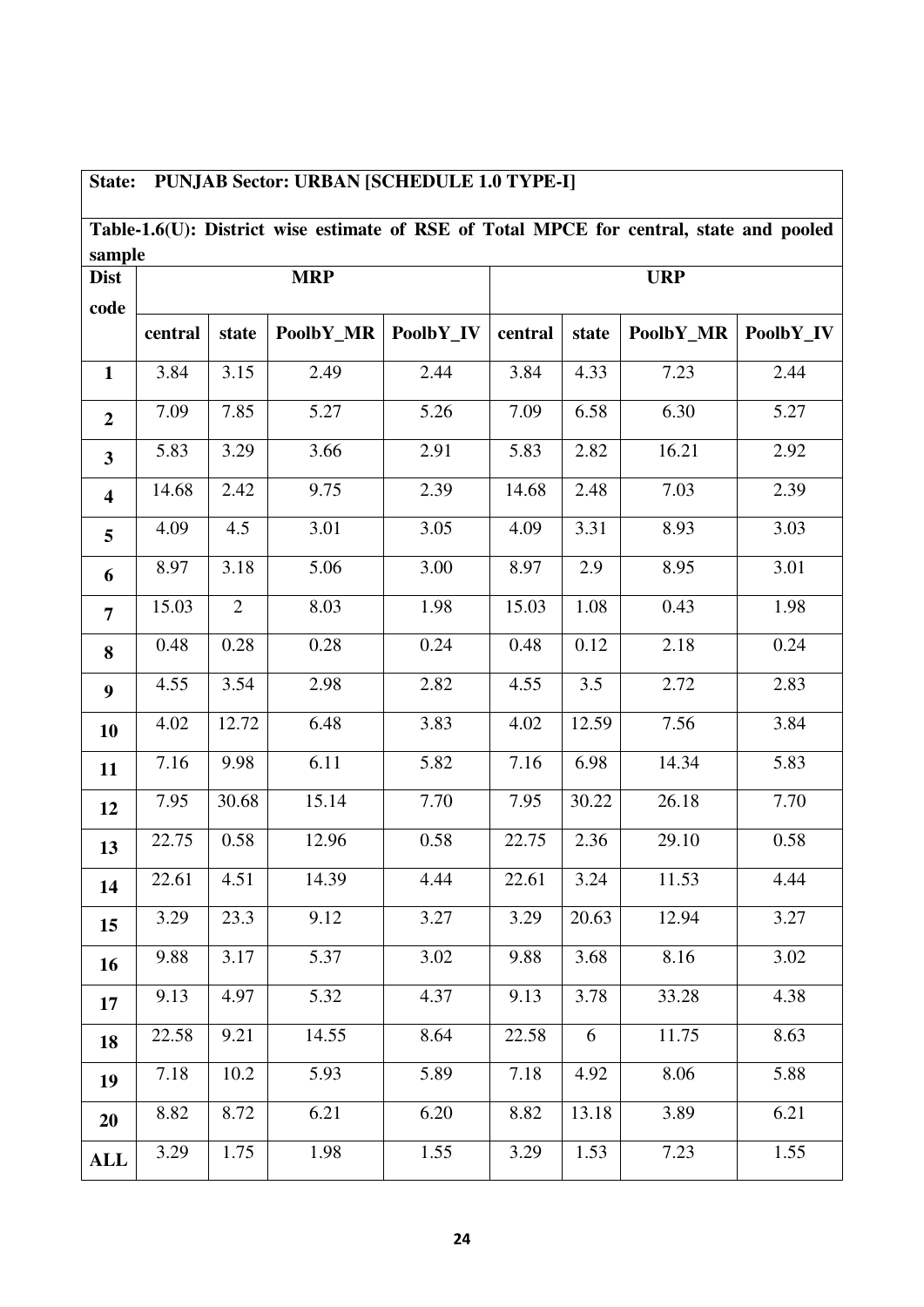# **State: PUNJAB Sector:RURAL [SCHEDULE 1.0 TYPE-II] Pooling method: MATCHING RATIO**

**Table-2.1a(R): District wise estimated no of households(00) and their RSEs for central, state and pooled sample** 

| <b>Dist</b>             | <b>Estimated_households (00)</b> |       |        | <b>RSE</b><br>households | <b>of</b> | <b>Estimated</b> | Sample households | pooled<br>state |      |  |
|-------------------------|----------------------------------|-------|--------|--------------------------|-----------|------------------|-------------------|-----------------|------|--|
| code                    | central                          | state | pooled | central                  | state     | pooled           | central           |                 |      |  |
| $\mathbf{1}$            | 3239                             | 3400  | 3320   | 1.98                     | 1.66      | 1.29             | 128               | 128             | 256  |  |
| $\overline{2}$          | 2244                             | 2331  | 2288   | 5.95                     | 2.09      | 3.11             | 96                | 96              | 192  |  |
| $\overline{\mathbf{3}}$ | 1083                             | 1110  | 1096   | 10.07                    | 10.4      | 7.24             | 64                | 64              | 128  |  |
| $\overline{\mathbf{4}}$ | 2364                             | 2546  | 2455   | 4.54                     | 5.07      | 3.42             | 96                | 96              | 192  |  |
| 5                       | 2619                             | 2440  | 2529   | 2.73                     | 2.06      | 1.73             | 128               | 128             | 256  |  |
| 6                       | 1072                             | 1156  | 1114   | 4.33                     | 6.88      | 4.13             | 64                | 64              | 128  |  |
| $\overline{7}$          | 1285                             | 897   | 1091   | 17.51                    | 3.25      | 10.40            | 64                | 64              | 128  |  |
| 8                       | 960                              | 954   | 957    | 24.75                    | 22.59     | 16.76            | 32                | 32              | 64   |  |
| 9                       | 3005                             | 2879  | 2942   | 9.35                     | 7.25      | 5.95             | 128               | 128             | 256  |  |
| 10                      | 1465                             | 1456  | 1460   | 3.9                      | 4.26      | 2.89             | 64                | 64              | 128  |  |
| 11                      | 2841                             | 2722  | 2781   | 4.48                     | 1.32      | 2.38             | 128               | 128             | 256  |  |
| 12                      | 1142                             | 1214  | 1178   | 2.3                      | 3.62      | 2.17             | 64                | 64              | 128  |  |
| 13                      | 797                              | 770   | 783    | 5.51                     | 0.29      | 2.81             | 32                | 32              | 64   |  |
| 14                      | 1687                             | 1735  | 1711   | 2.88                     | 2.58      | 1.93             | 96                | 96              | 192  |  |
| 15                      | 1138                             | 1102  | 1120   | 0.57                     | 10.47     | 5.16             | 64                | 64              | 128  |  |
| 16                      | 1917                             | 2223  | 2070   | 12.18                    | 2.6       | 5.81             | 88                | 96              | 184  |  |
| 17                      | 2341                             | 2193  | 2267   | 3.7                      | 6.01      | 3.48             | 96                | 96              | 192  |  |
| 18                      | 648                              | 790   | 719    | 47.02                    | 0.16      | 21.19            | 24                | 32              | 56   |  |
| 19                      | 715                              | 843   | 779    | 4.84                     | 2.12      | 2.50             | 32                | 32              | 64   |  |
| 20                      | 1599                             | 1680  | 1640   | 0.58                     | 1.36      | 0.75             | 64                | 64              | 128  |  |
| <b>ALL</b>              | 34161                            | 34440 | 34300  | 1.9                      | 1.23      | 1.13             | 1552              | 1568            | 3120 |  |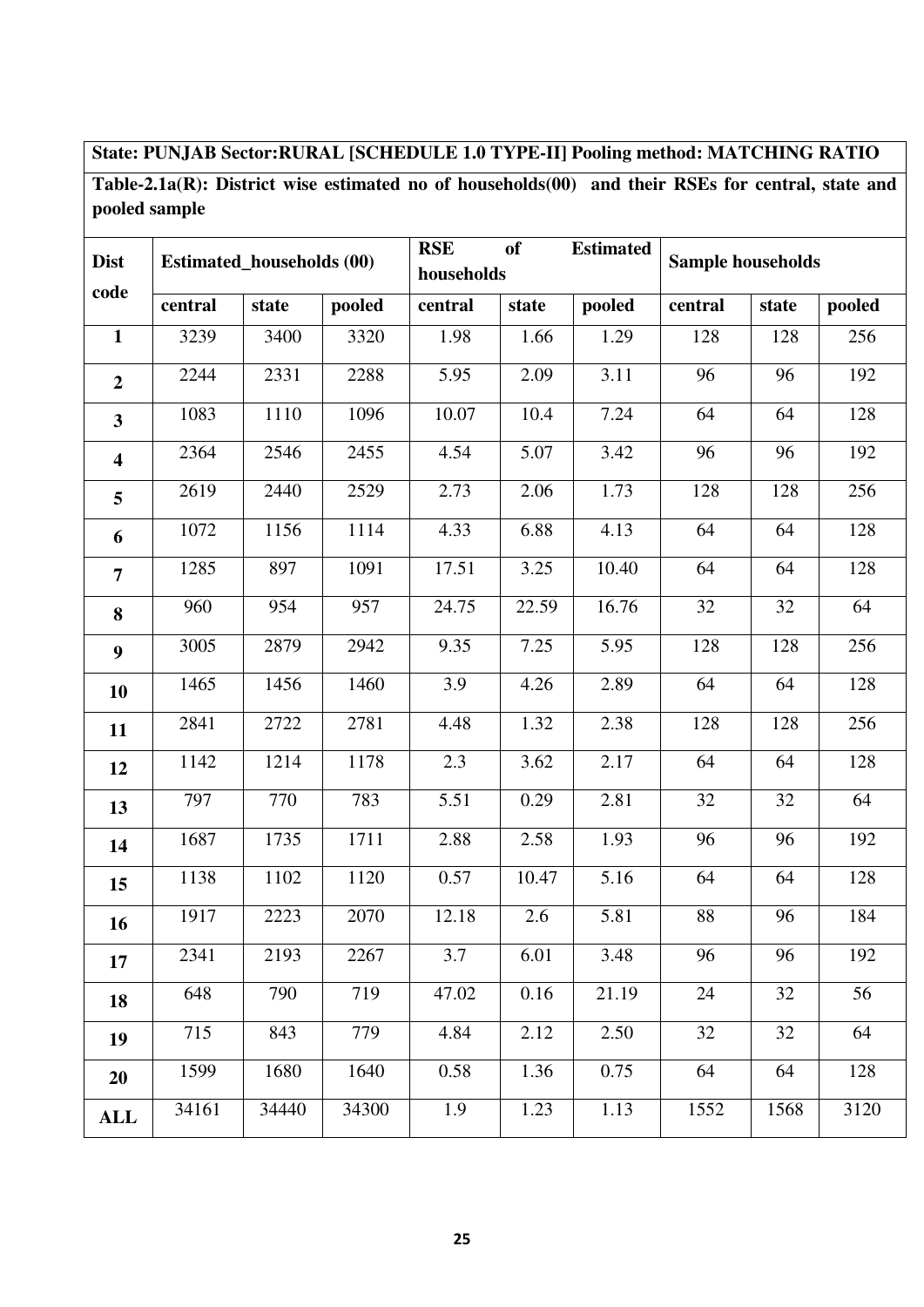# **State: PUNJAB Sector: URBAN [SCHEDULE 1.0 TYPE-II] Pooling method: MATCHING RATIO**

**Table-2.1a(U): District wise estimated no of households(00) and their RSEs for central, state and pooled sample** 

| <b>Dist</b>             | <b>Estimated_households (00)</b> |       |        | <b>RSE</b> | <b>of</b><br><b>Estimated</b><br>Sample households<br>households |        |         |                 |      |  |  |
|-------------------------|----------------------------------|-------|--------|------------|------------------------------------------------------------------|--------|---------|-----------------|------|--|--|
| code                    |                                  |       |        |            |                                                                  |        |         | pooled<br>state |      |  |  |
|                         | central                          | state | pooled | central    | state                                                            | pooled | central |                 |      |  |  |
| $\mathbf{1}$            | 1124                             | 828   | 973    | 15.41      | 14.66                                                            | 10.87  | 470     | 88              | 184  |  |  |
| $\overline{2}$          | 2552                             | 1856  | 2204   | 7.26       | 7.31                                                             | 5.21   | 877     | 192             | 384  |  |  |
| $\overline{\mathbf{3}}$ | 783                              | 506   | 645    | 14.34      | 17.01                                                            | 10.97  | 305     | 64              | 128  |  |  |
| $\overline{\mathbf{4}}$ | 2498                             | 2269  | 2396   | 14.07      | 9.24                                                             | 8.54   | 663     | 152             | 312  |  |  |
| 5                       | 664                              | 930   | 801    | 6.91       | 8.36                                                             | 5.64   | 244     | 72              | 136  |  |  |
| 6                       | 280                              | 185   | 227    | 10.61      | 26.83                                                            | 12.74  | 147     | 40              | 72   |  |  |
| $\overline{7}$          | 511                              | 296   | 404    | 14.29      | 9.05                                                             | 9.63   | 113     | 32              | 64   |  |  |
| 8                       | 354                              | 416   | 385    | 0.72       | 13.7                                                             | 7.41   | 120     | 32              | 64   |  |  |
| 9                       | 5511                             | 4157  | 4834   | 15.06      | 5.06                                                             | 8.86   | 1057    | 256             | 512  |  |  |
| 10                      | 447                              | 413   | 425    | 30.58      | 40.89                                                            | 25.56  | 114     | 32              | 64   |  |  |
| 11                      | 999                              | 780   | 890    | 11.78      | 11.02                                                            | 8.19   | 430     | 96              | 192  |  |  |
| 12                      | 561                              | 349   | 455    | 47.97      | 30.84                                                            | 31.85  | 148     | 32              | 64   |  |  |
| 13                      | 353                              | 502   | 427    | 49.77      | 34.83                                                            | 29.02  | 169     | 32              | 64   |  |  |
| 14                      | 1133                             | 997   | 1065   | 2.42       | 6.26                                                             | 3.20   | 281     | 64              | 128  |  |  |
| 15                      | 304                              | 286   | 295    | 20.57      | 1.75                                                             | 10.63  | 157     | 32              | 64   |  |  |
| 16                      | 1133                             | 890   | 1011   | 10.95      | 5.05                                                             | 6.53   | 438     | 96              | 191  |  |  |
| 17                      | 1760                             | 1324  | 1542   | 11.99      | 3.54                                                             | 7.01   | 576     | 128             | 255  |  |  |
| 18                      | 1138                             | 909   | 1024   | 2.84       | 11.03                                                            | 5.14   | 246     | 64              | 128  |  |  |
| 19                      | 371                              | 249   | 310    | 16.75      | 1.23                                                             | 10.04  | 143     | 32              | 64   |  |  |
| 20                      | 196                              | 230   | 213    | 14.91      | 8.29                                                             | 8.19   | 151     | 32              | 64   |  |  |
| <b>ALL</b>              | 22670                            | 18372 | 20525  | 4.63       | 2.65                                                             | 2.82   | 6849    | 1568            | 3134 |  |  |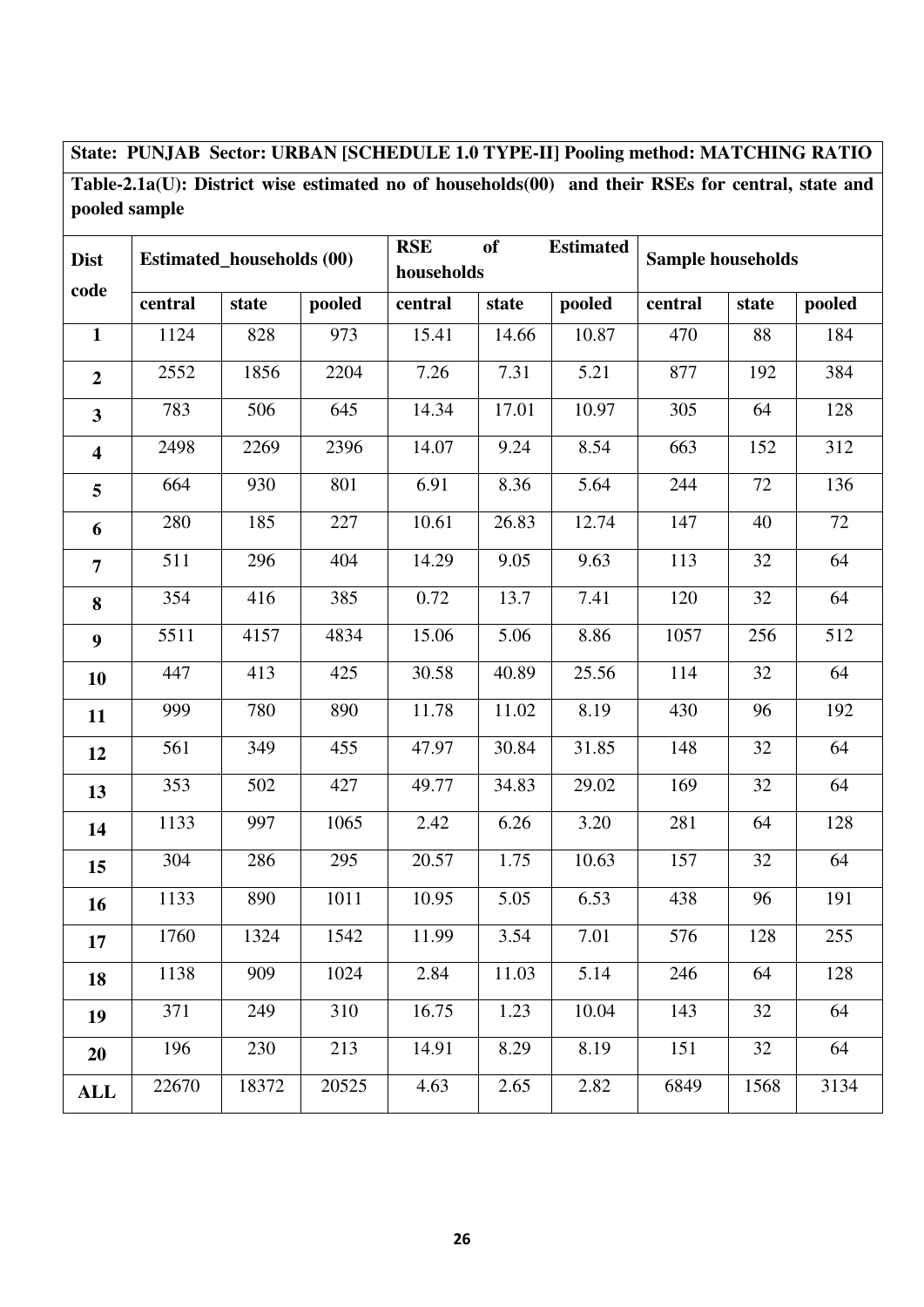# **State: PUNJAB Sector: RURAL [SCHEDULE 1.0 TYPE-II] Pooling method: MATCHING RATIO**

**Table-2.1b(R): District wise estimated no of persons(00), sex ratio and their RSEs for central, state and pooled sample** 

| <b>Dist</b>             | $Est$ persons $(00)$ |        |        |        | <b>RSE</b> of Est persons |        | Sex ratio |       |        | <b>RSE</b> of Sex ratio |       |        |  |
|-------------------------|----------------------|--------|--------|--------|---------------------------|--------|-----------|-------|--------|-------------------------|-------|--------|--|
| code                    | centrl               | state  | pooled | centrl | state                     | pooled | centrl    | state | pooled | centrl                  | state | pooled |  |
| $\mathbf{1}$            | 14892                | 18054  | 16473  | 2.87   | 2.8                       | 2.01   | 973       | 898   | 931    | 6.54                    | 3.03  | 3.72   |  |
| $\overline{2}$          | 10451                | 10943  | 10697  | 6.43   | 5.98                      | 4.38   | 953       | 847   | 897    | 5.86                    | 7.47  | 4.70   |  |
| $\overline{\mathbf{3}}$ | 5494                 | 4647   | 5070   | 13.09  | 15.46                     | 10.02  | 922       | 770   | 850    | 7.02                    | 11.98 | 6.63   |  |
| $\overline{\mathbf{4}}$ | 9634                 | 11398  | 10516  | 9.53   | 6.07                      | 5.47   | 903       | 954   | 931    | 11.19                   | 5.2   | 6.05   |  |
| 5                       | 11484                | 10330  | 10907  | 7.32   | 3.31                      | 4.16   | 1142      | 989   | 1066   | 8.97                    | 5.25  | 5.39   |  |
| 6                       | 4405                 | 5163   | 4784   | 7.22   | 11.3                      | 6.94   | 760       | 914   | 840    | 5.05                    | 8.62  | 5.22   |  |
| $\overline{7}$          | 4815                 | 4040   | 4427   | 8.76   | 9.12                      | 6.33   | 1068      | 832   | 953    | 27.41                   | 6.78  | 15.64  |  |
| 8                       | 4973                 | 4101   | 4537   | 18.69  | 14.59                     | 12.18  | 962       | 632   | 798    | 16.93                   | 3.9   | 10.32  |  |
| 9                       | 15293                | 14663  | 14978  | 12.21  | 6.84                      | 7.08   | 807       | 762   | 784    | 6.08                    | 4.09  | 3.71   |  |
| 10                      | 6776                 | 7163   | 6970   | 12.6   | 9.67                      | 7.89   | 858       | 867   | 863    | 7.04                    | 1.42  | 3.57   |  |
| 11                      | 14795                | 12970  | 13882  | 7.73   | 2.39                      | 4.27   | 1068      | 818   | 943    | 7.36                    | 5.56  | 4.82   |  |
| 12                      | 4607                 | 6547   | 5577   | 3.45   | 9.22                      | 5.60   | 800       | 866   | 838    | 6.62                    | 12.36 | 7.13   |  |
| 13                      | 3637                 | 4331   | 3984   | 1.03   | 7.28                      | 3.98   | 797       | 835   | 817    | 2.49                    | 21.22 | 10.91  |  |
| 14                      | 7975                 | 8397   | 8186   | 6.1    | 1.5                       | 3.07   | 780       | 913   | 846    | 12.6                    | 10.65 | 8.17   |  |
| 15                      | 5477                 | 5229   | 5353   | 15.45  | 14.42                     | 10.59  | 913       | 926   | 919    | 8.69                    | 5.83  | 5.22   |  |
| 16                      | 8872                 | 9512   | 9192   | 8.76   | 4.39                      | 4.80   | 815       | 790   | 802    | 6.09                    | 9.27  | 5.52   |  |
| 17                      | 11686                | 9936   | 10811  | 9.52   | 5.03                      | 5.64   | 765       | 871   | 812    | 4.89                    | 6.51  | 4.18   |  |
| 18                      | 2968                 | 3715   | 3342   | 60.7   | 1.83                      | 26.97  | 759       | 761   | 760    | 18.57                   | 20.45 | 13.81  |  |
| 19                      | 3513                 | 4011   | 3762   | 19.76  | 8.6                       | 10.30  | 1000      | 729   | 846    | 5.53                    | 11.32 | 5.87   |  |
| 20                      | 8095                 | 7794   | 7945   | 2.9    | 5.08                      | 2.90   | 887       | 948   | 917    | 2.92                    | 13.69 | 7.22   |  |
| <b>ALL</b>              | 159842               | 162943 | 161392 | 2.5    | 1.5                       | 1.45   | 903       | 855   | 931    | 2.09                    | 1.84  | 1.40   |  |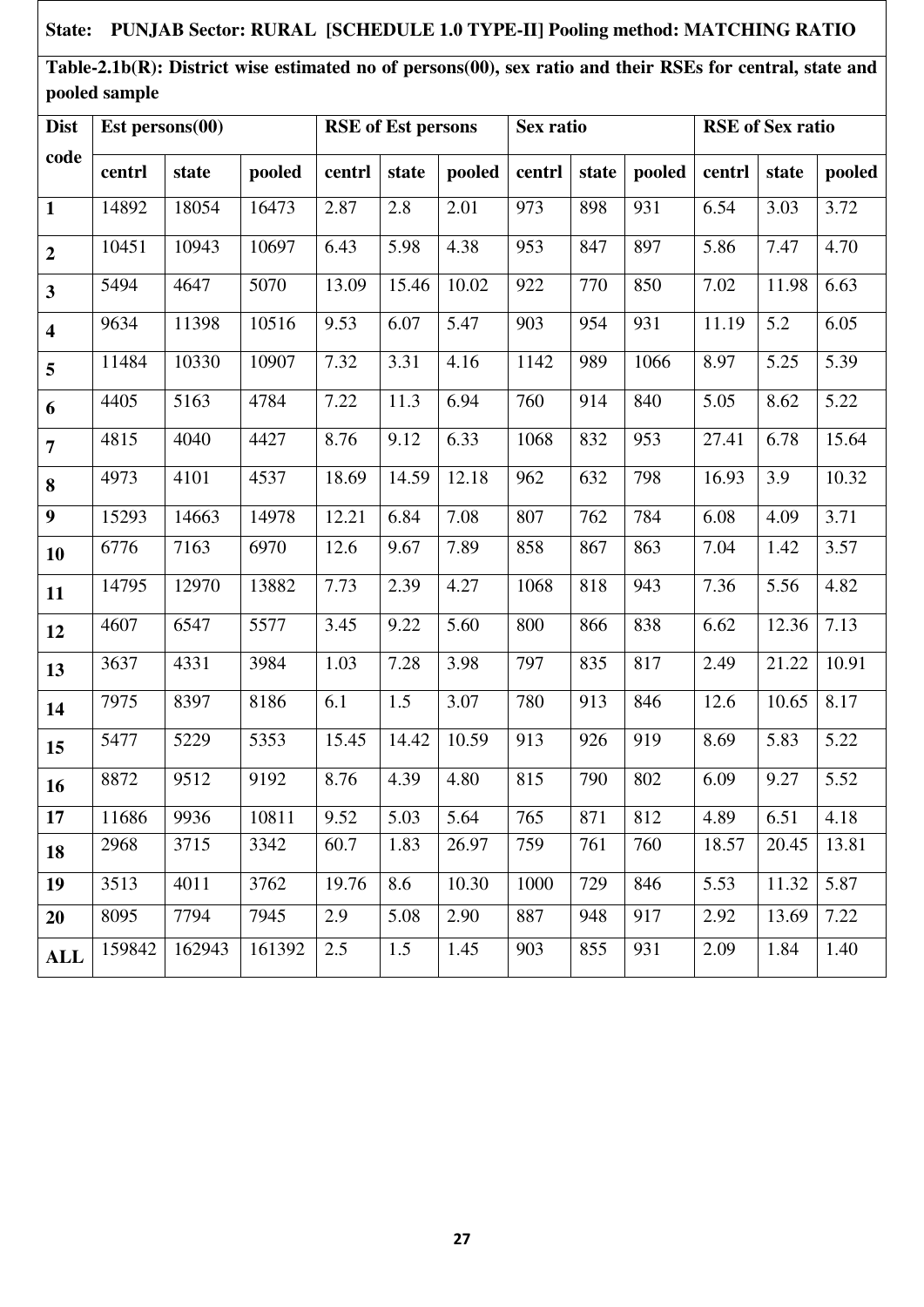# **State: PUNJAB Sector: URBAN [SCHEDULE 1.0 TYPE-II] Pooling method: MATCHING RATIO**

**Table-2.1b(U): District wise estimated no of persons(00), sex ratio and their RSEs for central, state and pooled sample** 

| <b>Dist</b>             |        | Est persons $(00)$ |        |        | <b>RSE</b> of Est persons |        | Sex ratio<br><b>RSE</b> of Sex ratio |       |        |        |       |        |
|-------------------------|--------|--------------------|--------|--------|---------------------------|--------|--------------------------------------|-------|--------|--------|-------|--------|
| code                    | centrl | state              | pooled | centrl | state                     | pooled | centrl                               | state | pooled | centrl | state | pooled |
| $\mathbf{1}$            | 5593   | 3396               | 4483   | 21.01  | 10.33                     | 13.68  | 1017                                 | 952   | 879    | 4.83   | 10.5  | 5.60   |
| $\overline{2}$          | 11874  | 8623               | 10249  | 10.67  | 10.3                      | 7.55   | 824                                  | 807   | 994    | 3.92   | 6.04  | 3.58   |
| $\overline{\mathbf{3}}$ | 3329   | 2322               | 2825   | 16.64  | 14.41                     | 11.45  | 1095                                 | 980   | 817    | 5.69   | 2.08  | 3.13   |
| $\overline{\mathbf{4}}$ | 8829   | 9748               | 9384   | 6.38   | 9.9                       | 5.95   | 1024                                 | 725   | 1046   | 9.1    | 10.09 | 6.87   |
| 5                       | 2347   | 3770               | 3085   | 16.3   | 8.97                      | 8.28   | 813                                  | 922   | 862    | 13.63  | 8.13  | 7.53   |
| 6                       | 1205   | 832                | 991    | 7.52   | 32.65                     | 14.45  | 853                                  | 848   | 888    | 6.16   | 4.07  | 3.68   |
| $\overline{7}$          | 1592   | 1201               | 1396   | 1.62   | 10.27                     | 4.51   | 724                                  | 885   | 854    | 7.98   | 16.33 | 9.85   |
| 8                       | 1308   | 1863               | 1585   | 2.52   | 9.87                      | 5.89   | 711                                  | 1044  | 790    | 7.53   | 1.47  | 3.12   |
| $\boldsymbol{9}$        | 20331  | 16593              | 18462  | 13.85  | 5.91                      | 8.08   | 838                                  | 562   | 892    | 7.54   | 9.36  | 5.86   |
| 10                      | 1655   | 1994               | 1791   | 25.87  | 47.86                     | 29.20  | 900                                  | 1065  | 702    | 18.79  | 17.38 | 12.90  |
| 11                      | 4396   | 3520               | 3958   | 10.38  | 11.18                     | 7.61   | 862                                  | 737   | 972    | 4.99   | 8.3   | 4.64   |
| 12                      | 2656   | 1536               | 2096   | 48.96  | 28.76                     | 32.76  | 833                                  | 1062  | 805    | 6.21   | 12.86 | 8.02   |
| 13                      | 1596   | 2714               | 2155   | 49.76  | 40.48                     | 31.45  | 792                                  | 864   | 911    | 0.13   | 2.32  | 1.20   |
| 14                      | 4685   | 4683               | 4684   | 7.42   | 5.9                       | 4.74   | 881                                  | 874   | 837    | 11.14  | 3.48  | 5.86   |
| 15                      | 1394   | 1327               | 1360   | 20.12  | 8.39                      | 11.09  | 1047                                 | 944   | 877    | 4.66   | 6.74  | 4.03   |
| 16                      | 5281   | 3832               | 4557   | 18.07  | 8.57                      | 11.07  | 1065                                 | 781   | 995    | 8.14   | 11.8  | 6.77   |
| 17                      | 7928   | 6074               | 7001   | 9.12   | 6.92                      | 5.97   | 930                                  | 926   | 935    | 6.04   | 2.57  | 3.29   |
| 18                      | 4183   | 4150               | 4166   | 6.41   | 17.44                     | 9.26   | 807                                  | 841   | 928    | 14     | 6.06  | 7.52   |
| 19                      | 1776   | 1219               | 1497   | 24.45  | 0.28                      | 14.50  | 954                                  | 796   | 824    | 17.86  | 4.54  | 9.83   |
| 20                      | 898    | 954                | 926    | 24.31  | 13.06                     | 13.57  | 781                                  | 1014  | 886    | 10.01  | 3.43  | 4.79   |
| <b>ALL</b>              | 92855  | 80351              | 86654  | 4.35   | 3.18                      | 2.76   | 893                                  | 785   | 894    | 2.34   | 2.7   | 1.77   |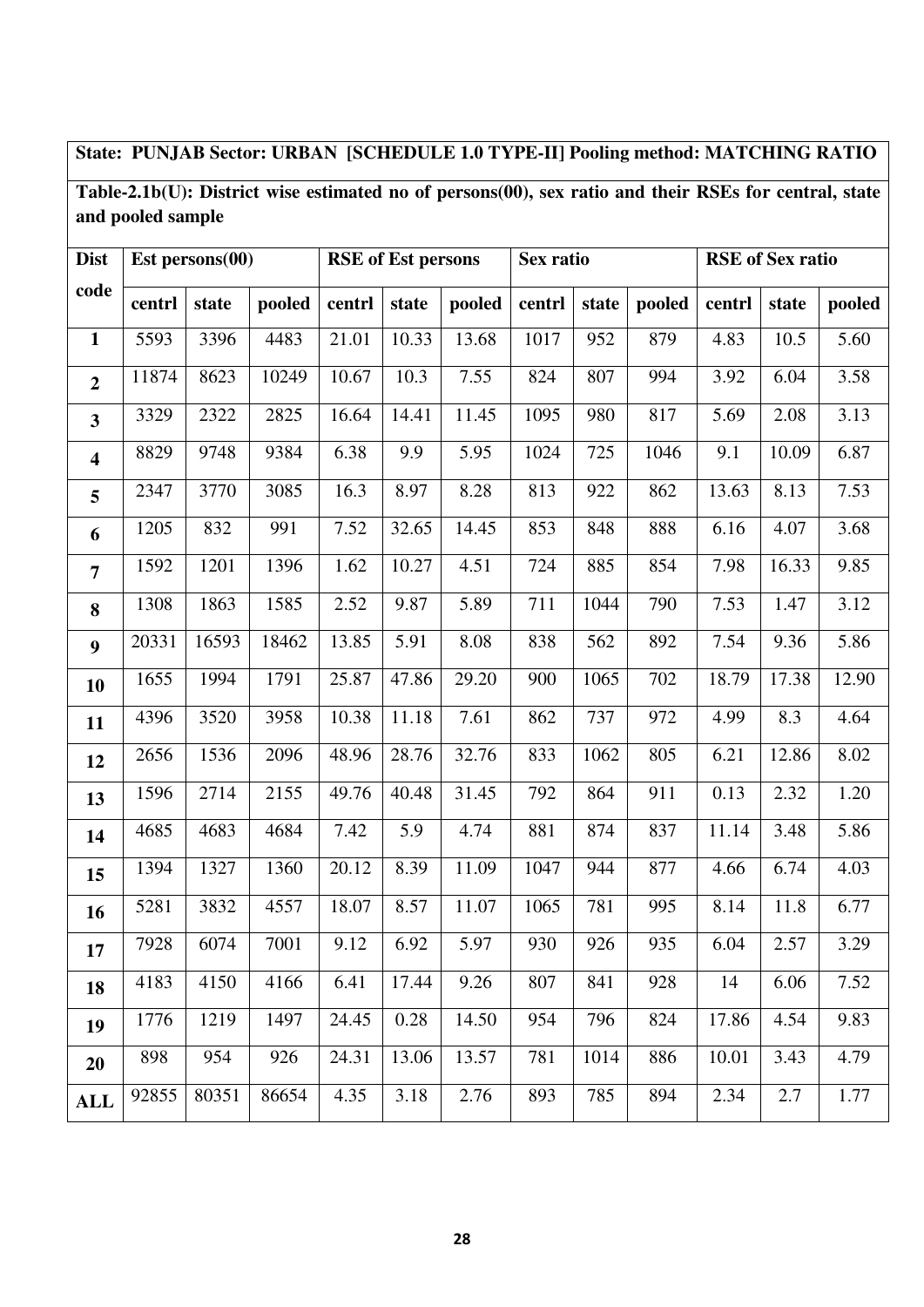# **State: PUNJAB Sector: RURAL [SCHEDULE 1.0 TYPE-II]**

# **Table-2.6a(R): District wise estimated of MPCE(MMRP) for central, state and pooled sample**

| <b>Dist</b>             | <b>Central Sample</b> |              |              |         | <b>State Sample</b> |              |         | Pooled_matching_ratio |              | Pooled_inverse_var |          |              |
|-------------------------|-----------------------|--------------|--------------|---------|---------------------|--------------|---------|-----------------------|--------------|--------------------|----------|--------------|
| cod<br>$\mathbf{e}$     | Food                  | $N-$<br>food | <b>Total</b> | Food    | N-food              | <b>Total</b> | Food    | ${\bf N}$ -<br>food   | <b>Total</b> | Food               | N-food   | <b>Total</b> |
| $\mathbf{1}$            | 973.52                | 1173.1       | 2146.61      | 1013.69 | 1094.81             | 2108.47      | 995.54  | 1130.2                | 2125.71      | 978.16             | 1153.205 | 2139.38      |
| $\boldsymbol{2}$        | 1034.67               | 1163.41      | 2198.05      | 930.31  | 988.1               | 1918.36      | 981.29  | 1073.75               | 2055         | 1024.88            | 1054.897 | 2134.38      |
| $\mathbf{3}$            | 880.68                | 1338.15      | 2218.8       | 981.27  | 966.56              | 1947.8       | 926.77  | 1167.87               | 2094.62      | 902.34             | 1178.882 | 2149.77      |
| $\overline{\mathbf{4}}$ | 861.59                | 1193.32      | 2054.89      | 940.04  | 1028.78             | 1968.8       | 904.1   | 1104.15               | 2008.24      | 901.04             | 1109.381 | 2023.92      |
| 5                       | 1005.25               | 1314.4       | 2319.68      | 1232.63 | 1428.85             | 2661.52      | 1112.93 | 1368.6                | 2481.56      | 1119.89            | 1412.118 | 2623.53      |
| $\boldsymbol{6}$        | 898.16                | 1166.61      | 2064.73      | 1162.5  | 1245.56             | 2408.1       | 1040.79 | 1209.21               | 2250         | 1159.82            | 1245.209 | 2406.68      |
| $\overline{7}$          | 1122.26               | 1431.08      | 2553.25      | 1172.38 | 1407.06             | 2579.47      | 1145.13 | 1420.12               | 2565.21      | 1172.24            | 1408.12  | 2579.07      |
| ${\bf 8}$               | 1136.84               | 1593.35      | 2730.2       | 1168.51 | 1182.87             | 2351.36      | 1151.15 | 1407.82               | 2558.98      | 1160.84            | 1540.168 | 2583.42      |
| $\boldsymbol{9}$        | 1059.02               | 1101.58      | 2160.58      | 1041.84 | 1205.64             | 2247.48      | 1050.61 | 1152.52               | 2203.12      | 1045.16            | 1194.981 | 2235.64      |
| 10                      | 1056.21               | 1047.35      | 2103.51      | 1272.15 | 1184.66             | 2456.8       | 1167.18 | 1117.91               | 2285.06      | 1260.67            | 1169.943 | 2437.59      |
| 11                      | 888.74                | 1186.38      | 2075.11      | 1036.32 | 1076.37             | 2112.7       | 957.68  | 1134.99               | 2092.67      | 986.60             | 1088.002 | 2107.52      |
| 12                      | 927.27                | 1357.75      | 2284.96      | 904.1   | 852.5               | 1756.54      | 913.67  | 1061.19               | 1974.79      | 907.04             | 856.8254 | 1771.32      |
| 13                      | 1026.87               | 1212.35      | 2239.17      | 1033.15 | 1087.31             | 2120.47      | 1030.28 | 1144.38               | 2174.65      | 1032.44            | 1093.943 | 2129.74      |
| 14                      | 982.94                | 1171.48      | 2154.4       | 904.27  | 893.38              | 1797.63      | 942.59  | 1028.85               | 1971.42      | 941.80             | 994.8707 | 2000.08      |
| 15                      | 1295.94               | 1152.22      | 2448.15      | 958.27  | 885.9               | 1844.12      | 1131.01 | 1022.14               | 2153.13      | 960.22             | 893.7745 | 1846.51      |
| 16                      | 1098.56               | 1779.07      | 2877.65      | 1203.14 | 1358.95             | 2562.03      | 1152.67 | 1561.7                | 2714.35      | 1170.96            | 1624.713 | 2753.43      |
| 17                      | 1242.39               | 1599.97      | 2842.38      | 1027.89 | 932.81              | 1960.7       | 1143.82 | 1293.39               | 2437.22      | 1126.80            | 1503.344 | 2709.51      |
| 18                      | 1124.59               | 1952.4       | 3076.98      | 1067.92 | 754.44              | 1822.35      | 1093.09 | 1286.51               | 2379.58      | 1115.60            | 1112.562 | 2668.30      |
| 19                      | 1069.72               | 1442.44      | 2512.17      | 1153.57 | 1340.31             | 2493.92      | 1114.42 | 1387.99               | 2502.44      | 1127.44            | 1415.464 | 2510.20      |
| 20                      | 1146.76               | 1605.8       | 2752.59      | 1076.76 | 1003.72             | 2080.42      | 1112.42 | 1310.47               | 2422.88      | 1126.59            | 1030.446 | 2217.58      |
| ALL                     | 1032.87               | 1311.8       | 2344.66      | 1052.45 | 1100.18             | 2152.62      | 1042.76 | 1204.97               | 2125.71      | 1042.23            | 1143.662 | 2214.88      |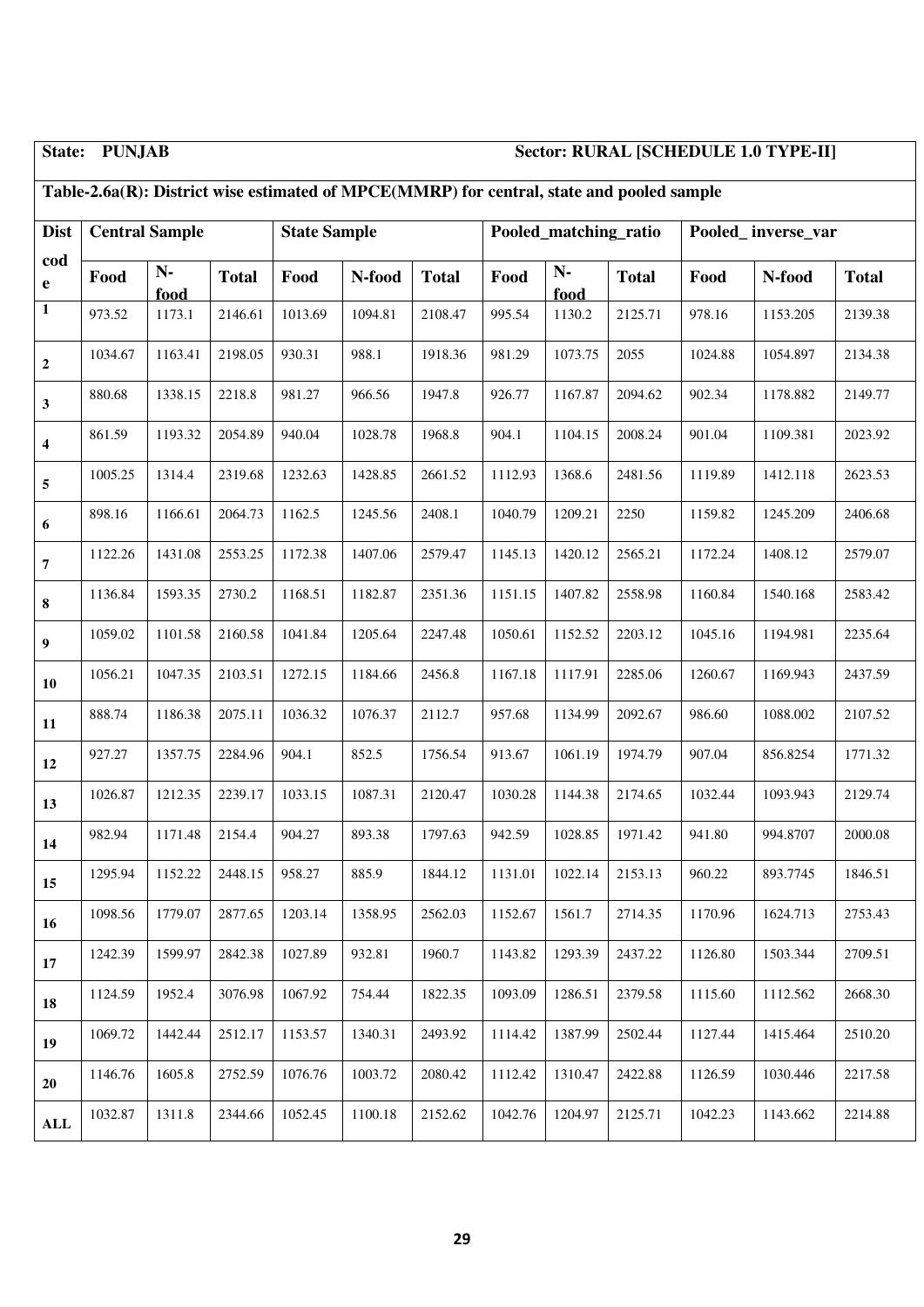| State:                  | <b>PUNJAB</b><br>Sector: URBAN [SCHEDULE 1.0 TYPE-II] |                                                                                           |              |                     |              |              |                       |              |              |                    |         |              |
|-------------------------|-------------------------------------------------------|-------------------------------------------------------------------------------------------|--------------|---------------------|--------------|--------------|-----------------------|--------------|--------------|--------------------|---------|--------------|
|                         |                                                       | Table-2.6a(U): District wise estimated of MPCE(MMRP) for central, state and pooled sample |              |                     |              |              |                       |              |              |                    |         |              |
| <b>Dist</b>             |                                                       | <b>Central Sample</b>                                                                     |              | <b>State Sample</b> |              |              | Pooled_matching_ratio |              |              | Pooled_inverse_var |         |              |
| code                    | Food                                                  | N-food                                                                                    | <b>Total</b> | Food                | $N-$<br>food | <b>Total</b> | Food                  | $N-$<br>food | <b>Total</b> | Food               | N-food  | <b>Total</b> |
| $\mathbf 1$             | 1042.28                                               | 1329.55                                                                                   | 2371.84      | 1202.7              | 1460.21      | 2662.8       | 1113                  | 1383.52      | 2247.72      | 1054.54            | 1347.94 | 2397.66      |
| $\overline{2}$          | 1082.18                                               | 1379.88                                                                                   | 2462.06      | 1126.74             | 1282.54      | 2409.28      | 1100.93               | 1338.93      | 2496.48      | 1096.42            | 1309.91 | 2432.16      |
| $\overline{\mathbf{3}}$ | 1052.79                                               | 1823.01                                                                                   | 2875.73      | 968.5               | 1115.72      | 2084.28      | 1018.15               | 1532.38      | 2439.85      | 994.63             | 1669.93 | 2595.48      |
| $\boldsymbol{4}$        | 1140.36                                               | 1829.89                                                                                   | 2970.21      | 946.1               | 1131.23      | 2077.33      | 1034.07               | 1450.44      | 2550.52      | 967.27             | 1194.43 | 2161.27      |
| $\sqrt{5}$              | 1025.82                                               | 1326.47                                                                                   | 2352.26      | 1363.99             | 1811.42      | 3175.38      | 1243.11               | 1641.81      | 2484.49      | 1161.67            | 1545.99 | 2656.69      |
| 6                       | 1000.06                                               | 1777.18                                                                                   | 2777.18      | 1013.16             | 1219.19      | 2232.37      | 1008.83               | 1560.18      | 2884.89      | 1008.83            | 1220.38 | 2246.15      |
| $\overline{7}$          | 1260.02                                               | 1462.42                                                                                   | 2722.51      | 1160.76             | 1559.49      | 2720.25      | 1217.35               | 1504.15      | 2568.99      | 1179.75            | 1554.35 | 2720.48      |
| $\bf 8$                 | 1316.23                                               | 1709.27                                                                                   | 3025.46      | 1098.44             | 1281.16      | 2379.66      | 1188.26               | 1457.71      | 2721.54      | 1196.44            | 1363.10 | 2540.97      |
| 9                       | 1145.05                                               | 1401.81                                                                                   | 2546.85      | 1101.97             | 1273.86      | 2375.84      | 1125.69               | 1344.31      | 2645.98      | 1117.78            | 1296.39 | 2416.84      |
| 10                      | 1080.02                                               | 1782.9                                                                                    | 2862.96      | 1333.91             | 1332.55      | 2666.49      | 1229.88               | 1556.16      | 2470         | 1276.29            | 1563.23 | 2836.80      |
| 11                      | 1067.67                                               | 1563.29                                                                                   | 2630.93      | 1204.22             | 1554.29      | 2758.5       | 1128.4                | 1559.29      | 2786.07      | 1197.79            | 1555.58 | 2746.17      |
| 12                      | 882.03                                                | 1173.29                                                                                   | 2055.24      | 1012.63             | 1146.03      | 2158.56      | 929.89                | 1163.3       | 2687.67      | 931.06             | 1169.22 | 2076.69      |
| 13                      | 973.57                                                | 1337.47                                                                                   | 2310.93      | 1198.96             | 1377.55      | 2576.53      | 1115.51               | 1362.71      | 2093.1       | 1070.14            | 1342.04 | 2369.27      |
| 14                      | 1151.1                                                | 1856.96                                                                                   | 3008.11      | 1150.31             | 1312.24      | 2462.58      | 1150.71               | 1584.65      | 2478.19      | 1150.80            | 1403.97 | 2601.58      |
| 15                      | 1181.01                                               | 1706.43                                                                                   | 2887.43      | 875.69              | 943.54       | 1819.21      | 1032.07               | 1334.29      | 2735.39      | 1079.64            | 1543.53 | 2879.67      |
| 16                      | 1325.24                                               | 1639.37                                                                                   | 2964.66      | 1202.56             | 1550.32      | 2752.88      | 1273.65               | 1601.92      | 2366.35      | 1229.19            | 1552.27 | 2758.69      |
| 17                      | 1334.12                                               | 2142.23                                                                                   | 3476.32      | 1307.53             | 1629.2       | 2936.71      | 1322.58               | 1919.67      | 2875.6       | 1312.70            | 1713.43 | 3015.41      |
| 18                      | 1290.91                                               | 2850.41                                                                                   | 4141.37      | 1218.16             | 1280.21      | 2498.32      | 1254.68               | 2068.45      | 3242.23      | 1255.55            | 1303.10 | 2565.15      |
| 19                      | 1173.06                                               | 2123.02                                                                                   | 3296.01      | 1134.39             | 1596.75      | 2731.08      | 1157.32               | 1908.83      | 3323.13      | 1170.77            | 1601.68 | 2791.22      |
| 20                      | 1083.54                                               | 1414.8                                                                                    | 2498.33      | 969.85              | 1151.76      | 2121.68      | 1024.99               | 1279.33      | 3066.08      | 1077.67            | 1405.59 | 2482.32      |
| <b>ALL</b>              | 1145                                                  | 1329.55                                                                                   | 2794.02      | 1134.43             | 1460.21      | 2479.72      | 1140.67               | 1383.52      | 2304.34      | 1138.96            | 1383.47 | 2542.29      |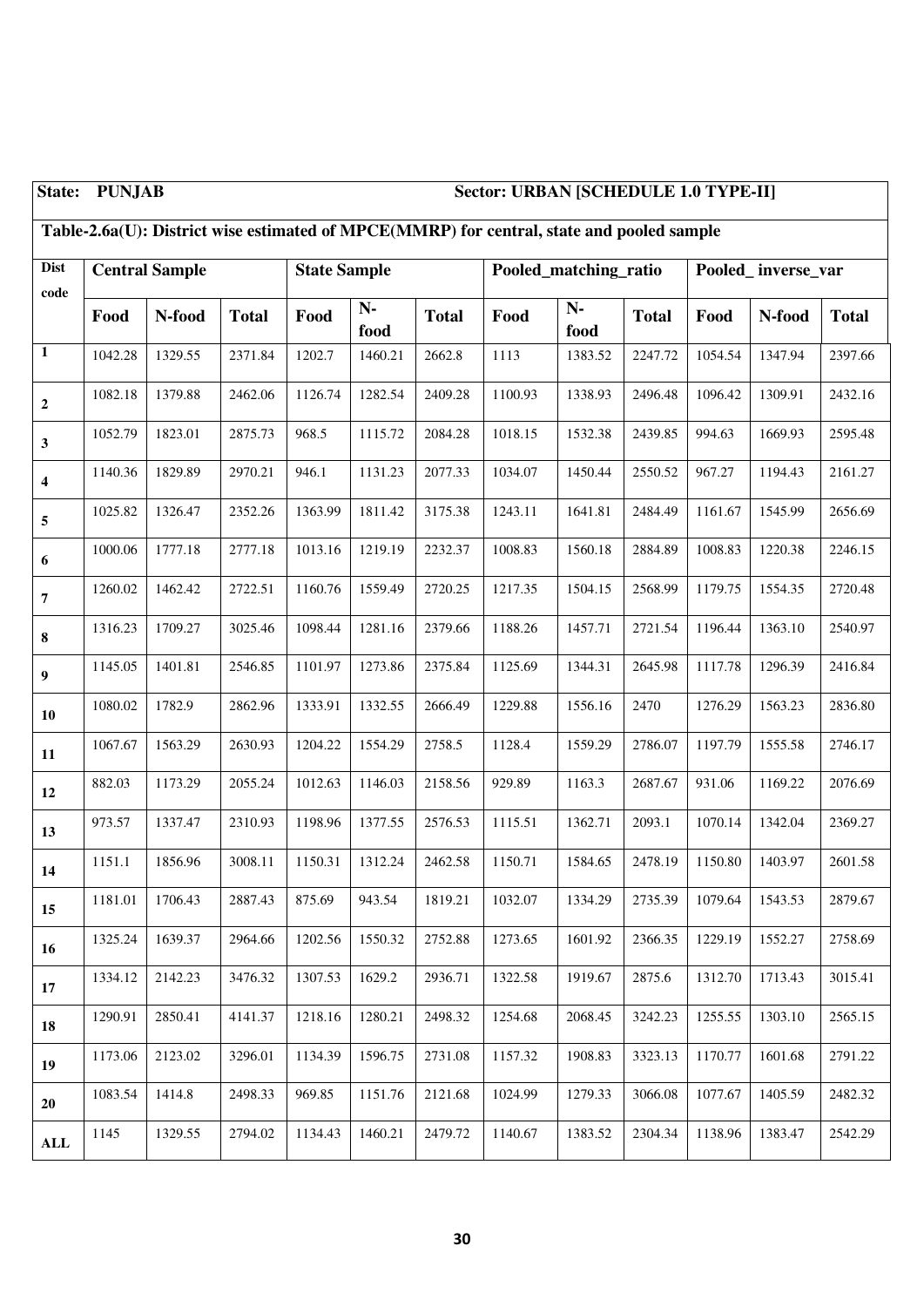| <b>State: PUNJAB</b> |  |
|----------------------|--|
|                      |  |

# **SCHEDULE 1.0 TYPE-II]**

|                         | Table-2.6: District wise estimated of RSE of Total MPCE for central, state and pooled sample |       |              |           |         |       |              |           |  |  |  |  |
|-------------------------|----------------------------------------------------------------------------------------------|-------|--------------|-----------|---------|-------|--------------|-----------|--|--|--|--|
| <b>Dist</b>             |                                                                                              |       | <b>RURAL</b> |           |         |       | <b>URBAN</b> |           |  |  |  |  |
| code                    | central                                                                                      | state | PoolbY_MR    | PoolbY_IV | central | state | PoolbY_MR    | PoolbY_IV |  |  |  |  |
| $\mathbf{1}$            | 4.72                                                                                         | 9.94  | 5.48         | 4.26      | 2.95    | 8.42  | 4.70         | 2.79      |  |  |  |  |
| $\overline{2}$          | 4.43                                                                                         | 9.35  | 4.97         | 4.01      | 10.85   | 9.7   | 7.27         | 7.23      |  |  |  |  |
| $\mathbf{3}$            | 5.82                                                                                         | 11.34 | 6.11         | 5.19      | 4.32    | 8.05  | 4.09         | 3.85      |  |  |  |  |
| $\overline{\mathbf{4}}$ | 4.05                                                                                         | 5.64  | 3.45         | 3.29      | 10.4    | 4.79  | 6.53         | 4.38      |  |  |  |  |
| 5                       | 3.18                                                                                         | 0.98  | 1.58         | 0.94      | 6.05    | 5.85  | 4.06         | 4.25      |  |  |  |  |
| 6                       | 12.12                                                                                        | 0.67  | 5.57         | 0.67      | 14.47   | 2.9   | 7.92         | 2.85      |  |  |  |  |
| $\overline{7}$          | 16.8                                                                                         | 2.08  | 8.43         | 2.06      | 19.28   | 6.45  | 10.17        | 6.12      |  |  |  |  |
| 8                       | $\overline{4}$                                                                               | 5.84  | 3.43         | 3.31      | 18.92   | 13.88 | 12.49        | 11.26     |  |  |  |  |
| 9                       | 10.58                                                                                        | 4.04  | 5.58         | 3.77      | 5.98    | 3.6   | 3.54         | 3.09      |  |  |  |  |
| 10                      | 11.35                                                                                        | 2.33  | 5.37         | 2.28      | 1.42    | 3.89  | 2.00         | 1.33      |  |  |  |  |
| 11                      | 13.91                                                                                        | 5.46  | 7.43         | 5.08      | 16.22   | 5.06  | 8.35         | 4.83      |  |  |  |  |
| 12                      | 13.46                                                                                        | 2.97  | 7.90         | 2.90      | 11.5    | 21.39 | 12.39        | 10.13     |  |  |  |  |
| 13                      | 16.76                                                                                        | 5.15  | 8.99         | 4.92      | 2.94    | 4.97  | 2.92         | 2.53      |  |  |  |  |
| 14                      | 5.5                                                                                          | 7.55  | 4.57         | 4.46      | 13.72   | 9.8   | 8.74         | 8.01      |  |  |  |  |
| 15                      | 11.48                                                                                        | 0.96  | 6.54         | 0.96      | 0.93    | 17.26 | 6.66         | 0.93      |  |  |  |  |
| 16                      | 5.15                                                                                         | 7.18  | 4.35         | 4.19      | 18.79   | 3.4   | 9.82         | 3.35      |  |  |  |  |
| 17                      | 2.56                                                                                         | 8.81  | 3.85         | 2.47      | 10.12   | 4.95  | 5.87         | 4.46      |  |  |  |  |
| 18                      | 4.17                                                                                         | 10.13 | 4.72         | 3.95      | 23.35   | 7.97  | 14.85        | 7.60      |  |  |  |  |
| 19                      | 1.32                                                                                         | 3.82  | 2.02         | 1.25      | 15.7    | 6.54  | 8.93         | 6.05      |  |  |  |  |
| 20                      | 11.24                                                                                        | 7.53  | 7.16         | 6.30      | 4.09    | 22.86 | 10.75        | 4.03      |  |  |  |  |
| <b>ALL</b>              | 2.24                                                                                         | 1.69  | 1.42         | 1.35      | 3.4     | 1.91  | 2.00         | 1.67      |  |  |  |  |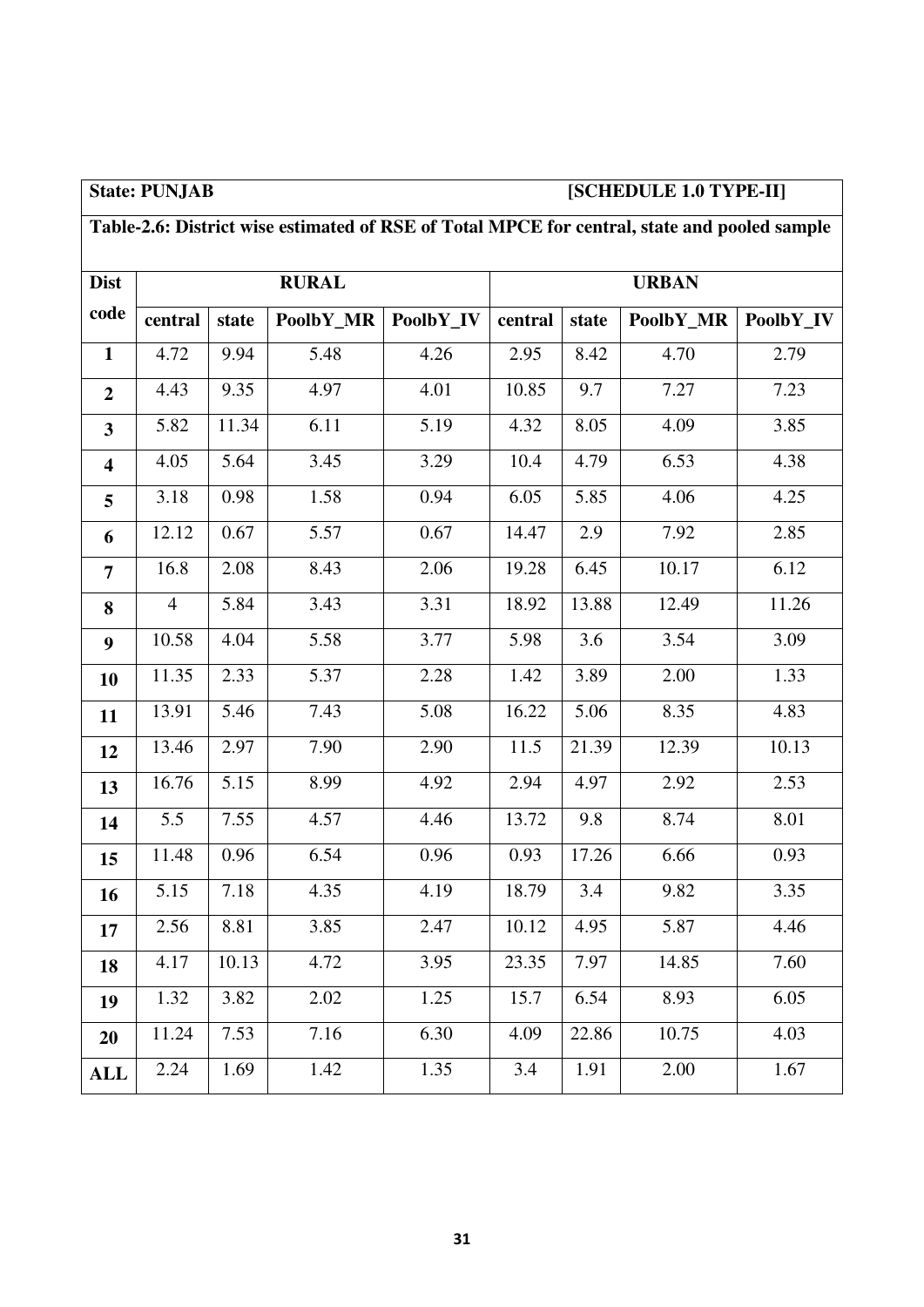# **CHAPTER-IV**

### **POOLED RESULTS OF SCHEDULE 10**

# **State:PUNJAB Sector: RURAL [SCHEDULE 10 ] Pooling method: MATCHING RATIO Table-21.1(R): District wise estimated no persons(00) for central, state and pooled sample Dist code Male (00) Female(00) Persons(00)**  central state pooled central state pooled central state pooled 8063 | 9371 | 8717 | 7485 | 8275 | 7880 | 15548 | 17646 | 16597 | 5969 | 5996 | 5983 | 5293 | 5121 | 5207 | 11263 | 11117 | 11190 2339 2970 2655 2470 2772 2621 4810 5743 5276 5377 6666 6021 5421 5555 5488 10798 12222 11510 | 5778 | 5635 | 5707 | 5884 | 4143 | 5014 | 11663 | 9777 | 10720 2416 2965 2691 2483 2488 2486 4899 5453 5176 2230 2089 2159 2254 1563 1908 4483 3652 4067 2603 2530 2567 2206 2078 2142 4809 4608 4708 7059 7093 7076 6596 6099 6348 13655 13192 13424 3696 3794 3745 3466 3713 3589 7162 7507 7334 7209 6851 7030 6872 5465 6168 14081 12315 13198 2866 3091 2979 2600 2525 2562 5466 5616 5541 2512 1996 2254 1827 1864 1846 4339 3860 4100  $\begin{array}{|l} 4606 \end{array}$  3862  $\begin{array}{|l} 4234 \end{array}$  4171  $\begin{array}{|l} 3559 \end{array}$  3865  $\begin{array}{|l} 8777 \end{array}$  7421  $\begin{array}{|l} 8099 \end{array}$ 15 | 2836 | 2546 | 2691 | 2322 | 2095 | 2209 | 5158 | 4642 | 4900 5263 5340 5301 4627 4290 4458 9889 9630 9759 6285 4660 5472 5852 3294 4573 12137 7954 10046 1720 1983 1852 1121 1810 1466 2840 3794 3317 19 | 1762 | 2105 | 1933 | 1946 | 1865 | 1906 | 3708 | 3970 | 3839 3878 4190 4034 3397 3444 3421 7276 7634 7455 **ALL** 84467 85733 85100 78292 7202 75156 162760 157753 160256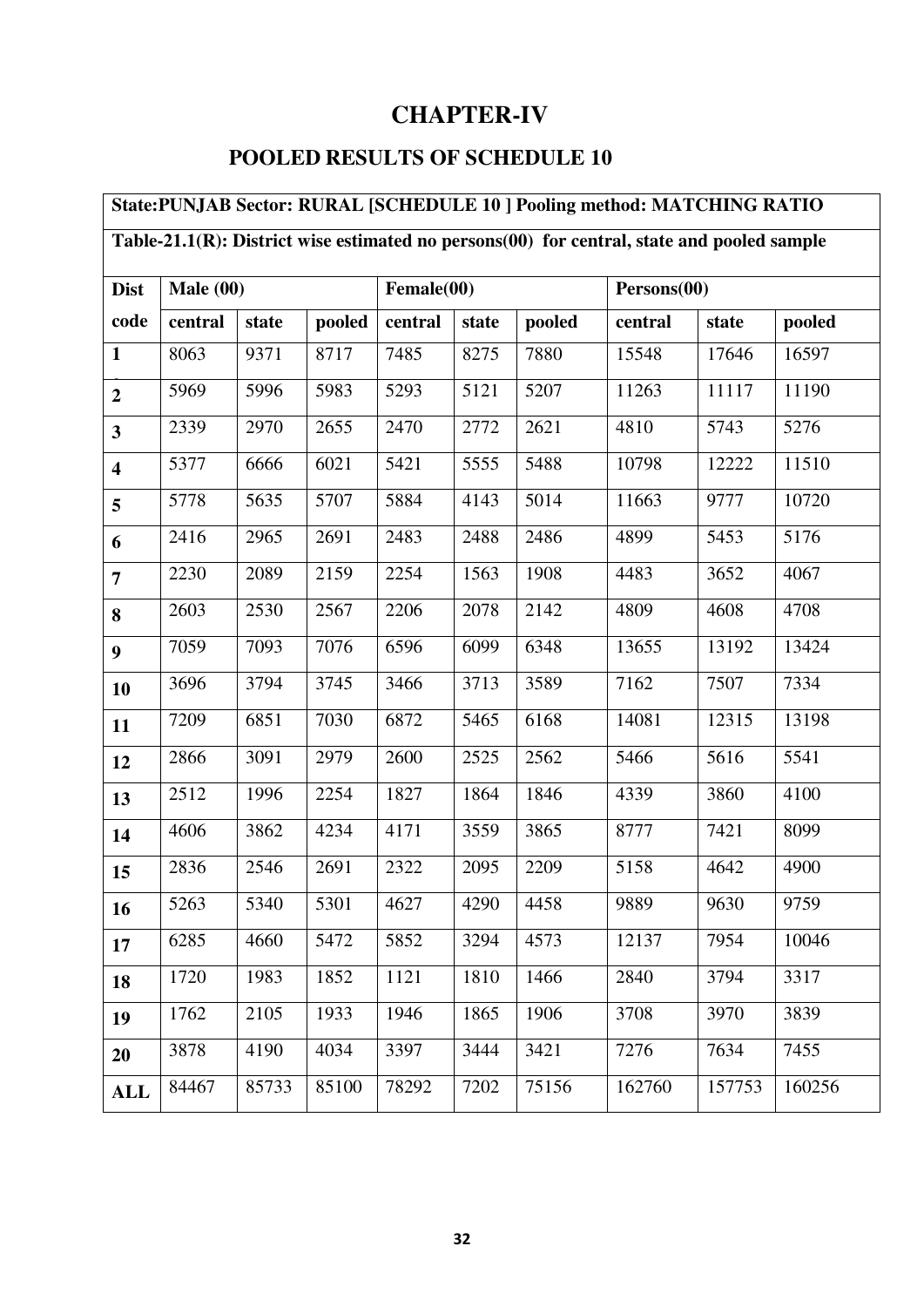**State: PUNJAB Sector: URBAN [SCHEDULE 10 ] Pooling method: MATCHING RATIO Table-21.1(U): District wise estimated no persons(00) for central, state and pooled sample** 

| <b>Dist</b>             | Male(00) |       |        | Female(00) |       |        |         | Persons(00) |        |  |  |
|-------------------------|----------|-------|--------|------------|-------|--------|---------|-------------|--------|--|--|
| code                    | central  | state | pooled | central    | state | pooled | central | state       | pooled |  |  |
| $\mathbf{1}$            | 2648     | 2043  | 2339   | 2611       | 1793  | 2195   | 5258    | 3836        | 4534   |  |  |
| $\boldsymbol{2}$        | 5717     | 4211  | 4964   | 5192       | 3357  | 4274   | 10908   | 7568        | 9238   |  |  |
| $\overline{\mathbf{3}}$ | 1833     | 1193  | 1513   | 1654       | 878   | 1266   | 3488    | 2071        | 2779   |  |  |
| $\overline{\mathbf{4}}$ | 4778     | 5262  | 5063   | 4074       | 3693  | 3930   | 8852    | 8955        | 8993   |  |  |
| 5                       | 1666     | 2074  | 1882   | 1276       | 1621  | 1469   | 2943    | 3694        | 3352   |  |  |
| 6                       | 630      | 474   | 533    | 549        | 370   | 447    | 1179    | 843         | 980    |  |  |
| $\overline{7}$          | 975      | 681   | 828    | 828        | 587   | 708    | 1804    | 1268        | 1536   |  |  |
| 8                       | 743      | 939   | 841    | 540        | 834   | 687    | 1284    | 1774        | 1529   |  |  |
| $\boldsymbol{9}$        | 11442    | 10393 | 10899  | 9207       | 6538  | 7852   | 20649   | 16930       | 18750  |  |  |
| 10                      | 1212     | 967   | 1089   | 1082       | 1004  | 1043   | 2295    | 1970        | 2132   |  |  |
| 11                      | 2370     | 1825  | 2111   | 2187       | 1376  | 1787   | 4557    | 3201        | 3898   |  |  |
| 12                      | 1077     | 747   | 912    | 1000       | 772   | 886    | 2077    | 1519        | 1798   |  |  |
| 13                      | 820      | 1127  | 973    | 765        | 978   | 871    | 1585    | 2104        | 1845   |  |  |
| 14                      | 2579     | 2117  | 2348   | 2224       | 2393  | 2308   | 4802    | 4510        | 4656   |  |  |
| 15                      | 799      | 613   | 706    | 712        | 638   | 675    | 1511    | 1251        | 1381   |  |  |
| 16                      | 2628     | 2087  | 2357   | 2787       | 1582  | 2184   | 5414    | 3670        | 4542   |  |  |
| 17                      | 3956     | 2998  | 3477   | 3613       | 2364  | 2989   | 7569    | 5362        | 6466   |  |  |
| 18                      | 2345     | 1915  | 2130   | 1785       | 1563  | 1674   | 4130    | 3478        | 3804   |  |  |
| 19                      | 1007     | 549   | 778    | 766        | 565   | 666    | 1773    | 1114        | 1444   |  |  |
| 20                      | 489      | 629   | 559    | 411        | 580   | 496    | 900     | 1209        | 1055   |  |  |
| <b>ALL</b>              | 49714    | 42844 | 46304  | 43264      | 33486 | 38407  | 92978   | 76330       | 84711  |  |  |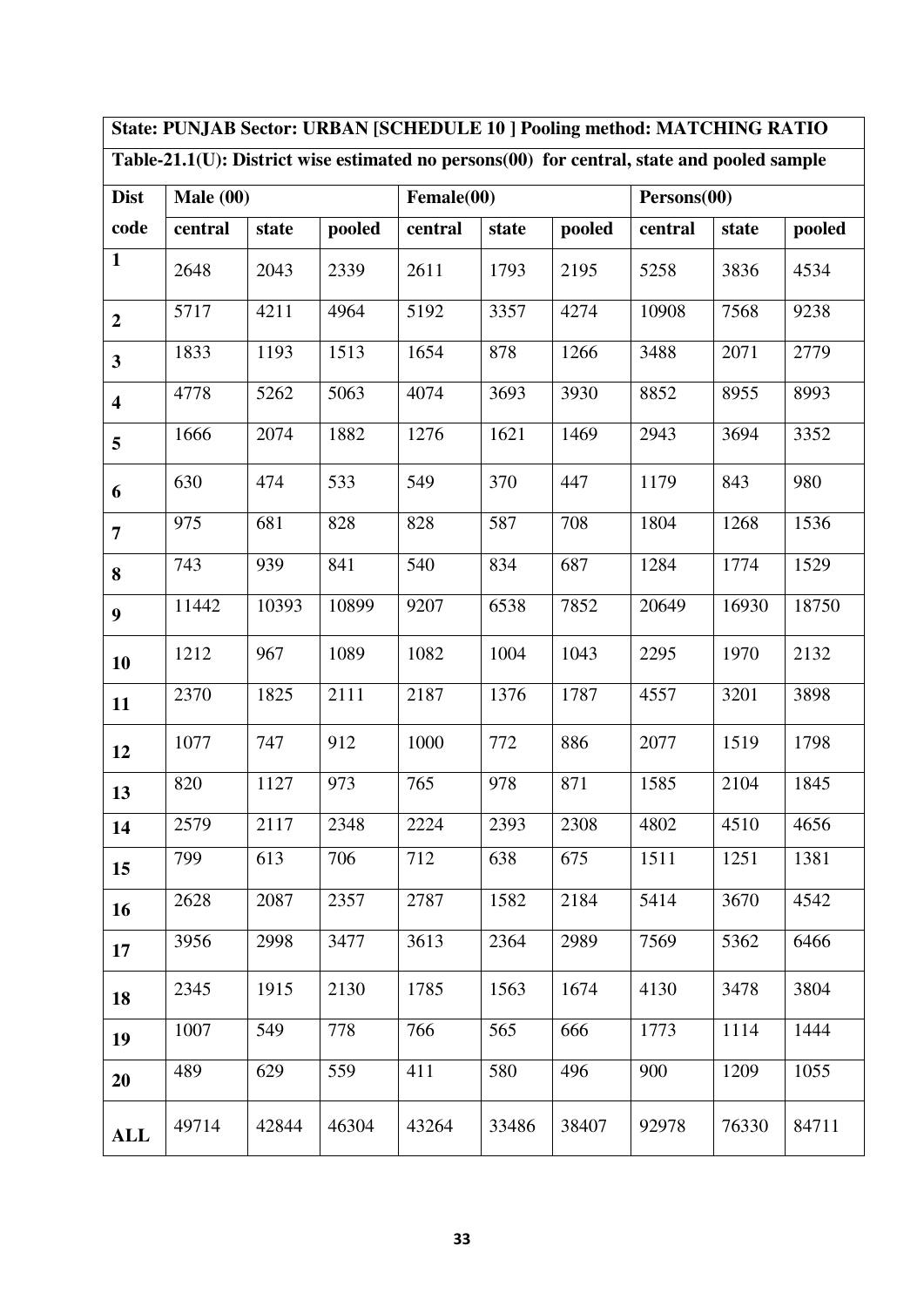| State:PUNJAB Sector:RURAL [SCHEDULE 10] Pooling method: MATCHING RATIO |                                                                                       |             |        |         |                  |        |                |       |        |  |  |
|------------------------------------------------------------------------|---------------------------------------------------------------------------------------|-------------|--------|---------|------------------|--------|----------------|-------|--------|--|--|
|                                                                        | Table-21.2(R): District wise WPR per 1000(PS+SS) for central, state and pooled sample |             |        |         |                  |        |                |       |        |  |  |
| <b>Dist</b>                                                            |                                                                                       | <b>Male</b> |        |         | Female           |        | <b>Persons</b> |       |        |  |  |
| code                                                                   | central                                                                               | state       | pooled | central | state            | pooled | central        | state | pooled |  |  |
| $\mathbf{1}$                                                           | 502                                                                                   | 544         | 525    | 152     | 72               | 110    | 334            | 323   | 328    |  |  |
| $\overline{2}$                                                         | 583                                                                                   | 626         | 604    | 88      | 96               | 92     | 350            | 382   | 366    |  |  |
| $\overline{\mathbf{3}}$                                                | 573                                                                                   | 526         | 547    | 189     | 18               | 99     | 376            | 281   | 324    |  |  |
| $\overline{\mathbf{4}}$                                                | 577                                                                                   | 539         | 556    | 286     | 8                | 145    | 431            | 298   | 360    |  |  |
| 5                                                                      | 522                                                                                   | 534         | 528    | 160     | 15               | 100    | 339            | 314   | 328    |  |  |
| 6                                                                      | 531                                                                                   | 412         | 465    | 202     | 71               | 137    | 364            | 257   | 308    |  |  |
| $\overline{7}$                                                         | 496                                                                                   | 554         | 524    | 68      | $\boldsymbol{0}$ | 40     | 281            | 317   | 297    |  |  |
| 8                                                                      | 556                                                                                   | 508         | 532    | 268     | 21               | 148    | 424            | 288   | 358    |  |  |
| $\boldsymbol{9}$                                                       | 602                                                                                   | 575         | 588    | 123     | 35               | 81     | 371            | 325   | 348    |  |  |
| 10                                                                     | 570                                                                                   | 523         | 546    | 232     | 25               | 125    | 407            | 277   | 340    |  |  |
| 11                                                                     | 540                                                                                   | 522         | 531    | 379     | $5\overline{)}$  | 213    | 461            | 293   | 383    |  |  |
| 12                                                                     | 650                                                                                   | 574         | 611    | 308     | $\overline{7}$   | 160    | 487            | 319   | 402    |  |  |
| 13                                                                     | 670                                                                                   | 560         | 621    | 500     | 108              | 302    | 598            | 342   | 478    |  |  |
| 14                                                                     | 589                                                                                   | 515         | 555    | 383     | 49               | 230    | 491            | 292   | 400    |  |  |
| 15                                                                     | 659                                                                                   | 593         | 628    | 605     | $\overline{0}$   | 318    | 634            | 325   | 488    |  |  |
| 16                                                                     | 545                                                                                   | 560         | 553    | 290     | $\overline{2}$   | 151    | 426            | 311   | 369    |  |  |
| 17                                                                     | 626                                                                                   | 477         | 563    | 213     | 42               | 151    | 427            | 297   | 375    |  |  |
| 18                                                                     | 531                                                                                   | 451         | 488    | 169     | 20               | 77     | 388            | 245   | 306    |  |  |
| 19                                                                     | 447                                                                                   | 569         | 513    | 230     | 8                | 121    | 333            | 306   | 319    |  |  |
| 20                                                                     | 542                                                                                   | 567         | 555    | 107     | 97               | 102    | 339            | 355   | 347    |  |  |
| <b>ALL</b>                                                             | 566                                                                                   | 541         | 553    | 234     | 38               | 140    | 406            | 311   | 360    |  |  |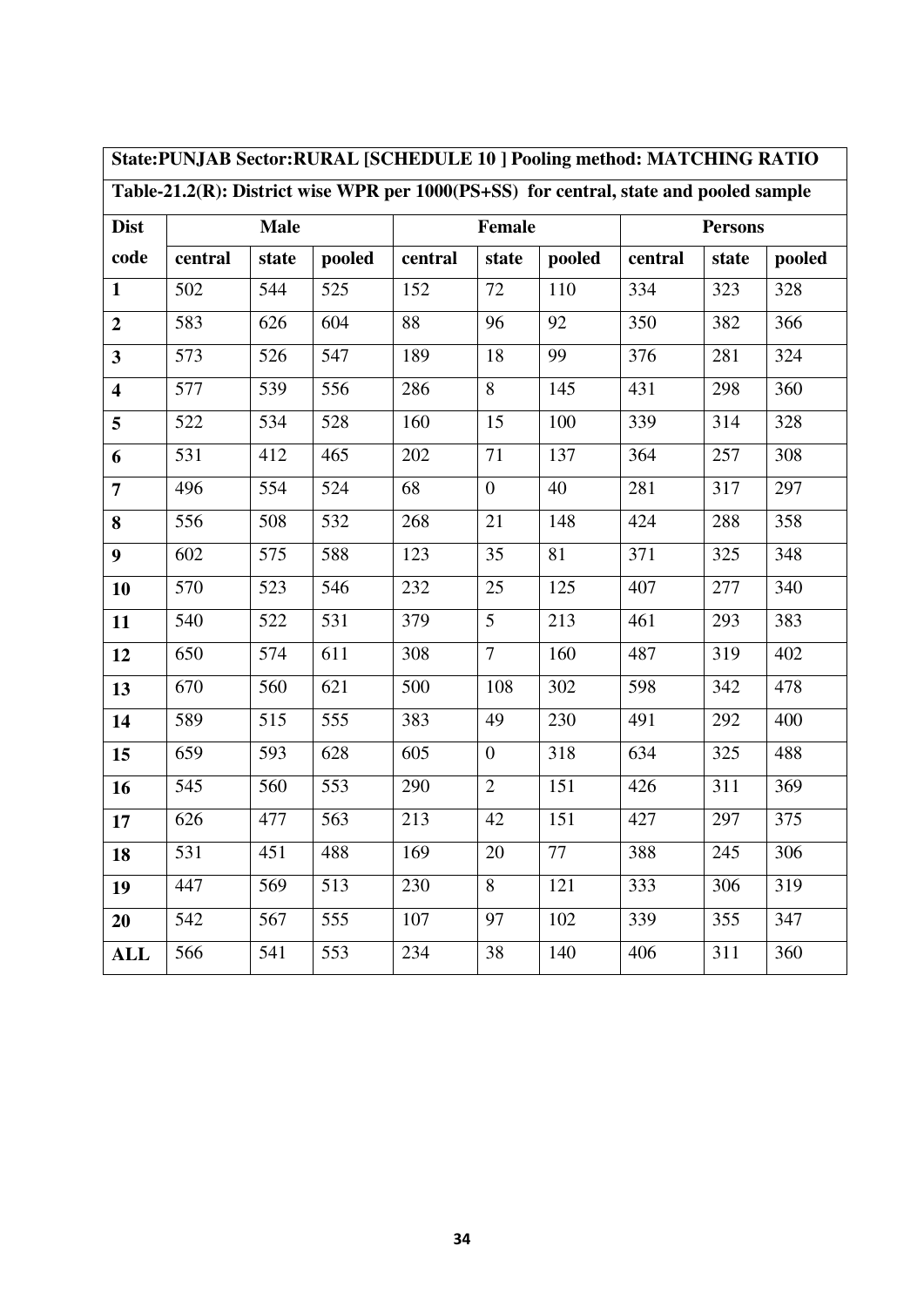# **State: PUNJAB Sector: URBAN [SCHEDULE 10 ] Pooling method: MATCHING RATIO**

# **Table-21.2(U): District wise WPR per 1000(PS+SS) for central, state and pooled sample**

| <b>Dist</b>             |         | <b>Male</b> |        |         | Female         |        | <b>Persons</b> |       |        |  |
|-------------------------|---------|-------------|--------|---------|----------------|--------|----------------|-------|--------|--|
| code                    | central | state       | pooled | central | state          | pooled | central        | state | pooled |  |
| $\mathbf{1}$            | 529     | 562         | 540    | 152     | 57             | 114    | 342            | 326   | 334    |  |
| $\overline{2}$          | 585     | 554         | 572    | 87      | 87             | 87     | 348            | 347   | 347    |  |
| $\overline{\mathbf{3}}$ | 540     | 489         | 520    | 201     | 32             | 143    | 379            | 295   | 348    |  |
| $\overline{\mathbf{4}}$ | 595     | 597         | 597    | 176     | 27             | 105    | 402            | 362   | 382    |  |
| 5                       | 536     | 495         | 513    | 146     | 24             | 78     | 367            | 289   | 322    |  |
| 6                       | 514     | 477         | 507    | 134     | $\overline{0}$ | 82     | 337            | 268   | 314    |  |
| $\overline{7}$          | 473     | 551         | 505    | 208     | 40             | 138    | 351            | 315   | 336    |  |
| 8                       | 722     | 500         | 598    | 169     | $\overline{4}$ | 69     | 489            | 267   | 360    |  |
| $\boldsymbol{9}$        | 604     | 633         | 618    | 107     | 20             | 71     | 383            | 396   | 389    |  |
| 10                      | 525     | 491         | 510    | 215     | 37             | 130    | 379            | 260   | 324    |  |
| 11                      | 564     | 484         | 527    | 164     | 47             | 119    | 372            | 296   | 340    |  |
| 12                      | 630     | 532         | 590    | 118     | $\overline{4}$ | 69     | 383            | 264   | 333    |  |
| 13                      | 537     | 481         | 504    | 67      | $\overline{0}$ | 29     | 310            | 257   | 280    |  |
| 14                      | 557     | 494         | 529    | 103     | 37             | 69     | 347            | 251   | 301    |  |
| 15                      | 507     | 512         | 509    | 256     | 19             | 144    | 389            | 261   | 331    |  |
| 16                      | 621     | 503         | 569    | 190     | 26             | 131    | 399            | 297   | 358    |  |
| 17                      | 567     | 518         | 546    | 143     | $\tau$         | 89     | 365            | 292   | 335    |  |
| 18                      | 496     | 551         | 521    | 82      | 29             | 58     | 317            | 317   | 317    |  |
| 19                      | 444     | 489         | 460    | 115     | $\overline{0}$ | 66     | 302            | 241   | 279    |  |
| 20                      | 473     | 535         | 508    | 39      | 31             | 34     | 275            | 293   | 286    |  |
| <b>ALL</b>              | 570     | 556         | 563    | 136     | 31             | 90     | 368            | 326   | 349    |  |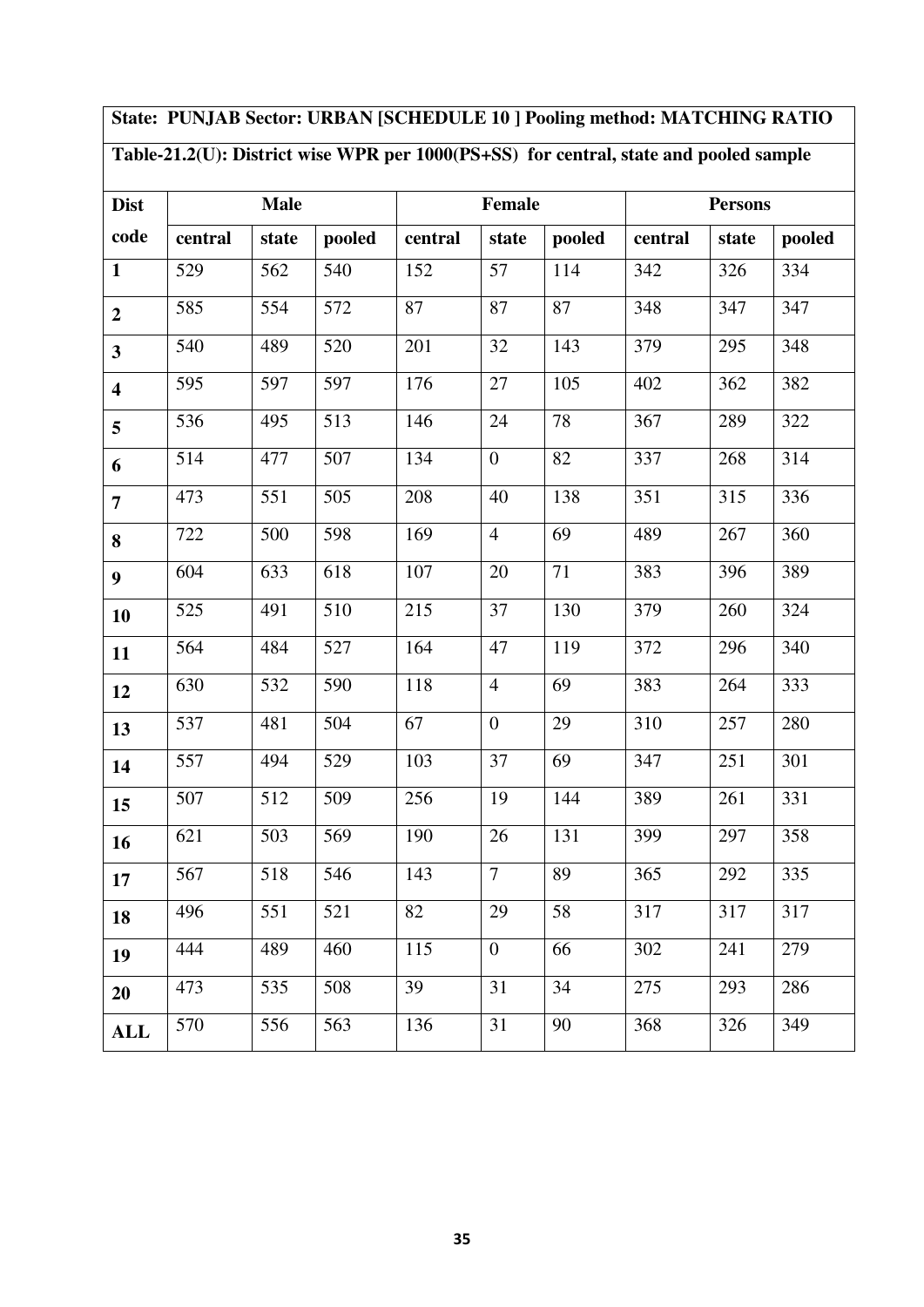# **State:PUNJAB Sector: RURAL [SCHEDULE 10 ] Pooling method: MATCHING RATIO**

# **Table-21.3(R): District wise LFPR per 1000 for central, state and pooled sample**

| <b>Dist</b>             |         | $PS + SS$ |        |         | <b>CWS</b> |        | <b>CDS</b> |       |        |  |
|-------------------------|---------|-----------|--------|---------|------------|--------|------------|-------|--------|--|
| code                    | central | state     | pooled | central | state      | pooled | central    | state | pooled |  |
| $\mathbf{1}$            | 344     | 332       | 338    | 347     | 332        | 339    | 309        | 332   | 321    |  |
| $\overline{2}$          | 356     | 382       | 369    | 346     | 382        | 364    | 338        | 382   | 360    |  |
| $\overline{\mathbf{3}}$ | 377     | 281       | 324    | 377     | 281        | 324    | 352        | 281   | 313    |  |
| $\overline{\mathbf{4}}$ | 437     | 298       | 363    | 434     | 298        | 362    | 380        | 298   | 336    |  |
| 5                       | 353     | 317       | 337    | 353     | 317        | 337    | 321        | 317   | 319    |  |
| 6                       | 368     | 257       | 309    | 368     | 257        | 309    | 331        | 257   | 292    |  |
| $\overline{7}$          | 322     | 317       | 320    | 321     | 317        | 319    | 307        | 317   | 311    |  |
| 8                       | 449     | 288       | 370    | 441     | 288        | 366    | 383        | 288   | 337    |  |
| $\boldsymbol{9}$        | 371     | 325       | 348    | 369     | 325        | 348    | 346        | 325   | 336    |  |
| 10                      | 420     | 277       | 346    | 416     | 277        | 345    | 376        | 277   | 325    |  |
| 11                      | 466     | 293       | 385    | 441     | 291        | 371    | 364        | 291   | 330    |  |
| 12                      | 491     | 319       | 404    | 466     | 319        | 392    | 408        | 319   | 363    |  |
| 13                      | 598     | 342       | 478    | 583     | 342        | 469    | 492        | 316   | 409    |  |
| 14                      | 496     | 292       | 402    | 479     | 282        | 389    | 398        | 276   | 342    |  |
| 15                      | 634     | 325       | 488    | 561     | 325        | 449    | 467        | 325   | 400    |  |
| 16                      | 434     | 313       | 374    | 410     | 313        | 363    | 352        | 313   | 333    |  |
| 17                      | 430     | 297       | 377    | 415     | 297        | 368    | 375        | 297   | 344    |  |
| 18                      | 431     | 245       | 325    | 424     | 245        | 322    | 402        | 245   | 312    |  |
| 19                      | 342     | 312       | 327    | 342     | 312        | 327    | 275        | 312   | 294    |  |
| 20                      | 344     | 358       | 351    | 341     | 358        | 350    | 340        | 358   | 349    |  |
| <b>ALL</b>              | 414     | 313       | 365    | 404     | 312        | 359    | 359        | 312   | 336    |  |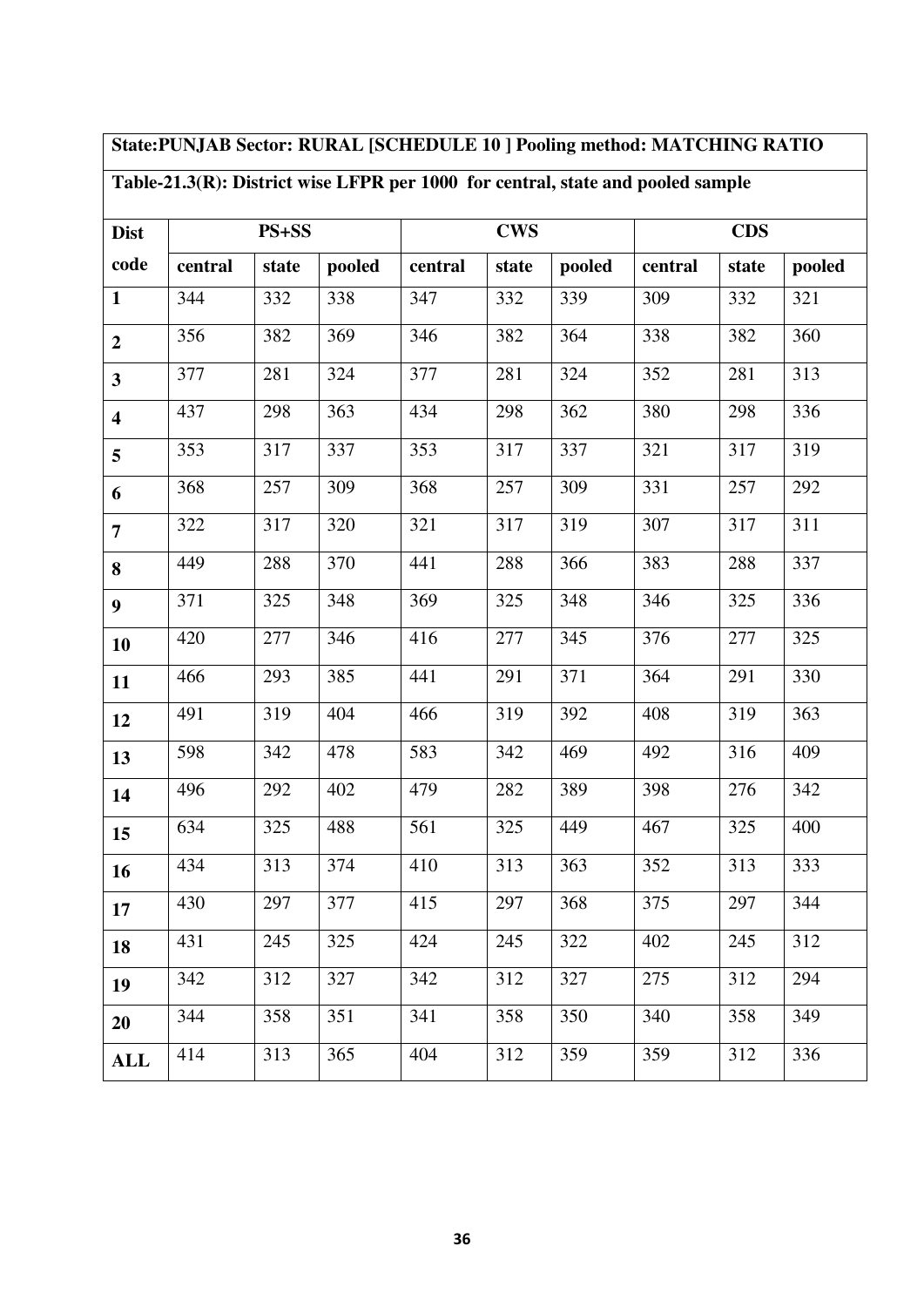# **State: PUNJAB Sector: URBAN [SCHEDULE 10 ] Pooling method: MATCHING RATIO**

# **Table-21.3(U): District wise LFPR per 1000 for central, state and pooled sample**

| <b>Dist</b>             | PS+SS   |       |        |         | <b>CWS</b> |        | <b>CDS</b> |       |        |  |
|-------------------------|---------|-------|--------|---------|------------|--------|------------|-------|--------|--|
| code                    | central | state | pooled | central | state      | pooled | central    | state | pooled |  |
| $\mathbf{1}$            | 361     | 330   | 347    | 364     | 332        | 350    | 342        | 332   | 337    |  |
| $\boldsymbol{2}$        | 350     | 349   | 350    | 349     | 352        | 351    | 345        | 352   | 348    |  |
| $\overline{\mathbf{3}}$ | 393     | 295   | 357    | 393     | 295        | 357    | 387        | 295   | 353    |  |
| $\overline{\mathbf{4}}$ | 413     | 362   | 387    | 411     | 362        | 386    | 398        | 362   | 380    |  |
| 5                       | 381     | 289   | 329    | 376     | 289        | 326    | 360        | 289   | 320    |  |
| 6                       | 396     | 268   | 349    | 384     | 268        | 342    | 380        | 268   | 339    |  |
| $\overline{7}$          | 383     | 315   | 355    | 370     | 315        | 347    | 370        | 315   | 347    |  |
| 8                       | 511     | 268   | 370    | 492     | 268        | 362    | 468        | 268   | 352    |  |
| $\boldsymbol{9}$        | 383     | 396   | 389    | 382     | 396        | 388    | 379        | 396   | 387    |  |
| 10                      | 385     | 273   | 333    | 362     | 273        | 321    | 337        | 273   | 307    |  |
| 11                      | 390     | 308   | 355    | 382     | 309        | 351    | 368        | 309   | 343    |  |
| 12                      | 383     | 266   | 334    | 383     | 266        | 334    | 370        | 266   | 326    |  |
| 13                      | 360     | 257   | 301    | 351     | 257        | 298    | 345        | 257   | 295    |  |
| 14                      | 348     | 256   | 303    | 342     | 248        | 296    | 337        | 248   | 294    |  |
| 15                      | 398     | 261   | 336    | 362     | 261        | 316    | 357        | 261   | 313    |  |
| 16                      | 412     | 302   | 367    | 417     | 302        | 371    | 390        | 302   | 355    |  |
| 17                      | 381     | 294   | 345    | 381     | 294        | 345    | 374        | 294   | 341    |  |
| 18                      | 336     | 317   | 327    | 336     | 317        | 327    | 335        | 317   | 327    |  |
| 19                      | 317     | 241   | 287    | 317     | 241        | 287    | 293        | 241   | 273    |  |
| 20                      | 299     | 293   | 296    | 299     | 293        | 296    | 293        | 293   | 293    |  |
| <b>ALL</b>              | 379     | 328   | 356    | 376     | 328        | 354    | 367        | 328   | 349    |  |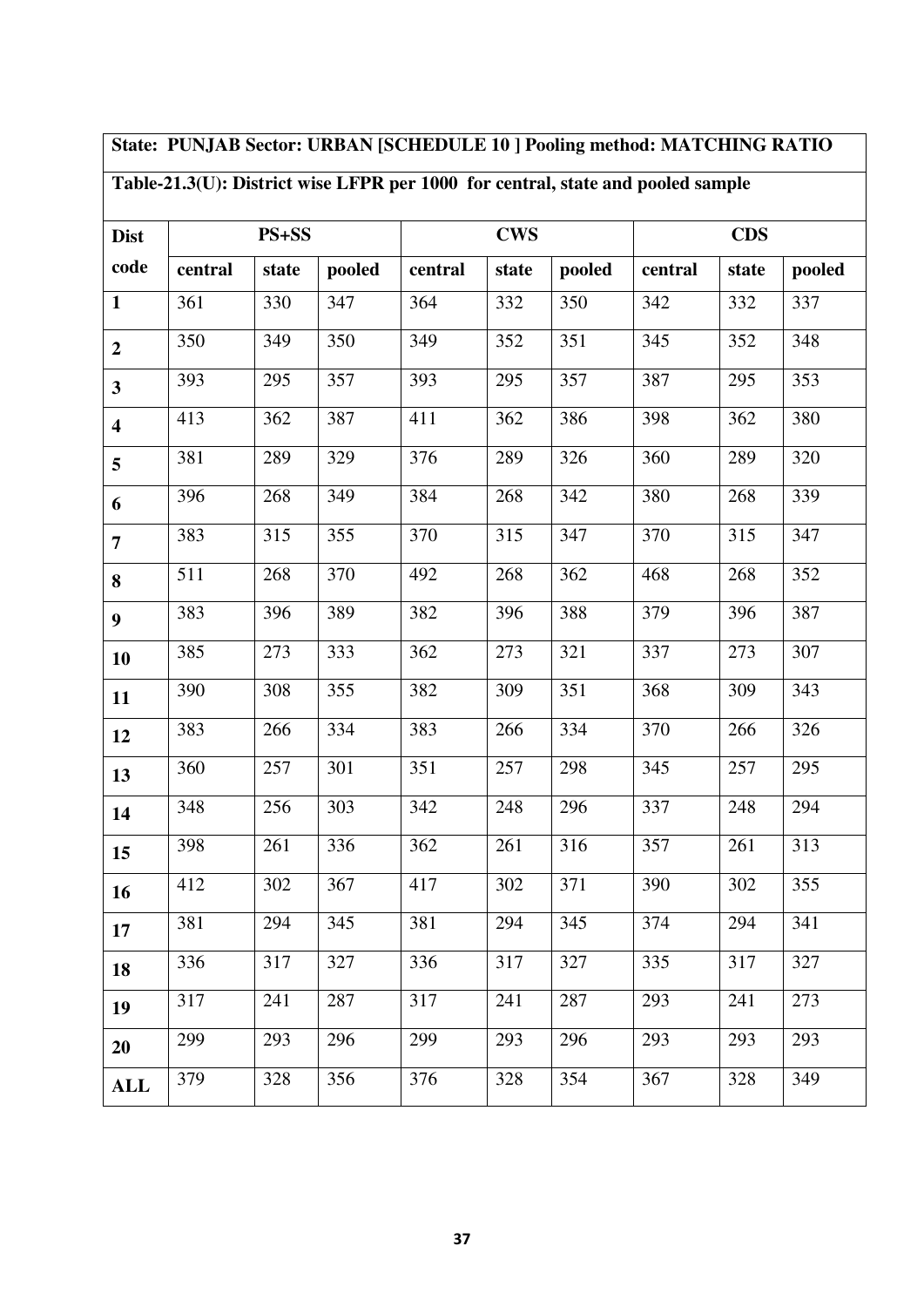|                         | State: PUNJAB Sector: RURAL [SCHEDULE 10] Pooling method: MATCHING RATIO      |       |        |            |       |        |            |                |        |  |  |
|-------------------------|-------------------------------------------------------------------------------|-------|--------|------------|-------|--------|------------|----------------|--------|--|--|
|                         | Table-21.4(R): District wise RSE of LFPR for central, state and pooled sample |       |        |            |       |        |            |                |        |  |  |
| <b>Dist</b>             | $PS + SS$                                                                     |       |        | <b>CWS</b> |       |        | <b>CDS</b> |                |        |  |  |
| code                    | central                                                                       | state | pooled | central    | state | pooled | central    | state          | pooled |  |  |
| $\mathbf{1}$            | 6.9                                                                           | 9.9   | 18.27  | 6.85       | 9.9   | 5.98   | 7.14       | 5.89           | 4.58   |  |  |
| $\overline{2}$          | 7.26                                                                          | 9.15  | 3.07   | 6.44       | 9.15  | 5.69   | 3.42       | 7.2            | 4.11   |  |  |
| $\overline{\mathbf{3}}$ | 5.71                                                                          | 1.9   | 13.45  | 5.71       | 1.9   | 3.42   | 3.07       | 5.02           | 2.91   |  |  |
| $\overline{\mathbf{4}}$ | 2.12                                                                          | 6.4   | 0.00   | 2.47       | 6.4   | 3.02   | 6.54       | 5.31           | 4.26   |  |  |
| 5                       | 9.07                                                                          | 2.39  | 3.32   | 9.07       | 2.39  | 4.88   | 2.57       | 2.53           | 1.80   |  |  |
| 6                       | 7.56                                                                          | 12.99 | 16.01  | 7.56       | 12.99 | 7.03   | 9.08       | 8.72           | 6.47   |  |  |
| $\overline{7}$          | 8.18                                                                          | 6.77  | 9.31   | 9.29       | 6.77  | 5.76   | 9.72       | 9.69           | 6.86   |  |  |
| 8                       | 10.08                                                                         | 5.13  | 4.88   | 8.23       | 5.13  | 5.35   | 4.08       | 6.5            | 3.75   |  |  |
| $\boldsymbol{9}$        | 5.9                                                                           | 5.68  | 41.03  | 5.78       | 5.68  | 4.05   | 6.57       | 5.53           | 4.31   |  |  |
| 10                      | 2.43                                                                          | 1.26  | 3.14   | 2.09       | 1.26  | 1.36   | 6.29       | 4.52           | 3.93   |  |  |
| 11                      | 2.45                                                                          | 5.97  | 19.14  | 4.29       | 5.69  | 3.39   | 5.72       | 6.07           | 4.16   |  |  |
| 12                      | $\overline{2}$                                                                | 6.55  | 0.00   | 1.63       | 6.55  | 2.84   | 2.53       | 7.35           | 3.78   |  |  |
| 13                      | 19.49                                                                         | 2.34  | 5.10   | 17.63      | 2.34  | 10.99  | 13.04      | 9.21           | 8.15   |  |  |
| 14                      | 4.7                                                                           | 6.64  | 0.00   | 6.21       | 6.17  | 4.43   | 8.37       | 3.79           | 4.76   |  |  |
| 15                      | 13.67                                                                         | 7.03  | 6.38   | 9.48       | 7.03  | 6.45   | 11.12      | 4.23           | 6.12   |  |  |
| 16                      | 3.84                                                                          | 7.47  | 1.56   | 5.82       | 7.47  | 4.60   | 3.56       | 9.21           | 5.07   |  |  |
| 17                      | 0.29                                                                          | 3.53  | 28.53  | 2.31       | 3.53  | 1.93   | 2.16       | 1.96           | 1.46   |  |  |
| 18                      | 11.72                                                                         | 2.02  | 1.70   | 15.49      | 2.02  | 10.23  | 19.12      | 3.1            | 11.18  |  |  |
| 19                      | 13.48                                                                         | 14.25 | 10.49  | 13.48      | 14.25 | 9.79   | 8.62       | 13.91          | 8.65   |  |  |
| 20                      | 9.08                                                                          | 4.49  | 0.00   | 9.75       | 4.49  | 5.28   | 12.14      | $\overline{4}$ | 6.29   |  |  |
| <b>ALL</b>              | 1.7                                                                           | 1.87  | 12.22  | 1.67       | 1.86  | 1.24   | 1.64       | 1.53           | 1.12   |  |  |

┑